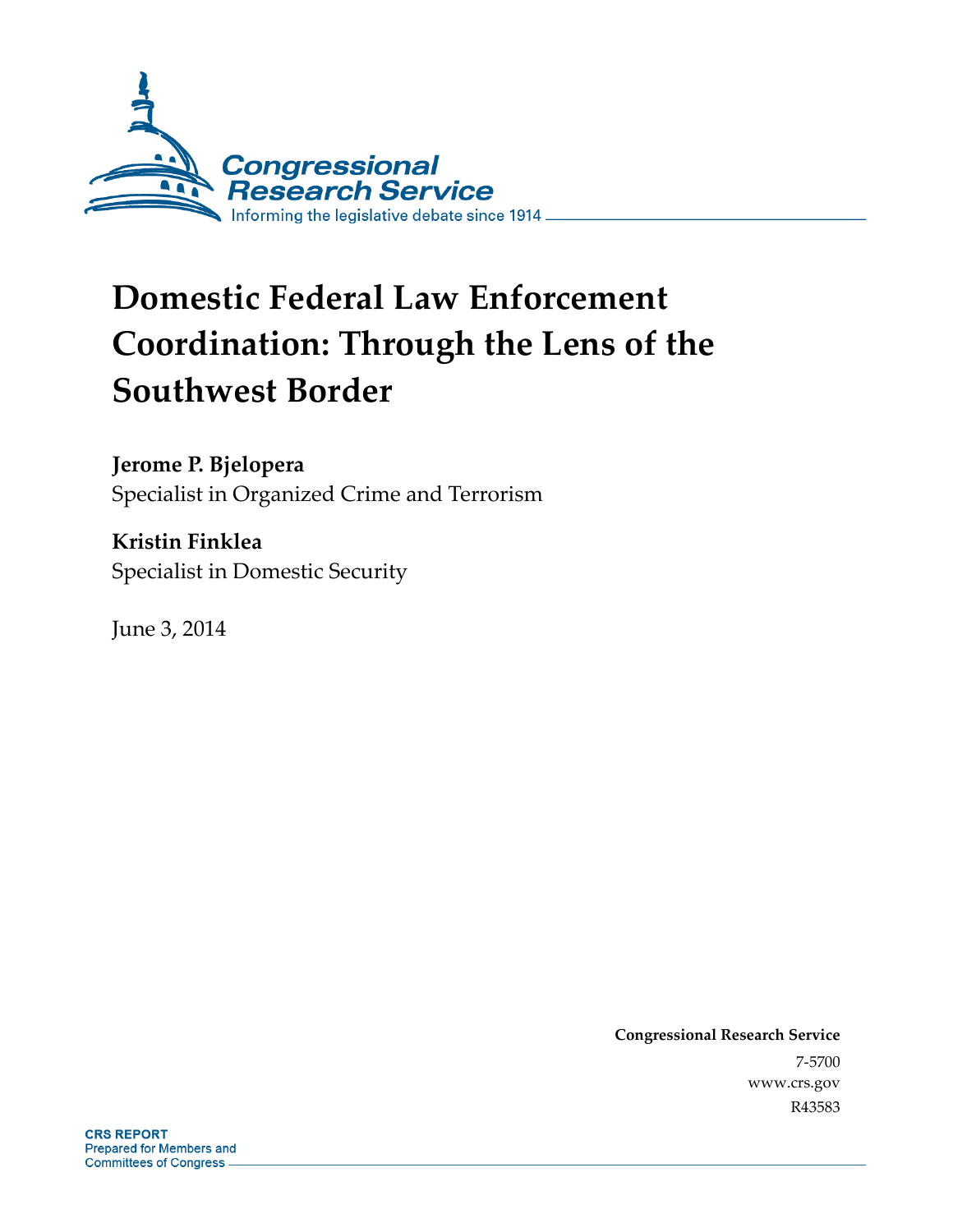## **Summary**

Federally led law enforcement task forces and intelligence information sharing centers are ubiquitous in domestic policing. They are launched at the local, state, and national levels and respond to a variety of challenges such as violent crime, criminal gangs, terrorism, white-collar crime, public corruption, even intelligence sharing. This report focuses on those task forces and information sharing efforts that respond to federal counterdrug and counterterrorism priorities in the Southwest border region. More generally, the report also offers context for examining law enforcement coordination. It delineates how this coordination is vital to  $21<sup>st</sup>$  century federal policing and traces some of the roots of recent cooperative police endeavors.

Policy makers interested in federal law enforcement task force operations may confront a number of fundamental issues. Many of these can be captured under three simple questions:

- 1. When should task forces be born?
- 2. When should they die?
- 3. What overarching metrics should be used to evaluate their lives?

Task forces are born out of a number of realities that foster a need for increased coordination between federal law enforcement agencies and their state and local counterparts. These realities are particularly evident at the Southwest border. Namely, official boundaries often enhance criminal schemes but can constrain law enforcement efforts. Criminals use geography to their advantage, profiting from the movement of black market goods across state and national boundaries. At the same time, police have to stop at their own jurisdictional boundaries. Globalization may aggravate such geographical influences. In response, task forces ideally leverage expertise and resources—including money and manpower to confront such challenges. Identifying instances where geography, globalization, and criminal threat come together to merit the creation of task forces is arguably a process best left to informed experts. Thus, police and policy makers can be involved in highlighting important law enforcement issues warranting the creation of task forces. Task forces, fusion centers, and other collaborative policing efforts can be initiated legislatively, administratively, or through a combination of the two, and they can die through these same channels.

While some clarity exists regarding the circumstances governing the creation of task forces, it is less clear when they should die and how their performance should be measured. Two basic difficulties muddy any evaluation of the life cycles of law enforcement task forces.

First, and in the simplest of terms, at the federal level no one officially and publicly tallies task force numbers. The lack of an interagency "task force census" creates a cascading set of conceptual problems.

- Without such information, it is challenging, if not impossible, to measure how much cooperation is occurring, let alone how much cooperation on a particular threat is necessary.
- Concurrently, it may be difficult to establish when specific task forces should be disbanded or when funding for a particular class of task forces (e.g., violent crime, drug trafficking, counterterrorism) should be scaled back.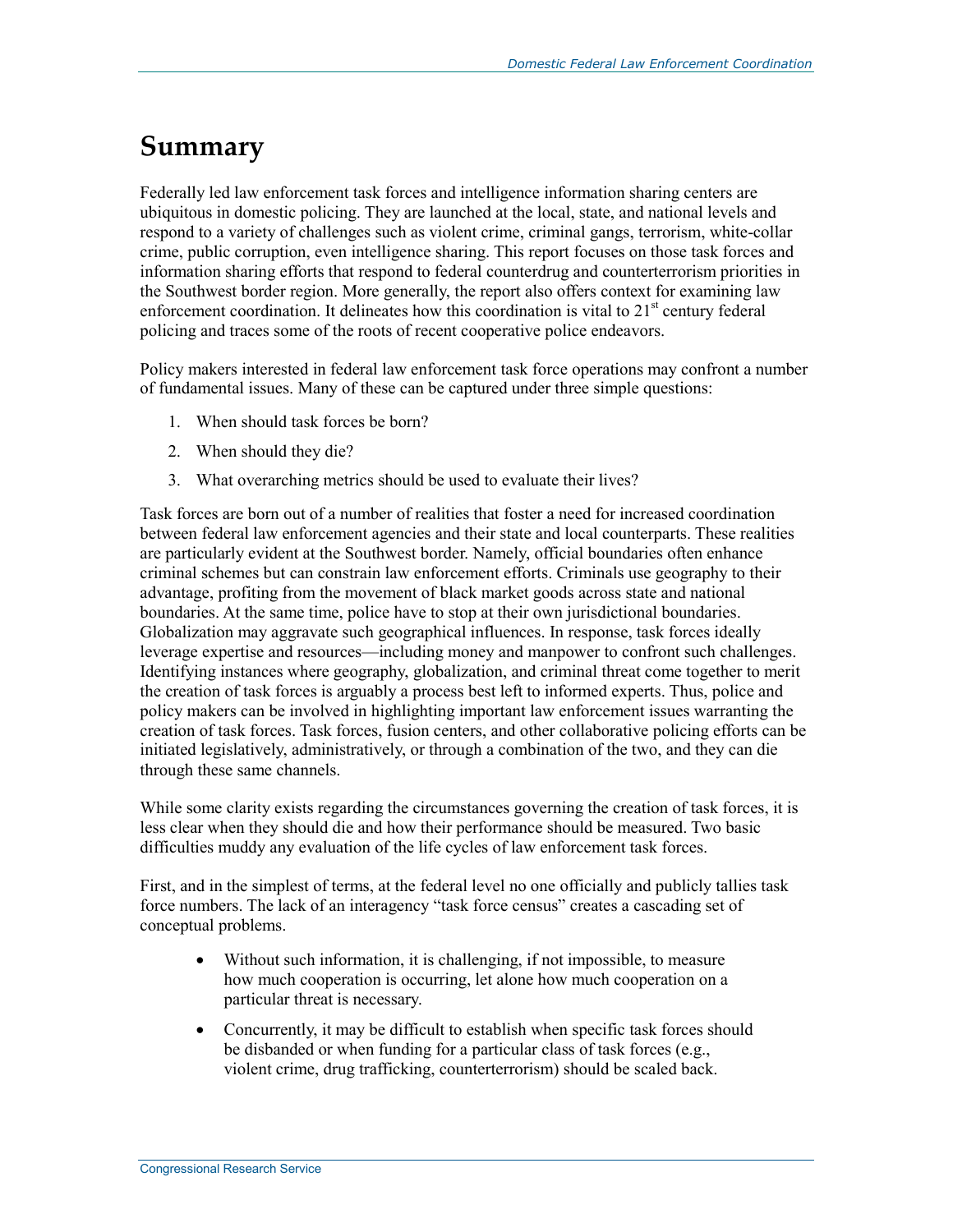• Additionally, how can policy makers ascertain whether task force programs run by different agencies duplicate each other's work, especially if they target the same class or category of criminals (such as drug traffickers or violent gangs)? For example, do the violent crime task forces led by one agency complement, compete with, or duplicate the work of another's?

To give a very broad sense of federal task force activity in one geographic area, CRS compiled a list of task forces and fusion centers operating along the Southwest border, which are geographically depicted in this report. To be included in the list, a task force had to exhibit the possibility of either directly or indirectly combatting drug trafficking or terrorism. Thus, task forces devoted to fighting gangs, violent crime, public corruption, capturing fugitives, and money laundering may be included.

Second, there is no general framework to understand the life trajectory of any given task force or class of task forces. What key milestones mark the development and decline of task forces? (Can such a set of milestones even be produced?) How many task forces outlive their supposed value because no thresholds regarding their productivity are established? Though federal law enforcement has embraced the task force concept, it has not agreed on the breadth or duration of such cooperation. Such lack of accord extends to measuring the work of task forces. This report suggests a way of conceptualizing these matters by framing task force efforts and federal strategies tied to them in terms of *input*, *output*, and *outcome*—core ideas that can be used to study all sorts of organizations and programs, including those in law enforcement.

An official task force census coupled with a conceptual framework for understanding and potentially measuring their operations across agencies could greatly assist policy making tied to federal policing throughout the country, and particularly along the Southwest border.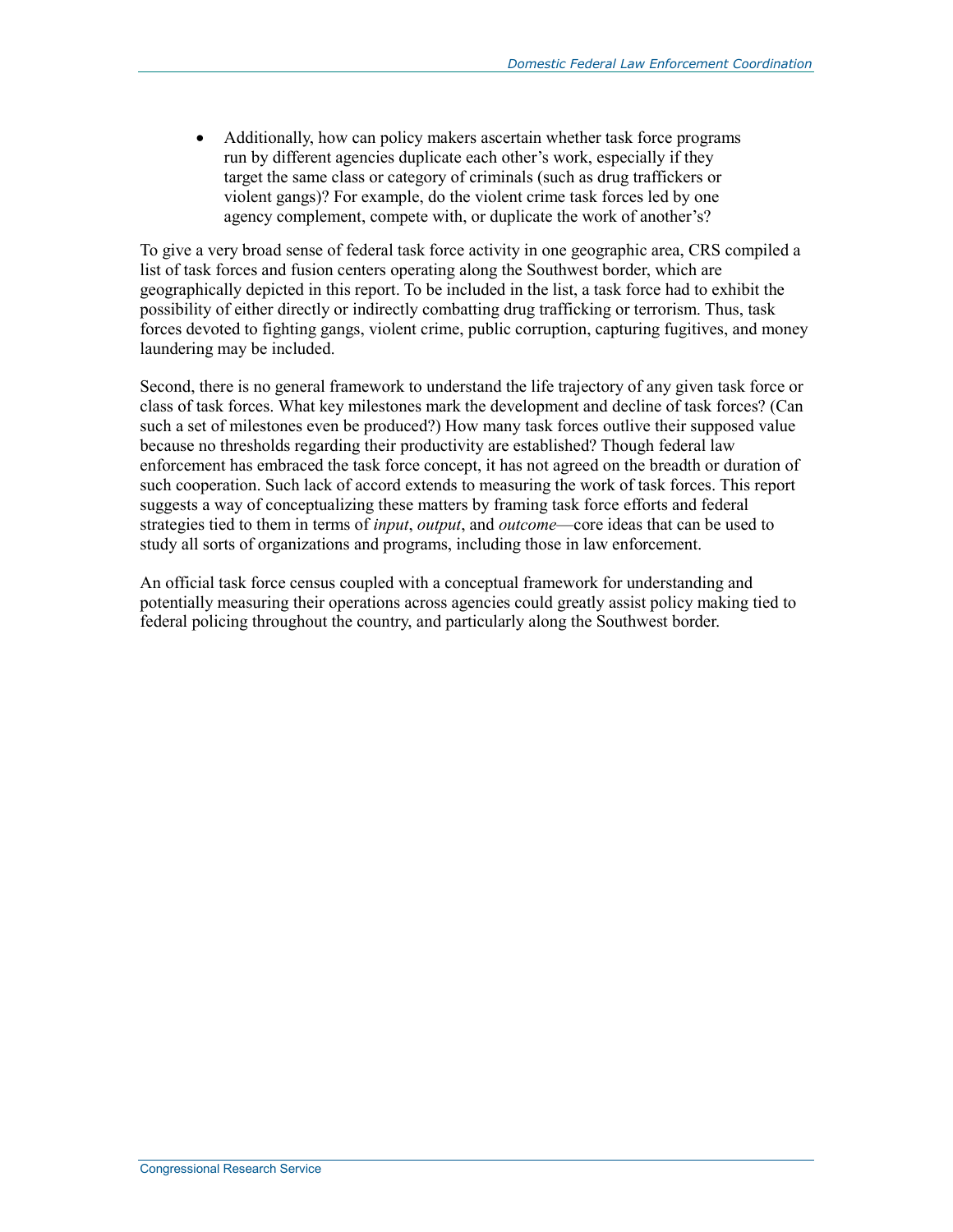## **Contents**

| Tallying Task Forces Countering Illegal Drugs and Terrorism along the Southwest |  |
|---------------------------------------------------------------------------------|--|
| Border                                                                          |  |
|                                                                                 |  |
|                                                                                 |  |
|                                                                                 |  |
|                                                                                 |  |
|                                                                                 |  |
|                                                                                 |  |
|                                                                                 |  |
|                                                                                 |  |
|                                                                                 |  |
|                                                                                 |  |
|                                                                                 |  |
| Channels for Evaluating Task Forces and Other Forms of Law Enforcement          |  |
|                                                                                 |  |
|                                                                                 |  |
|                                                                                 |  |

## **Figures**

| Figure 1. Counterdrug and Counterterrorism Task Forces and Information Sharing |  |
|--------------------------------------------------------------------------------|--|
|                                                                                |  |
|                                                                                |  |
|                                                                                |  |

## **Tables**

| Table 1. Selected Federal Agencies Involved in Counter Crime and Counterterrorism |  |
|-----------------------------------------------------------------------------------|--|
|                                                                                   |  |

### **Contacts**

|--|--|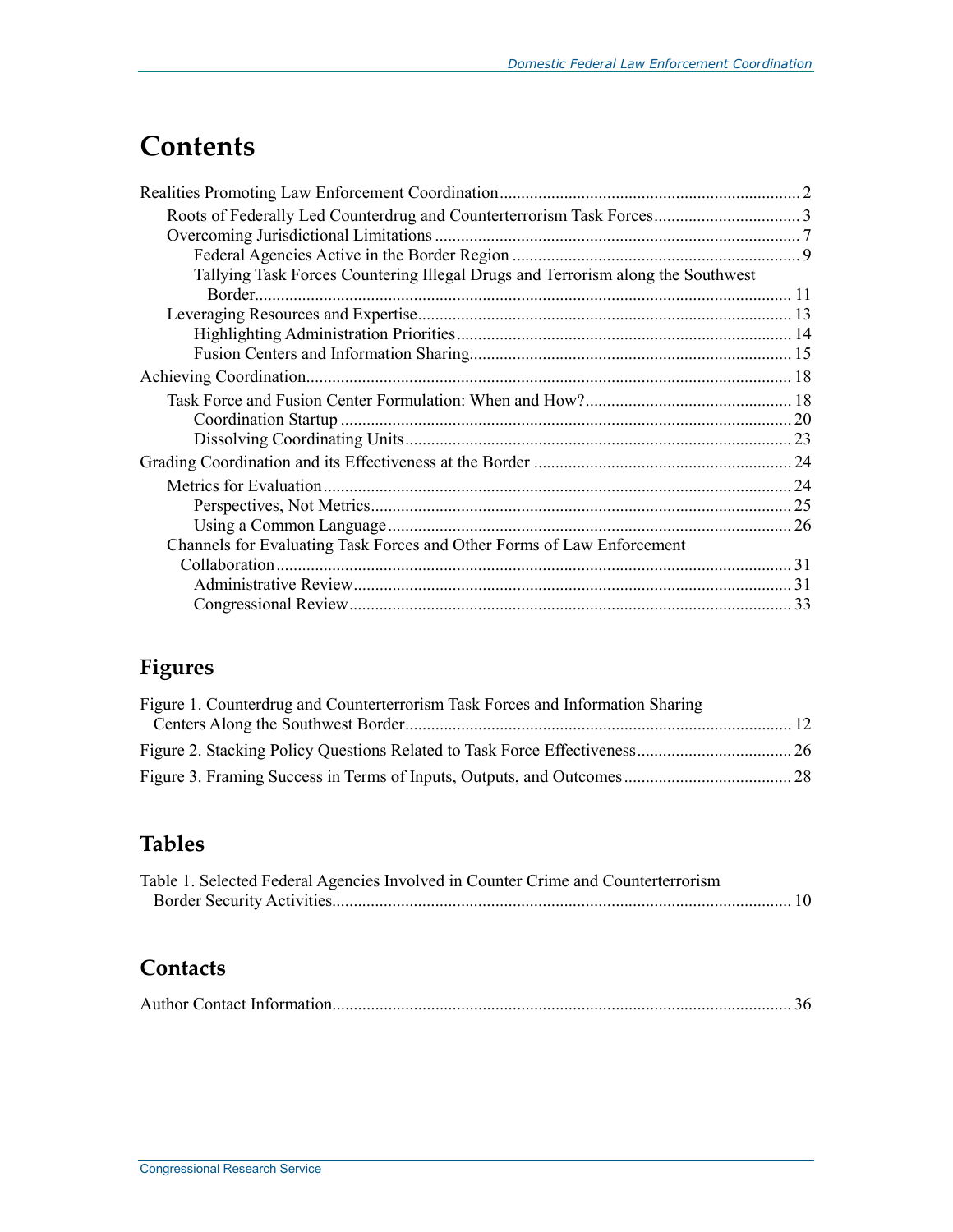Ask forces, and more broadly inter-agency cooperation, have become familiar law enforcement tools to combat innovative, aggressive, and far reaching criminal and homeland security adversaries in the last three decades. One would be hard-pressed to The ask forces, and more broadly inter-agency cooperation, have become familiar law enforcement tools to combat innovative, aggressive, and far reaching criminal and homeland security adversaries in the last three decades. activity targeting a vast array of threats and actors than the Southwest border region. Federal enforcement and security priorities geared toward stemming drug trafficking and terrorism surface in unique ways along the border. Many federally led domestic efforts to coordinate counterdrug and counterterrorism policing exist in the 150-mile-wide belt north of the U.S.- Mexican border that stretches from the Gulf Coast to the West Coast.

Assessing the effectiveness of task force operations can be crucial in Congressional oversight of federal law enforcement, especially because the task force concept has become somewhat of a policing panacea to address most any difficult cross-jurisdictional foe. It may be time to examine fundamental questions related to the use of such partnership structures. These include the following:

- When and under what specific conditions should task forces be created?
- When and under what specific conditions should task forces be disbanded?
- How should the successes or failures of task forces be measured, and who should evaluate them?

Notably, no one formally and publicly catalogs the creation or existence of task forces. As such, there is no official roster, or task force census, of federally led task forces operating around the country or even in a particular region, nor is there an inventory of those task forces targeting specific threats. This report provides a framework for examining domestic law enforcement coordination through analysis of *counterdrug and counterterrorism policing efforts along the U.S. Southwest border*, and it discusses issues inherent in the above questions. Moreover, it outlines how this coordination is pivotal to 21<sup>st</sup> century federal policing. As stressed in the 2013 National *Southwest Border Counternarcotics Strategy*,

Federal agencies will continue to place particular emphasis on enhancing and expanding partnerships with each other and with state, local, and tribal law enforcement agencies. These partnerships will facilitate timely information and criminal intelligence sharing and decrease duplication of effort. Improved coordination through co-location and co-mingling of personnel and resources, formal planning meetings, data set sharing, and intelligence analyst conferences among the various agencies allows for a more synchronized effort. Indeed, Federal, state, local, and tribal law enforcement agencies all play critical roles in border security efforts. Establishing full and genuine partnerships, designed to maximize the resources and capabilities of each group, will enable the Nation to more comprehensively address the threat posed by illicit activities along the Southwest border.<sup>1</sup>

While this report acknowledges that law enforcement coordination may be influenced by many mechanisms including task forces, fusion centers, memoranda of understanding, and interagency agreements, among other things, the bulk of the report focuses on the use of task forces and intelligence sharing entities such as fusion centers. Of note, the term "fusion center" lacks an exacting definition (see **Task Forces and Fusion Centers** textbox, below). The fusion centers described in this report (see **Fusion Centers and Information Sharing**, below) are part of a

<sup>&</sup>lt;u>.</u> <sup>1</sup> Office of National Drug Control Strategy, *National Southwest Border Counternarcotics Strategy*, 2013, p. 5.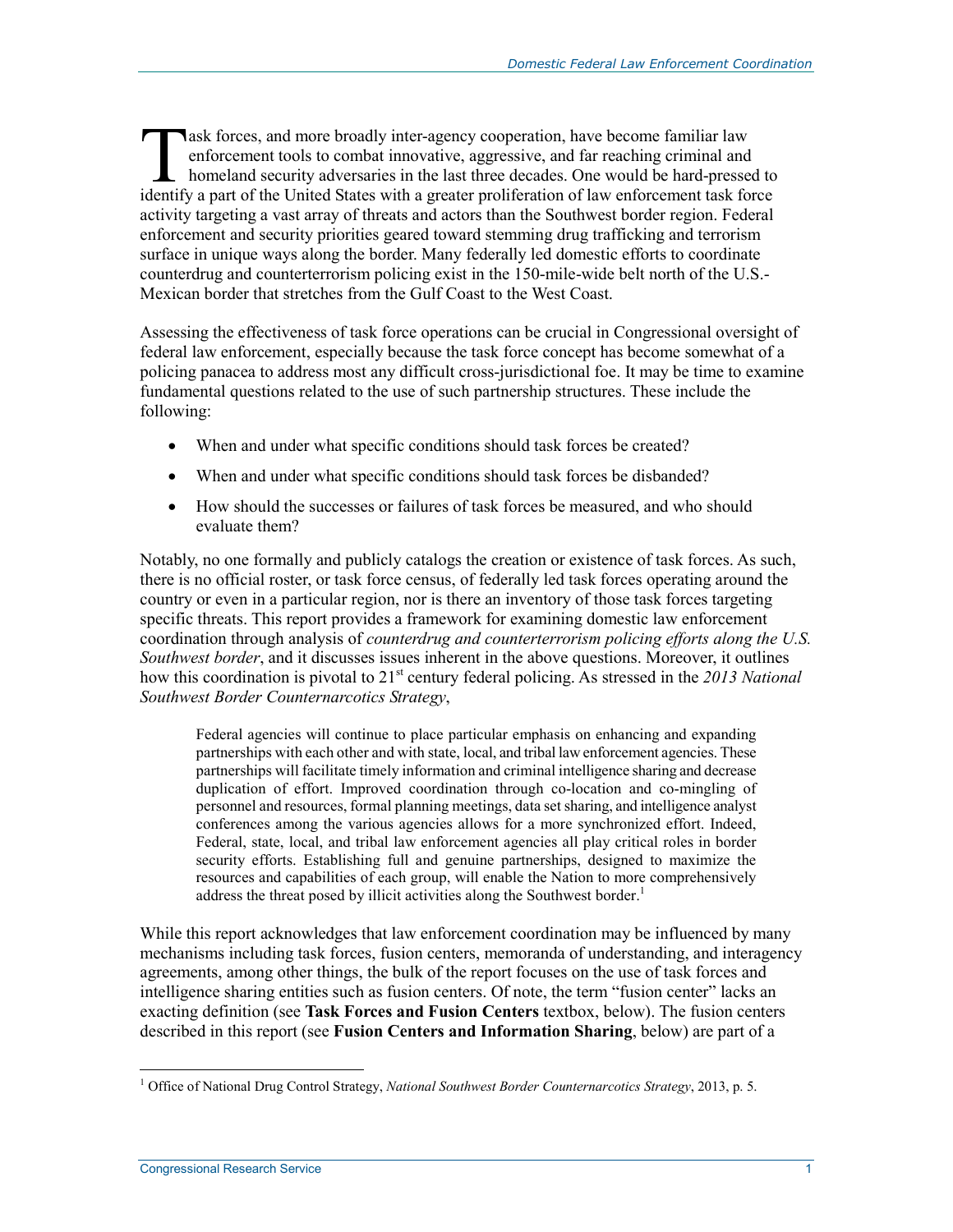national network "owned and operated by state and local entities with support from federal partners."<sup>2</sup> They are not federally led like the other task forces and intelligence sharing initiatives discussed in this report. Nonetheless, they are federally backed and important to national strategies and policing efforts.

While law enforcement coordination may be a central facet to operations *throughout* the country, this report highlights the issue through analysis of activities along the Southwest border. As such, examples of law enforcement coordination along the Southwest border are sprinkled—in text boxes—throughout the body of the report in an effort to highlight some of the concepts discussed. The task force activities highlighted by no means represent an exhaustive list of task force operations along the Southwest border.

## **Realities Promoting Law Enforcement Coordination**

In recent decades, a number of realities have helped foster a need for increased coordination between federal law enforcement agencies and their state and local counterparts, particularly along the Southwest border.<sup>3</sup> For one, borders or boundaries often enhance criminal operations. Criminals exploit borders to their advantage, profiting from the movement of black market goods across state and national boundaries. Criminals also harness advanced technologies and the cyber domain to globalize their operations—crossing a variety of borders. Thus, they expand their pool of potential victims and increase the speed with which they can carry out their operations over great distances. In the same realm, jurisdictional lines tend to limit the efforts of law enforcement agencies to fight these same criminals. Moreover, for one set of actors, boundaries provide opportunities; for the other, boundaries are impediments. In addition, criminal networks have become less hierarchical and more networked in their structures and operations. On top of all this, numerous federal agencies have come to play roles in addressing border security threats. Under such conditions, to keep pace with criminals, law enforcement has had to adopt more networked practices, combining resources and circumventing established hierarchical structures that may constrain individual policing entities in terms of jurisdiction, authority, and turf.

Federal law enforcement has used task forces and intelligence sharing entities such as fusion centers as tools to surmount these modern realities.<sup>4</sup> Task forces and fusion centers may be developed for a number of reasons, including overcoming jurisdictional limitations and leveraging expertise and resources—both money and manpower. Task forces, which mostly involve investigative operations, and intelligence-focused fusion centers have been viewed as serving complementary roles,<sup>5</sup> particularly as  $21<sup>st</sup>$  century policing has evolved to become more intelligence-driven. While law enforcement coordination may be essential to today's policing, the Department of Justice (DOJ) Inspector General has noted that "coordinating among law enforcement agencies" has been among DOJ's top management challenges.<sup>6</sup>

 2 Department of Homeland Security, *State and Major Urban Area Fusion Centers*, http://www.dhs.gov/state-andmajor-urban-area-fusion-centers.

<sup>3</sup> For more information, see CRS Report R41927, *The Interplay of Borders, Turf, Cyberspace, and Jurisdiction: Issues Confronting U.S. Law Enforcement*, by Kristin Finklea.

<sup>&</sup>lt;sup>4</sup> A variety of tools including task forces and fusion centers are available to enhance interagency cooperation. These also include Memoranda of Understanding and various information sharing systems.

<sup>5</sup> Department of Homeland Security, *Fusion Centers and Joint Terrorism Task Forces*, February 28, 2011.

<sup>6</sup> Department of Justice, Office of the Inspector General, *Top Management and Performance Challenges in the*  (continued...)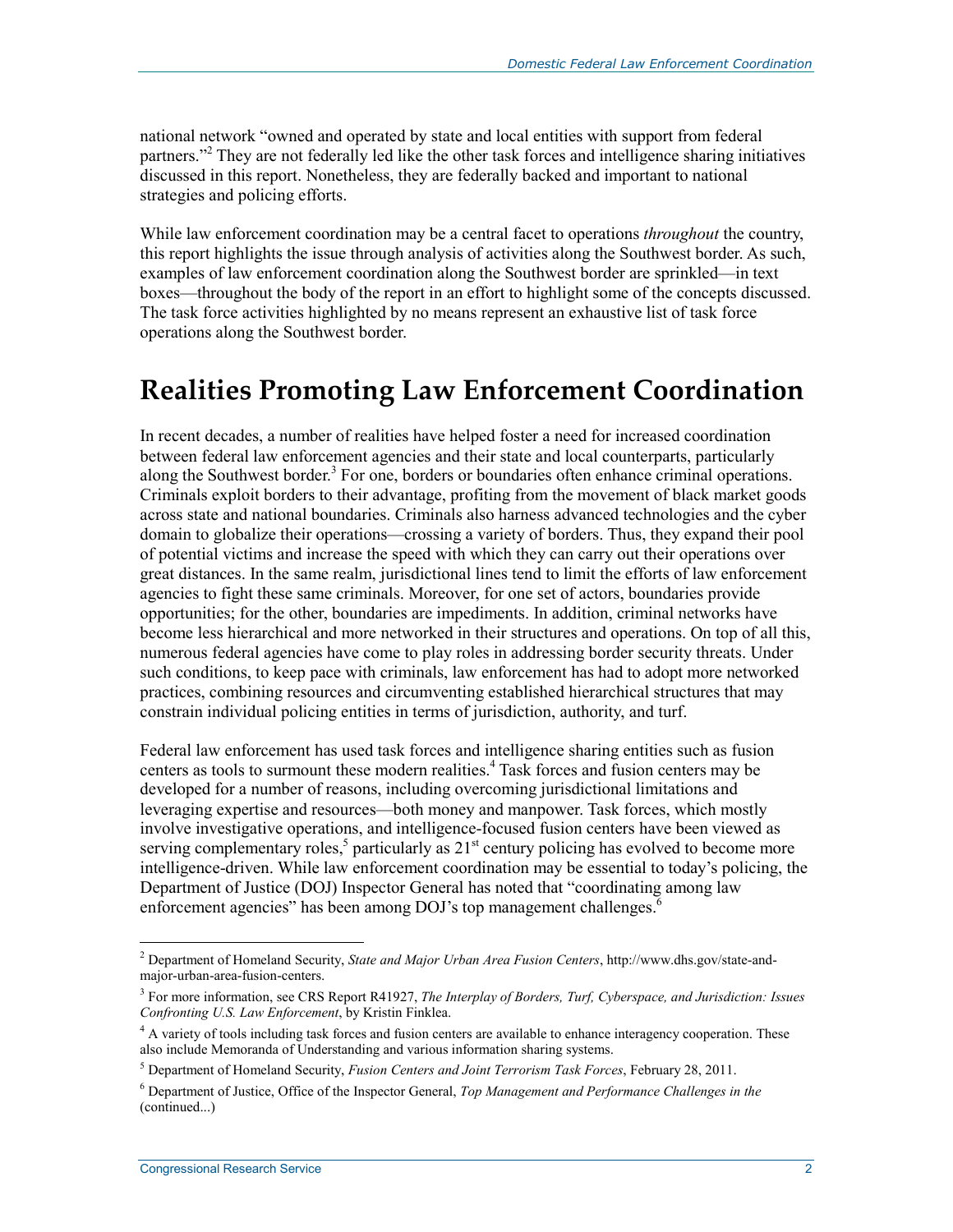#### **Task Forces and Fusion Centers**

The distinctions between task forces and fusion centers can be murky in some aspects. As modern law enforcement operations have become increasingly dependent on the sharing of information, agencies have come to rely heavily on task forces that not only investigate specific threats, but also handle large amounts of intelligence material. Meanwhile, fusion centers are often viewed as largely involved in intelligence sharing, but in some instances can play a key investigative role. For the purposes of this report,

- Law enforcement task forces are formally construed bodies bringing together representatives from an assortment of government agencies to focus on a specific threat or issue. They are operational in nature running cases that could lead to criminal charges for the suspects under investigation. However, they certainly handle (and rely on) intelligence information<sup>7</sup> regarding suspects and criminal activity.
- Fusion centers (and other interagency intelligence entities) are largely designed *not to* investigate people or crimes but to share information. For the purposes of this report, fusion centers and other interagency intelligence sharing entities formally combine representatives from a variety of agencies largely to share information, often with a specific focus like terrorism or drug trafficking.

Joint Terrorism Task Forces (JTTFs) underscore the blurred line between operationally focused and information sharing law enforcement bodies, While they handle large volumes of intelligence in their daily operations, the main purpose of JTTFs is to investigate suspected terrorists.8

Some national-level organizations are hybrid centers, focusing both on intelligence and operations. The National Counter Terrorism Center (NCTC), for example, is a center for joint intelligence and operational planning. Similarly, the National Intellectual Property Rights Coordination Center (IPR Center) serves as an information repository as well as a place to develop initiatives and coordinate law enforcement investigations. The Organized Crime Drug Enforcement Task Force (OCDETF) Fusion Center and International Organized Crime Intelligence and Operations Center (IOC-2) also have missions that include information/intelligence sharing as well as operational/investigative support.

### **Roots of Federally Led Counterdrug and Counterterrorism Task Forces**

The task force concept in federal law enforcement is not new. Current counterdrug and counterterrorism task forces led by federal agencies can trace their origins at least back to the 1970s and New York City.

(...continued)

*Department of Justice - 2012*, November 7, 2012.

 $<sup>7</sup>$  For this report, intelligence is information to which value has been added through analysis and is collected and</sup> developed to respond to the needs of groups such as policy makers, investigators, and intelligence professionals. At the most generic level, there are two types of intelligence: raw and finished. Raw intelligence has not been vetted, verified, and validated. This material is often part of investigations, particularly the stuff of leads that investigators track down in the course of a case as they build evidence against a suspect. Finished intelligence—which can include information of unknown credibility—has been through an analytical process that can result in the development of conclusions and judgments and the identification of gaps in understanding. Finished intelligence is developed to inform policy makers and those individuals responsible for taking actions, including national security, law enforcement, and public safety officials. In sum, intelligence (either raw or finished) should not be confused with evidence, which is generally gathered in support of a prosecution. While intelligence may occasionally be introduced into legal proceedings, generally it is not.

<sup>8</sup> For a discussion of information sharing see U.S. Government Accountability Office, *Information Sharing: Agencies Could Better Coordinate to Reduce Overlap in Field-Based Activities*, GAO-13-471, April 2013, p. 1.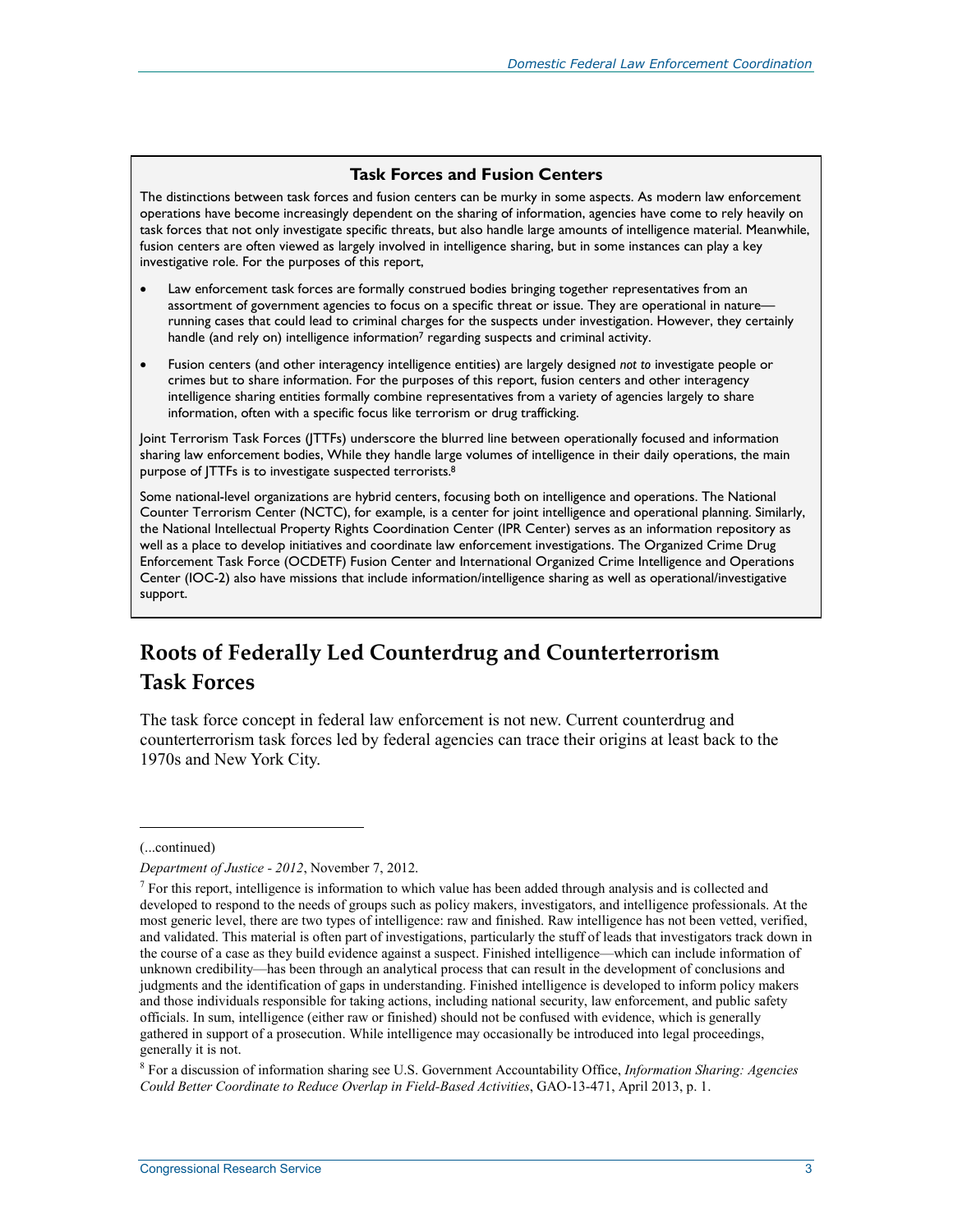The antecedents of counterdrug task forces involving state and local police led by the Drug Enforcement Administration (DEA) can be found in New York City in 1970.<sup>9</sup> That year, the DEA's predecessor, the Bureau of Narcotics and Dangerous Drugs, developed a pilot program that fostered cooperation among federal, state, and local investigators.<sup>10</sup> This first-ever federally led counterdrug task force "was created in response to drug traffic that spilled beyond the municipal, county, and state boundaries in metropolitan New York."<sup>11</sup> The task force covered a territory that included "all levels of drug trafficking, from importing to street dealing, and numerous importation points."<sup>12</sup> Its mission was to "control illicit sale and distribution of narcotics and dangerous drugs through investigative and prosecutive action directed against the middle and upper echelon of the narcotic traffic within the city of New York."<sup>13</sup>

The New York task force led to DEA's creation of a State and Local Task Force Program. One of the main "inducements" encouraging the participation of state and local police in DEA task forces was monetary. DEA paid investigative overtime for the state and local officers. DEA also provided funding for "investigative expenses such as payments to informants, 'buy money' to purchase contraband, undercover vehicles, and surveillance equipment."<sup>14</sup>

The current version of DEA's State and Local Task Force Program includes task forces established by formalized agreements across the United States. In 2013, the program managed 259 state and local task forces "staffed by over 2,190 DEA special agents and over 2,556 state and local officers. Participating state and local task force officers are deputized to perform the same functions as DEA special agents."<sup>15</sup>

<sup>&</sup>lt;u>.</u> <sup>9</sup> The DEA was established in 1973.

<sup>&</sup>lt;sup>10</sup> Drug Enforcement Administration, "A Tradition of Excellence: A History of the DEA—Beginnings," http://www.deamuseum.org/dea\_history\_book/beginnings.html.

<sup>11</sup> Jan Chaiken, Marcia Chaiken, and Clifford Karchmer, *Multijurisdictional Drug Law Enforcement Strategies: Reducing Supply and Demand*, National Institute of Justice, Issues and Practices in Criminal Justice Series, Washington, DC, December 1990, p. 44.

 $12$  Ibid, pp. 44-45.

<sup>13</sup> Bureau of Narcotics and Dangerous Drugs, *TWIXT,* February 10, 1972.

<sup>&</sup>lt;sup>14</sup> Drug Enforcement Administration, "DEA Programs: State and Local Task Forces," http://www.justice.gov/dea/ops/ taskforces.shtml.

<sup>15</sup> Ibid.; 21 U.S.C. §878(a).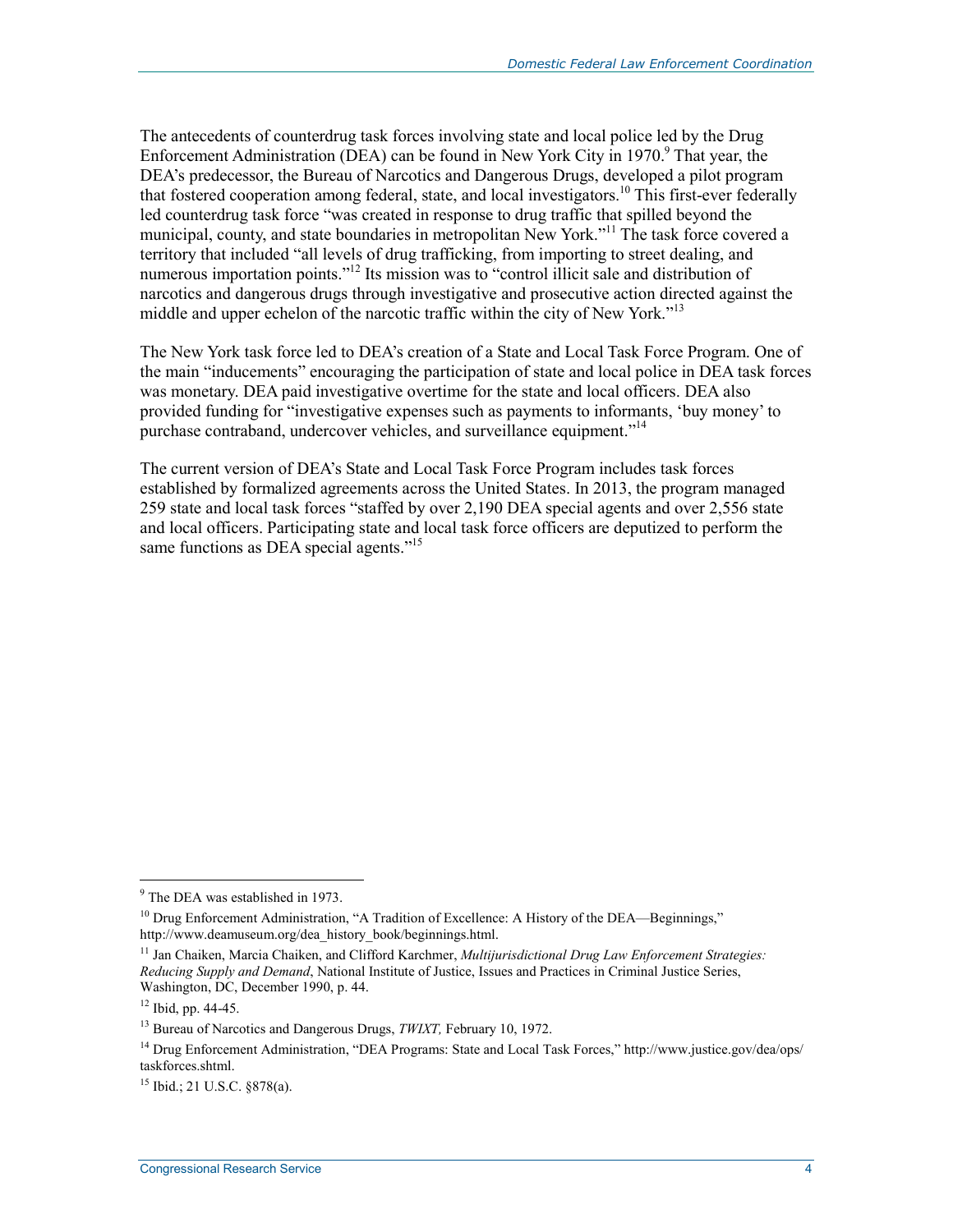### **Cooperation on the Southwest Border: DEA Tactical Diversion Squads**

Tactical Diversion Squads focus efforts on countering the illegal diversion of legal pharmaceutical controlled substances or listed chemicals. These squads include DEA diversion control personnel as well as those from other federal, state, and local law enforcement agencies.16 Between 2008 and 2010, the DEA increased the number of squads from 5 to 40,<sup>17</sup> and by January 2014, there were 66 squads approved, though not all were fully operational.<sup>18</sup>

• The DEA's tactical diversion squad in Texas was heavily involved in the July 2012 arrest of 16 individuals involved in a methamphetamine production ring. In this investigation, the squad worked with the Williamson County Sheriff's Office Narcotics Unit. They were tracking unlawful purchases of pseudoephedrine that the defendants allegedly used to produce methamphetamine.<sup>19</sup>

Today, Joint Terrorism Task Forces (JTTFs) led by the FBI play the chief role in coordinating federal counterterrorism investigations across the United States, bringing together federal, state, and local participants in the process.<sup>20</sup> JTTFs have their roots in New York City in the late 1970s, which, during that decade, had experienced a wave of terrorist attacks from numerous organizations.<sup>21</sup> As described by one author, the New York City Police Department (NYPD) and the FBI's New York City field office "have always had a tense relationship—each considers the other agency ineffectual—but it was never worse than in the late  $1970s$ .<sup> $22$ </sup> In the mid and late 1970s, the FBI and NYPD typically handled high-profile investigations separately. They competed to gather evidence, interview witnesses, and run forensic tests on recovered materials essentially vying for control over crime scenes.<sup>23</sup> When it came to terrorism investigations, top officials in the FBI's New York office and the NYPD agreed at the time that the only people benefitting from such infighting were terrorists:

Both agencies readily acknowledged that there was a lack of cooperation between the NYPD Arson and Explosion Unit, responsible for bombing investigations, and the Terrorist Squad of the New York FBI Office. There were instances where evidence acquired by one agency was not promptly and appropriately shared with the other. There was open animosity between the Agents and police officers. Only members of the terrorist groups operating in New York profited from this dissension.<sup>24</sup>

<sup>&</sup>lt;sup>16</sup> DEA, *Inside Diversion Control: Tactical Diversion Squads*, http://www.deadiversion.usdoj.gov/offices n\_dirs/ tac\_squad.htm.

<sup>17</sup> U.S. Government Accountability Office, *Prescription Drug Control: DEA Has Enhanced Efforts to Combat Diversion, but Could Better Assess and Report Program Results*, GAO-11-744, August 2011, p. 12, http://www.gao.gov/new.items/d11744.pdf.

<sup>&</sup>lt;sup>18</sup> January 2014 data provided to CRS by DEA Congressional Affairs.

<sup>19</sup> Benjamin Wermund, "Police: 16 Arrested Were Helping Produce Meth," *Statesman.com*, June 21, 2012.

<sup>20</sup> Federal Bureau of Investigation, *FBI Information Sharing Report, 2011,* (2012) p. 6, http://www.fbi.gov/statsservices/publications/national-information-sharing-strategy-1/information-sharing-report-2011*.* Hereinafter: Federal Bureau of Investigation, *FBI Information Sharing Report, 2011.*

 $21$  Federal Bureau of Investigation, press release, "The Early Years: Celebrating 30 Years and the Beginning of New York's Joint Terrorism Task Force," November 29, 2010, http://www.fbi.gov/newyork/news-and-outreach/stories/theearly-years/the-early-years. Hereinafter: Federal Bureau of Investigation, "The Early Years."

<sup>22</sup> Garrett M. Graff, *The Threat Matrix: The FBI at War in the Age of Global Terror* (New York: Little, Brown and Company, 2011), p. 157. Hereinafter: Graff, *The Threat Matrix.* 

<sup>&</sup>lt;sup>23</sup> Ibid. See also Federal Bureau of Investigation, "The Early Years."

<sup>24</sup> Kenneth P. Walton and Patrick J. Murphy, "Joint FBI/NYPD Task Forces: A Study in Cooperation," *FBI Law Enforcement Bulletin,* vol. 50, no. 11 (November 1981), p. 23. When they co-authored this piece, Walton was Deputy Assistant Director in the FBI's New York City field office. Murphy was NYPD Chief of Operations. Hereinafter: Walton and Murphy, "Joint FBI/NYPD Task Forces."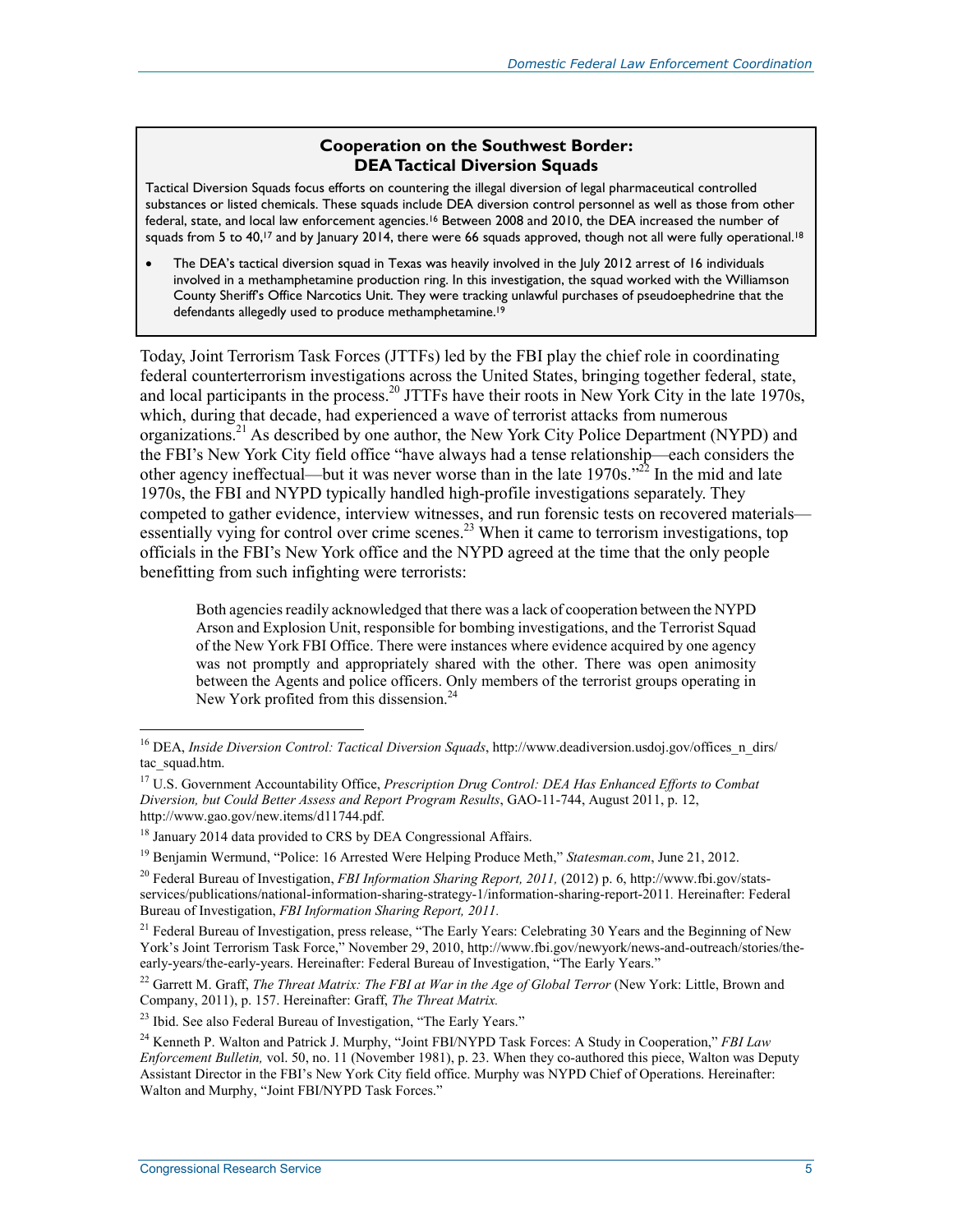The JTTF concept sprang from a project to combine NYPD and FBI resources targeting bank robbers. In 1979, the NYPD and FBI created a task force to handle bank robbery investigations (as these cases also spiked in the 1970s). This was the first task force the FBI had ever formed with local law enforcement.<sup>25</sup> The construct was adapted to the counterterrorism arena in 1980 when the New York JTTF was created, initially bringing together 12 FBI agents and 12 NYPD officers.<sup>26</sup> A memorandum of understanding  $(MOU)^{27}$  detailed many of the particulars of the task force. The MOU called for the task force to follow federal rules of criminal procedure and directed that its cases would be prosecuted in federal court. Additionally, it established that task force funding would come from the FBI. The Bureau would also provide a physical space for the JTTF, overtime costs for NYPD officers, and access to classified information (including FBI case files) to all detailed personnel cleared for such access. The NYPD and FBI would share all their information related to the cases the task force worked, and NYPD officers detailed to the task force would be federally deputized, allowing them to pursue leads outside of NYPD jurisdictions alongside their FBI counterparts.<sup>28</sup> All of these policies have continued in more current iterations of the federal JTTF model.<sup>2</sup>

<sup>&</sup>lt;sup>25</sup> Federal Bureau of Investigation, "The Early Years," Walton and Murphy, "Joint FBI/NYPD Task Forces," pp. 20-23. 26 Graff, *The Threat Matrix,* p. 158.

<sup>&</sup>lt;sup>27</sup> MOUs are agreements between agencies that define "the roles, responsibilities, and length of commitment for each of the affected parties." See Department of Justice, Office of the Inspector General, Evaluation and Inspections Division, *The Department of Justice's Terrorism Task Forces,* Washington, DC, June 2005, p. 15.

<sup>&</sup>lt;sup>28</sup> Ibid., Federal Bureau of Investigation, "The Early Years."

 $29$  Federal Bureau of Investigation, "The Early Years," Because they are FBI-led investigations, JTTF cases have to hew to investigative guidelines established by the Department of Justice and the Bureau. For more information on how the FBI investigates terrorism see CRS Report R41780, *The Federal Bureau of Investigation and Terrorism Investigations*, by Jerome P. Bjelopera. Hereinafter: CRS Report R41780.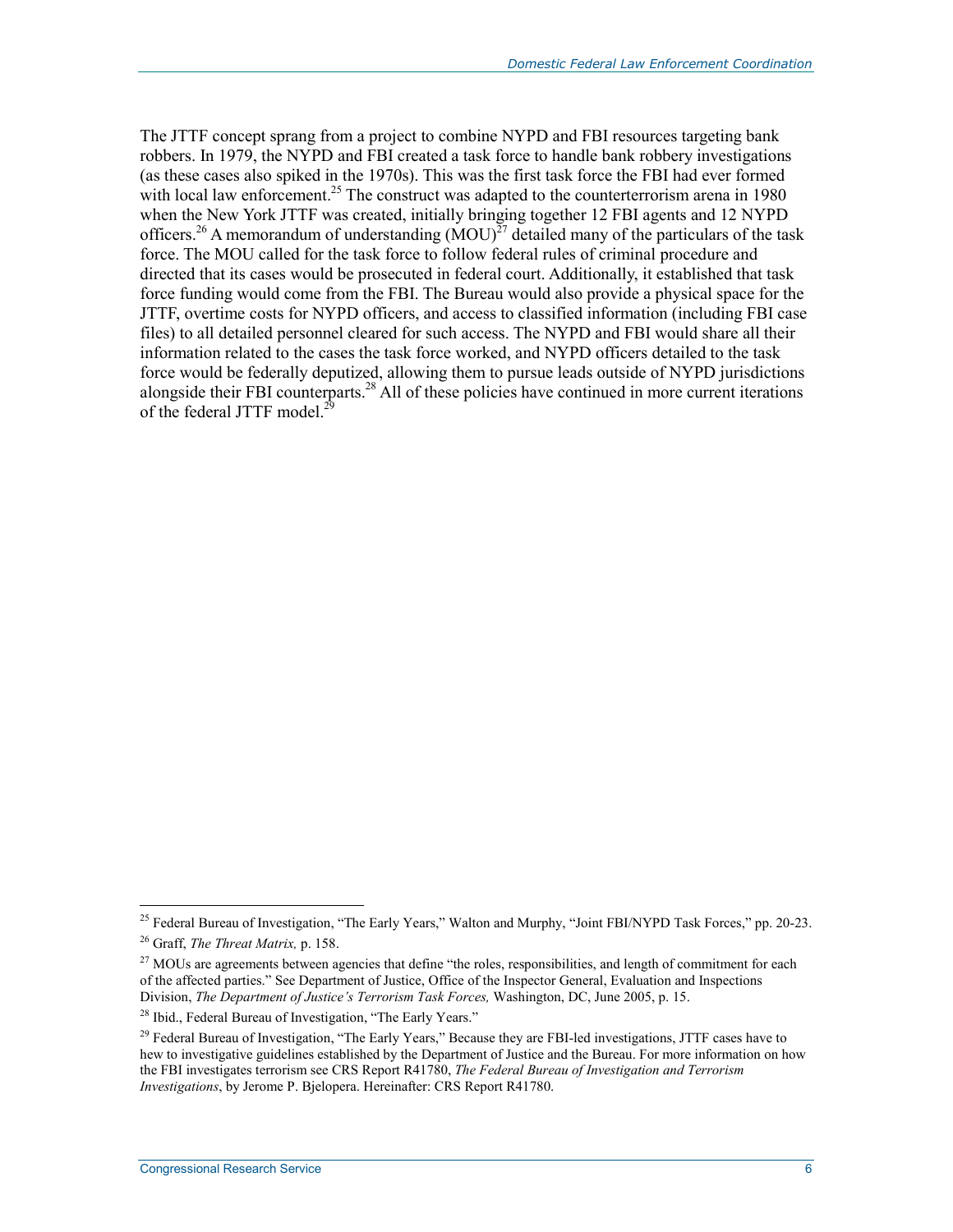#### **Cooperation on the Southwest Border: FBI Joint Terrorism Task Forces (JTTFs)**

There are more than100 JTTFs across the country in the FBI's field offices and resident agencies. JTTFs are locally based, multiagency teams of investigators, analysts, linguists, SWAT experts, and other specialists who *investigate* terrorism and terrorism-related crimes.30 Among their many roles, the agents, task force officers, and analysts working on JTTFs gather leads, evidence, and information related to these cases. They analyze this information and help develop cases for prosecution, most often pursued in federal court. JTTF members share leads and information from counterterrorism cases with federal, state, and local partners to coordinate counterterrorism investigations and broaden U.S. counterterrorism efforts.<sup>31</sup> In June 2012, one FBI official stated that there were over 6,000 open JTTF investigations.<sup>32</sup> Over 4,400 federal, state, and local law enforcement officers and agents work in them—more than four times the total prior to the terrorist attacks of September 11, 2001. These officers and agents come from more than 600 state and local agencies and 50 federal agencies.33

• An investigation by the Phoenix Joint Terrorism Task Force led to the indictment of Jeffrey Harbin for possessing and transporting improvised explosive devices—he reportedly built 12 grenade-like pipe bombs.<sup>34</sup> At one point in his life, Harbin was allegedly a member of the National Socialist Movement.35 In September 2011, he pled guilty to possession of unregistered destructive devices and the unlawful transportation of explosive material.<sup>36</sup>

### **Overcoming Jurisdictional Limitations**

As the preceding discussion suggests, rather than existing as a single police force, the U.S. police system consists of layers of law enforcement at the local, state, and federal levels. This structure—particularly given the nature of modern-day crime—may encounter challenges from overlap in actual and perceived agency jurisdiction. Not only could there be overlapping jurisdiction *between* the layers of law enforcement—as in cases of concurrent state and federal

<sup>30</sup> Federal Bureau of Investigation, *FBI Information Sharing Report, 2011,* (2012) p. 6, Federal Bureau of Investigation, "Protecting America Against Terrorist Attack: A Closer Look at Our Joint Terrorism Task Forces," May 2009; Brig Barker and Steve Fowler, "The FBI Joint Terrorism Task Force Officer," *The FBI Law Enforcement Bulletin*, vol. 77, no. 11 (November 2008), p. 13.

<sup>31</sup> Program Manager, Information Sharing Environment, *Information Sharing Environment: Annual Report to the Congress,* June 30, 2012, p. 15, http://ise.gov/sites/default/files/ISE\_Annual\_Report\_to\_Congress\_2012.pdf. Hereinafter: Program Manager, Information Sharing Environment, *Information Sharing Environment: Annual Report*  (2012).

<sup>&</sup>lt;sup>32</sup> Kerry Sleeper, Deputy Assistant Director, Federal Bureau of Investigation, Remarks during Panel II of the "Intelligence and Information Sharing to Protect the Homeland," conference sponsored by the Center for Strategic and International Studies and the Intelligence and National Security Alliance, June 27, 2012. Hereinafter: Sleeper, Remarks.

<sup>&</sup>lt;sup>33</sup> Federal Bureau of Investigation, "Protecting America from Terrorist Attack: Our Joint Terrorism Task Forces," http://www.fbi.gov/about-us/investigate/terrorism/terrorism\_jttfs. Seventy-one of the 103 JTTFs currently operated by DOJ and the FBI were created since 9/11. The number of top-secret security clearances issued to local police working on JTTFs increased. The number rose from 125 to 878 between 2007 and 2009. Kevin Johnson, "FBI Issues More Top Secret Clearance for Terrorism Cases," USA Today, August 12, 2010; STRATFOR, A Decade of Evolution in U.S. Counterterrorism Operations, Special Report, December 2009. There is also a National JTTF, which was established in July 2002 to serve as a coordinating mechanism with the FBI's partners. Some 40 agencies are now represented in the National JTTF, which has become a focal point for information sharing and the management of large-scale projects that involve multiple partners. See Department of Justice, "Joint Terrorism Task Force," http://www.justice.gov/jttf/.

<sup>&</sup>lt;sup>34</sup> Department of Justice, "Valley Man Indicted for Possessing and Transporting Improvised Explosive Devices," press release, January 26, 2011.

<sup>35</sup> Rudabeh Shahbazi, "Documents Show Apache Junction Man Planned To Take IEDs to the Border," *ABC 15*.

<sup>&</sup>lt;sup>36</sup> Department of Justice, "Valley Man Enters Guilty Plea for Possession and Transport of an Improvised Explosive Device," press release, September 27, 2011.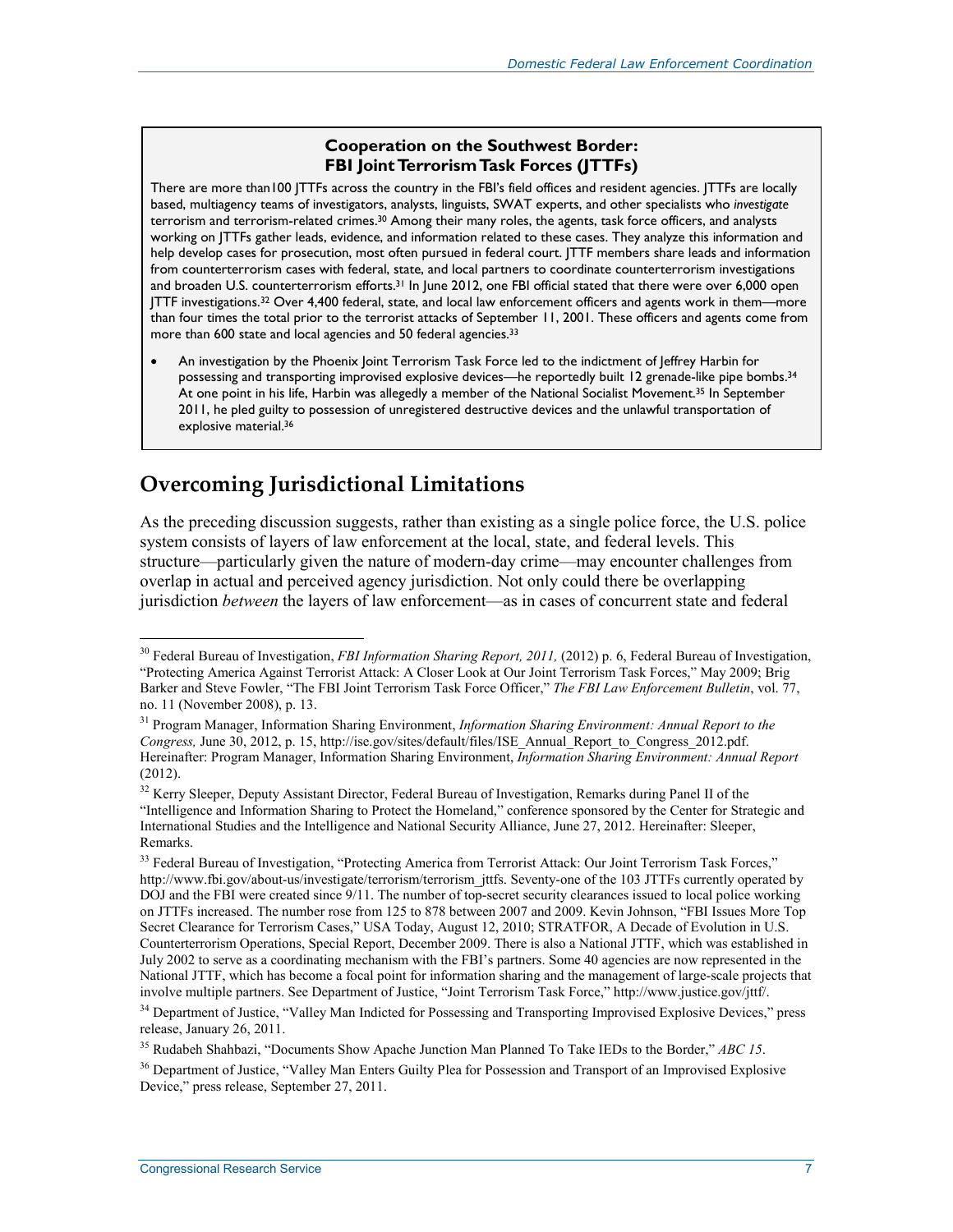jurisdiction—but there may be blurry lines *within* the layers—between agencies with overlying missions and authorities. In addition, agencies' perceptions of operational turf may intersect or conflict.

Some task forces have been structured as cross-cutting multijurisdictional efforts to bring together policing entities with similar missions and targets, but whose operational jurisdictions differ, at least in part. The Bureau of Justice Assistance, for instance, conceptualizes a multijurisdictional task force (MJTF) as

a cooperative law enforcement effort involving two or more criminal justice agencies, with jurisdiction over two or more areas, sharing the common goal of addressing drug control or violent crime problems. MJTFs allow law enforcement agencies in different jurisdictions to work together as a single enforcement entity with the ability to improve communication, share intelligence, and coordinate activities. This allows for more efficient use of resources and targeting of offenders whose activities cross jurisdictional boundaries.<sup>37</sup>

While not all task forces are multijurisdictional (some may consist of law enforcement agencies within the same jurisdictional confines (e.g., city, county, state, etc.)), those collaborative efforts that cross boundaries of control or authority may enhance law enforcement's abilities to combat criminals that exploit these boundaries to their advantage. Further, these multijurisdictional task forces can be used to counter a wide array of threats posed by criminal networks, or they can be tailored to concentrate efforts on a particular criminal activity.

For instance, the Border Enforcement Security Task Force (BEST) initiative,<sup>38</sup> led by U.S. Immigration and Customs Enforcement (ICE), is a series of multi-agency investigative task forces that aim to identify, disrupt, and dismantle criminal organizations posing significant threats to border security along the northern border with Canada and Southwest border with Mexico as well as within Mexico.<sup>39</sup> To focus efforts on criminal networks exploiting the U.S.-Mexican border via underground tunnels, ICE established the first tunnel task force in San Diego in 2003.<sup>40</sup> The task force was created as a partnership between ICE, DEA, and the U.S. Border Patrol, along with state law enforcement and Mexican counterparts. The tunnel task force was incorporated into ICE's BEST initiative in 2006 in order to further enhance multilateral law enforcement intelligence and information sharing. Since 1990, over 150 tunneling attempts have been discovered along the U.S.-Mexican border.<sup>41</sup>

<sup>&</sup>lt;sup>37</sup> U.S. Department of Justice, Office of Justice Programs, Bureau of Justice Assistance, Center for Program Evaluation and Performance Measurement, "What are Multijurisdictional Task Forces (MJTFs)?" https://www.bja.gov/evaluation/ program-law-enforcement/forces1.htm.

<sup>38</sup> Department of Homeland Security, U.S. Immigration and Customs Enforcement, *Border Enforcement Security Task Force (BEST)*, http://www.ice.gov/best/.

<sup>&</sup>lt;sup>39</sup> While ICE leads the BEST initiative, other agency participants include U.S. Customs and Border Protection; Drug Enforcement Administration; Bureau of Alcohol, Tobacco, Firearms, and Explosives; Federal Bureau of Investigation; U.S. Coast Guard; and the U.S. Attorneys Offices, as well as state and local law enforcement. The Mexican law enforcement agency Secretaría de Seguridad Pública has been a partner along the Southwest border. As of March 2013, there were 35 BEST units located in the United States, including its territories, and Mexico.

<sup>&</sup>lt;sup>40</sup> Department of Homeland Security, "Testimony of Executive Associate Director James A. Dinkins, Immigration and Customs Enforcement, Before the Senate Caucus on International Narcotics Control, 'Illegal Tunnels on the Southwest Border'," press release, June 15, 2011. In March 2012, a tunnel task force was established in Nogales, AZ, to respond to an increasing number of tunnels detected in that area.

 $41$  Ibid.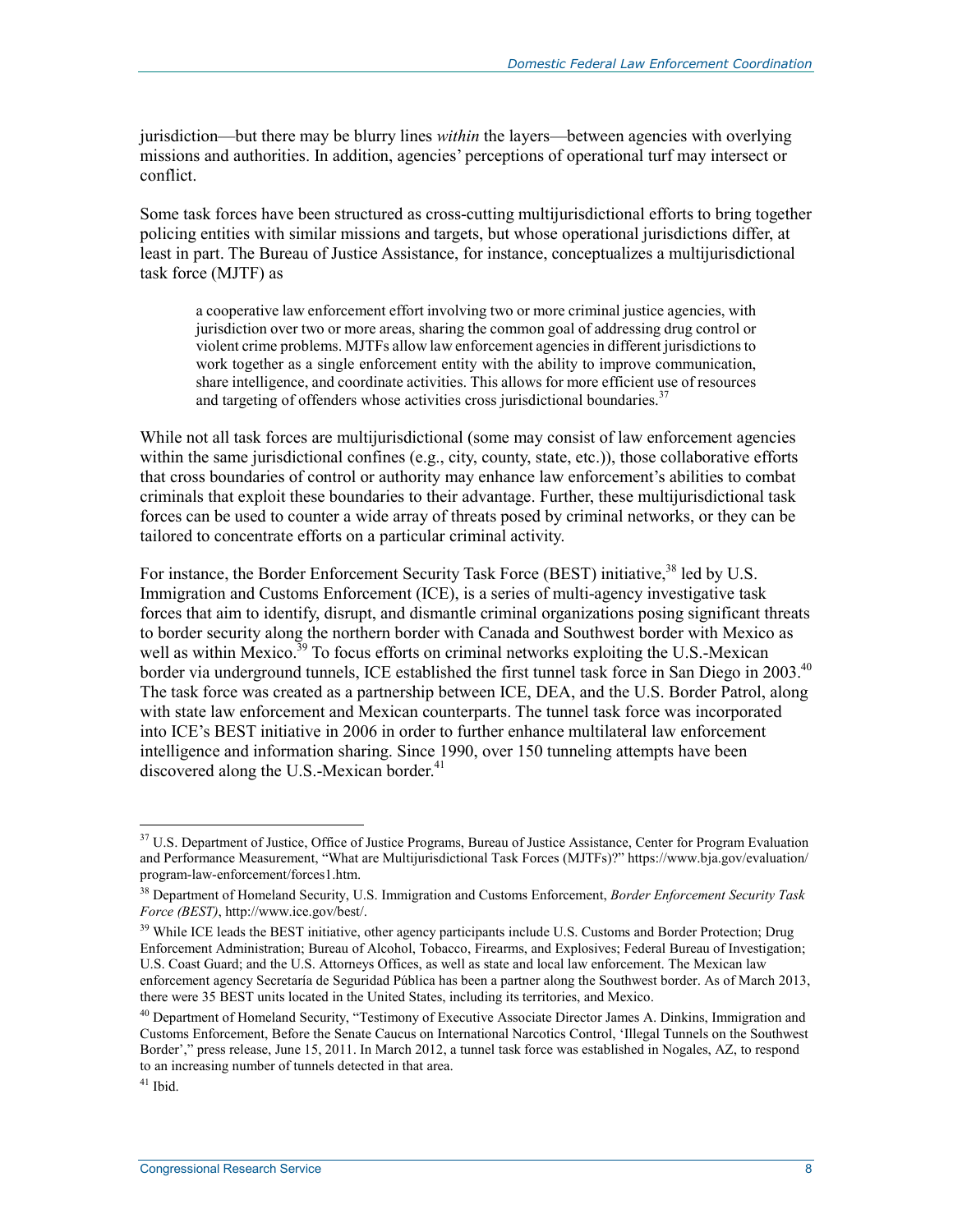• In October 2013, the San Diego Tunnel Task Force uncovered a sophisticated cross-border tunnel connecting a building in Otay Mesa, CA, with a warehouse in Tijuana, Mexico. The tunnel was "nearly six football fields" in length and was "equipped with lighting, ventilation, and an electric rail system."42 Authorities seized 17,292 pounds of marijuana and 325 pounds of cocaine, collectively worth over \$10 million on the streets. This was the largest tunnel uncovered in the San Diego area in two years.

Overlapping jurisdiction and investigative authority, while potentially opening doors to interagency collaboration, can at times contribute to interagency turf battles. For instance, while the FBI is often seen as one of the primary agencies involved in investigating gangs, other agencies including the DEA, the Bureau of Alcohol, Tobacco, Firearms, and Explosives (ATF), and ICE, also investigate cases involving illegal gang activities such as drug, weapons, and human trafficking. As such, a host of tools have been employed to mitigate investigative overlaps and to enhance information and data sharing between relevant agencies. These include MOUs on very specific matters, task forces, and fusion centers:

- The DEA and DOJ's Criminal Division signed an MOU to enhance the targeting of regional, national, and transnational gangs.<sup>43</sup>
- The FBI established and administers Violent Gang Safe Streets Task Forces. These collaborations include federal, state, and local law enforcement entities that investigate crimes ranging from racketeering to drug conspiracy and firearms violations.<sup>44</sup>
- The National Gang Intelligence Center (NGIC) was established to coordinate intelligence information from federal, state, and local policing agencies. It supports law enforcement investigations by providing strategic and tactical analysis of intelligence.<sup>45</sup>

### **Federal Agencies Active in the Border Region**

A number of federal agencies have counternarcotics and counterterrorism enforcement roles throughout the country, and many of these agencies have a presence along the Southwest border. Moreover, these agencies may be involved in collaborative efforts to counter specific criminal and security threats. **Table 1** identifies selected federal agencies that have a law enforcement dimension and play a role in criminal and counterterrorism investigative work along the

<sup>&</sup>lt;u>.</u>  $42$  Drug Enforcement Administration, "Feds Shut Down Massive New Cross Border Drug Tunnel South of San Diego," press release, October 31, 2013.

<sup>43</sup> U.S. Department of Justice, Drug Enforcement Administration, *FY 2013 Performance Budget Congressional Submission*, p. DEA-5.

<sup>44</sup> For more information on the Violent Gang Task Forces, see http://www.fbi.gov/about-us/investigate/vc\_majorthefts/ gangs/violent-gangs-task-forces.

<sup>&</sup>lt;sup>45</sup> For more information on the NGIC, see http://www.fbi.gov/about-us/investigate/vc\_majorthefts/gangs/ngic. Of note, the Obama Administration, in the FY2014 FBI budget request, proposed eliminating the NGIC, noting that the Center's closure "will focus the sharing of intelligence at the field level, where intelligence sharing and coordination between DOJ agencies and state and local partners already exist." U.S. Department of Justice, Federal Bureau of Investigation, *FY 2014 Authorization and Budget Request to Congress*, pp. 6-7.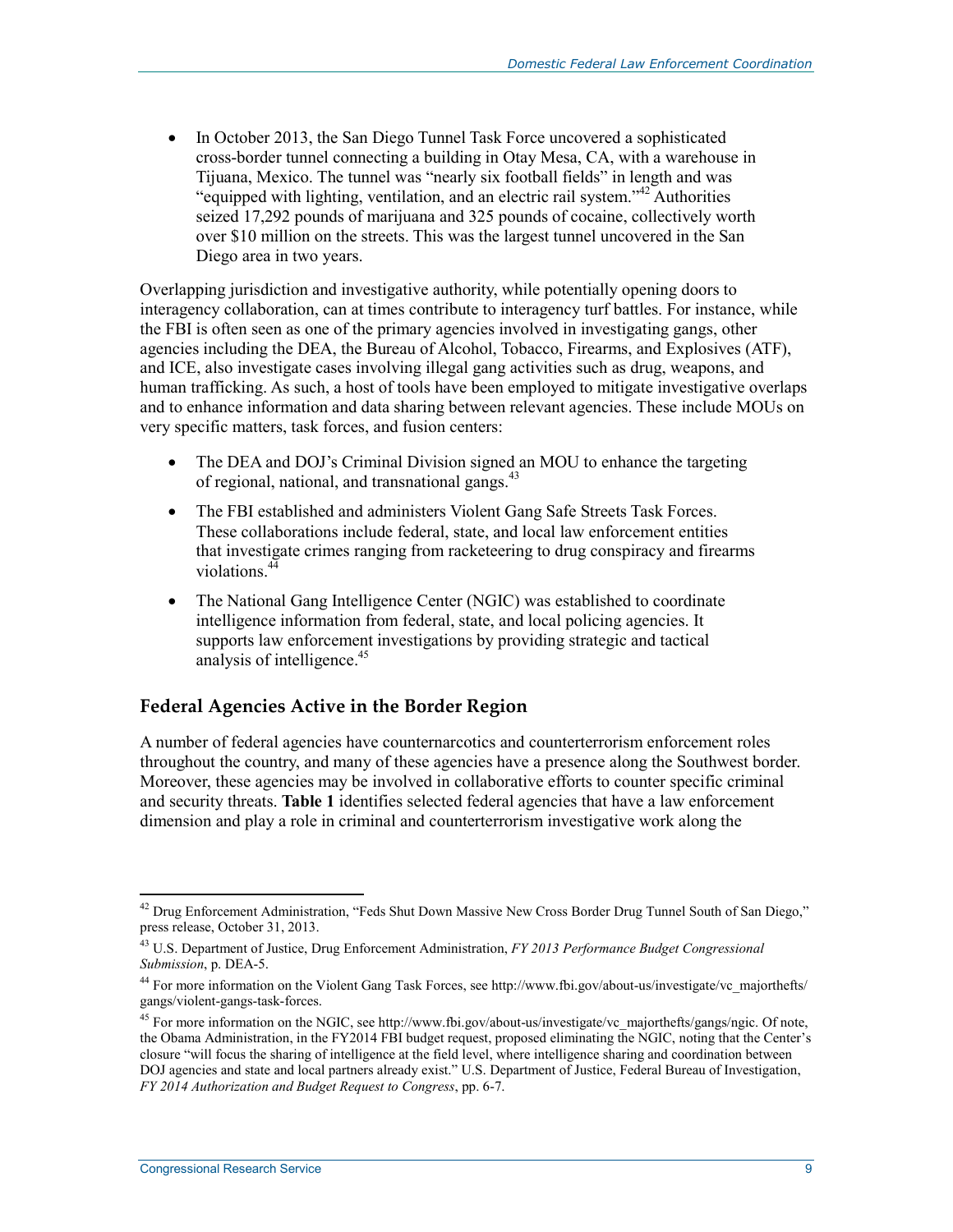Southwest border.<sup>46</sup> It captures some of the federal players potentially involved in task force activity along the Southwest border but is not necessarily an exhaustive list.

| <b>Agency/Component</b>                                                                      | <b>Border Security Duties</b>                                                                                                                                                                                                                                                                                                                            |
|----------------------------------------------------------------------------------------------|----------------------------------------------------------------------------------------------------------------------------------------------------------------------------------------------------------------------------------------------------------------------------------------------------------------------------------------------------------|
|                                                                                              | <b>Department of Homeland Security</b>                                                                                                                                                                                                                                                                                                                   |
| U.S. Customs and Border<br>Protection (CBP), U.S. Border<br>Patrol (USBP)                    | Detect and prevent the movement of unauthorized<br>migrants, illegal narcotics, and other contraband<br>between ports of entry                                                                                                                                                                                                                           |
| CBP, Office of Field Operations<br>(OFO)                                                     | Perform inspections and enforcement at ports of entry<br>to prevent the movement of unauthorized migrants,<br>illegal narcotics, and other contraband                                                                                                                                                                                                    |
| CBP, Office of Air and Marine<br>(OAM)                                                       | Conduct surveillance to prevent the movement of<br>unauthorized migrants, illegal narcotics, and other<br>contraband                                                                                                                                                                                                                                     |
| U.S. Immigration and Customs<br>Enforcement (ICE), Homeland<br>Security Investigations (HSI) | Criminal and civil enforcement of federal laws governing<br>border control, customs, trade and immigration.                                                                                                                                                                                                                                              |
| U.S. Coast Guard                                                                             | Defend ports, waterways, and coasts; interdict illegal<br>drugs                                                                                                                                                                                                                                                                                          |
|                                                                                              | <b>Department of Justice</b>                                                                                                                                                                                                                                                                                                                             |
| United States Attorneys (USA)                                                                | Chief federal law enforcement officers in their district<br>(Seven districts reside within a 150 mile wide belt north<br>of the U.S.-Mexican border); also involved in civil<br>litigation where the United States is a party                                                                                                                            |
| U.S. Drug Enforcement<br>Administration (DEA)                                                | Enforce federal controlled substances laws and<br>regulations; target organizations and individuals involved<br>in the growing, manufacture, or distribution of<br>controlled substances involved in illicit traffic in the<br>United States; support non-enforcement programs<br>aimed at reducing the availability of illicit controlled<br>substances |
| Bureau of Alcohol, Tobacco,<br>Firearms and Explosives (ATF)                                 | Regulate the U.S. firearms and explosives industry and<br>enforce federal laws enacted to prevent and penalize the<br>diversion of those commodities from legal to illegal<br>markets                                                                                                                                                                    |
| Federal Bureau of Investigation<br>(FBI)                                                     | Enforce federal laws, with jurisdiction over violations of<br>more than 200 categories, related to terrorism,<br>counterintelligence, cybercrime, public corruption, civil<br>rights, organized crime, white-collar crime, and violent<br>crime/major thefts                                                                                             |
| U.S. Marshals Service (USMS)                                                                 | Provide physical security in courthouses; safeguard<br>judges, witnesses, attorneys, and jurors; house and<br>transport federal prisoners; apprehend fugitives; execute<br>warrants and court orders; seize forfeited property                                                                                                                           |

### **Table 1. Selected Federal Agencies Involved in Counter Crime and Counterterrorism Border Security Activities**

<sup>46</sup> **Table 1** does not include all of the federal agencies responsible for the nearly 250 task forces and intelligence fusion centers CRS was able to identify as operating in the Southwest border region.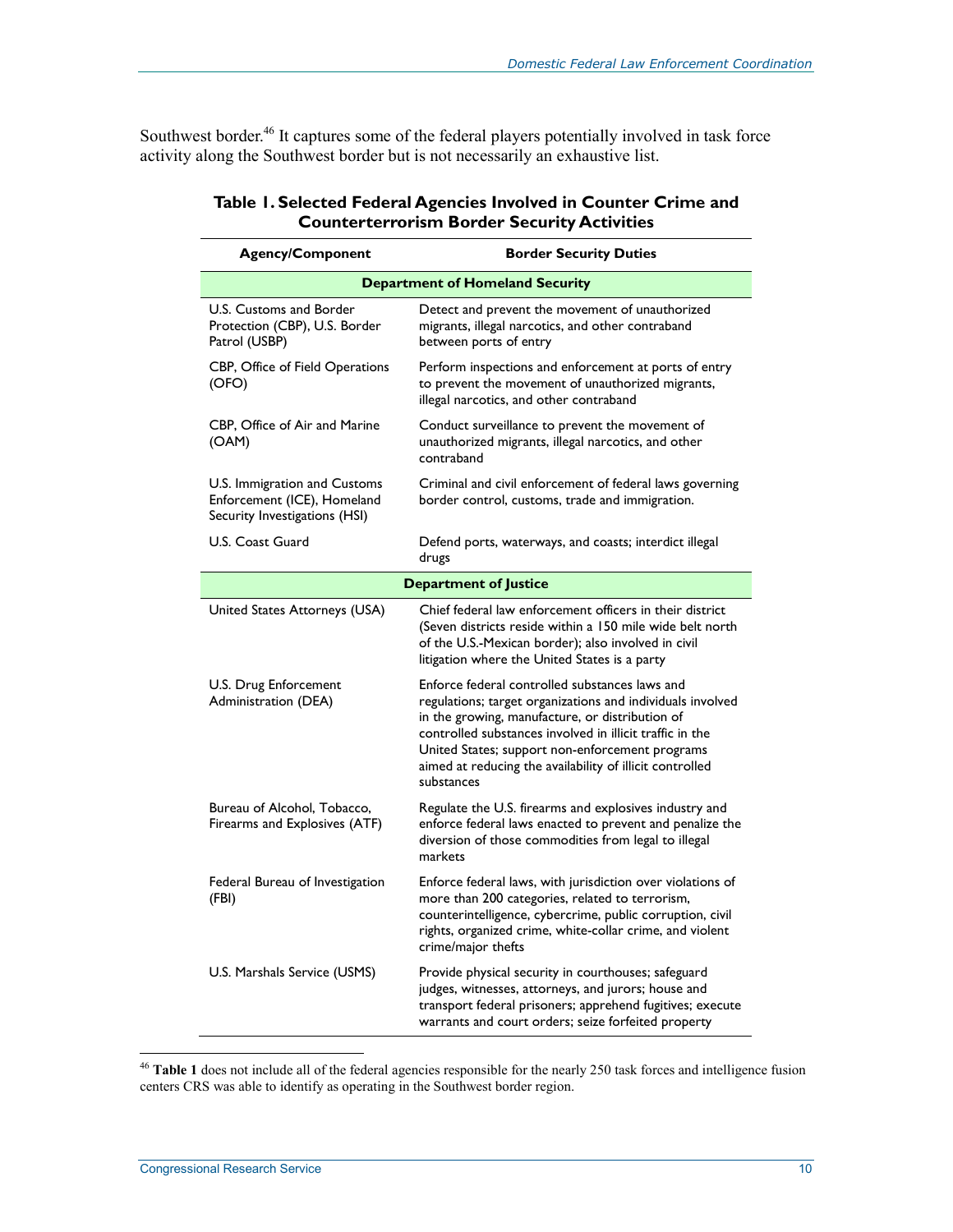| <b>Agency/Component</b>            | <b>Border Security Duties</b>                                                 |  |
|------------------------------------|-------------------------------------------------------------------------------|--|
| Department of the Interior         |                                                                               |  |
| Bureau of Indian Affairs (BIA)     | Provide law enforcement and detention services on<br>certain tribal lands     |  |
| Bureau of Land Management<br>(BLM) | Prevent, detect, and investigate crimes affecting public<br>lands resources   |  |
| <b>Department of Agriculture</b>   |                                                                               |  |
| U.S. Forest Service (USFS)         | Protect natural resources and property within Forest<br>Service jurisdictions |  |

**Source:** Congressional Research Service (CRS) analysis.

### **Tallying Task Forces Countering Illegal Drugs and Terrorism along the Southwest Border**

One of the challenges in trying to understand the breadth of task force activity in any given geographic region involves establishing exactly how many are active in the area. *No central, widely available repository of such information—a task force census—exists, and law enforcement agencies may be reticent to part with the specific locations of their collaborative efforts.* This creates at least a few problems. Without such information it is difficult to measure exactly how much cooperation is occurring. How much cooperation is enough? How can we ascertain whether task force programs in various agencies overlap each other's work, especially if they target the same class or category criminals (such as drug traffickers or violent gangs)? From a different point of view, how can we determine if particular areas need more task forces?

These issues appear to be unanswerable based solely on publicly available knowledge. Nevertheless, Executive Branch responses to such issues could greatly inform congressional policy making. Congressional policy makers may be interested in asking the Administration for a complete accounting of task forces countering drug trafficking and terrorism.<sup>47</sup>

CRS has aimed to describe the extent of task force activity along the Southwest border. In doing so, CRS amassed a dataset of task forces and intelligence sharing bodies within the 150-mile belt of the Southwest border with Mexico. To build this dataset, CRS reviewed publicly available press releases, news reports, and other documents from 2010-2013. It is important to note that while every effort was made to be thorough in reviewing the sources used, the approximately 200 task forces identified by CRS as active at some point between 2010 and 2013 should not be considered as constituting an exhaustive list. To be included in the list, a task force had to exhibit the possibility of either directly or indirectly combatting drug trafficking or terrorism. Thus, task forces devoted to fighting gangs, violent crime, public corruption, capturing fugitives, and money laundering may be included. CRS has depicted these task forces and information sharing centers on the map in **Figure 1**.

 $47$  Achieving this may be easier in the counterterrorism realm, where the FBI and its JTTFs are recognized as the leads on the issue.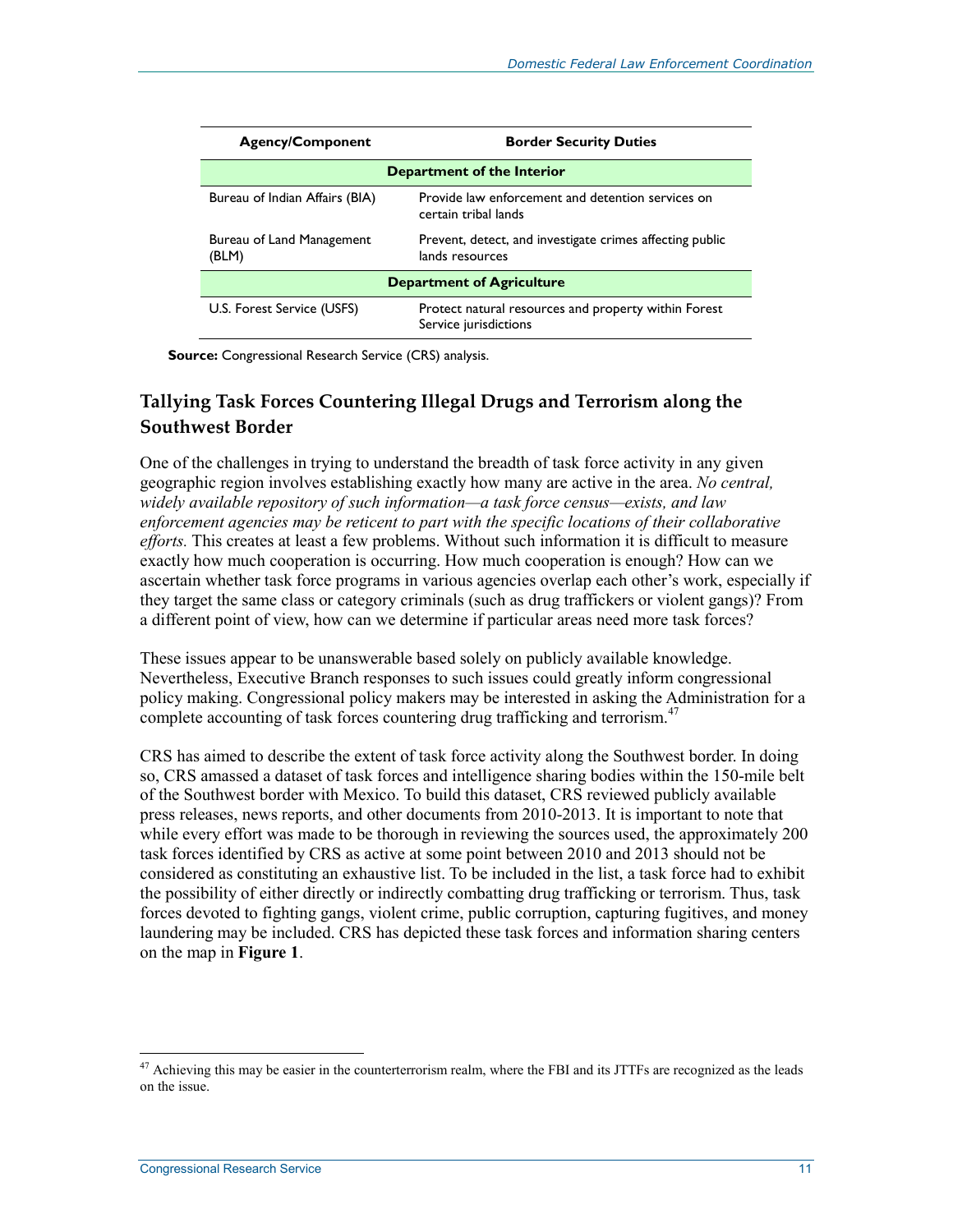

**Figure 1. Counterdrug and Counterterrorism Task Forces and Information Sharing Centers Along the Southwest Border** 

**Source:** Graphic created by CRS. Map boundaries and information generated by Jim Uzel using HSIP Gold 2013 (Department of Justice U.S. District Court Boundaries); Esri Maps and Data 2013(U.S. Census - Cities); Esri, NAVTEQ, and DeLorme Publishing Company, Inc. (2013).

**Figure 1** suggests what may already be intuitive—task forces cluster around major urban areas. However, using open source information, it is impossible to ascertain the actual territories each task force is responsible for covering. So, while a task force may be based in a particular city, its responsibilities may stretch further afield. A geographical issue stems from this. Do task forces in the same locale headed by potentially rival federal agencies and covering similar threats divvy up their targets? Or do they go after the same targets, and the first to develop an inroad into a threat (such as an informant who has worked his or her way into a particular criminal organization) gets dibs on investigating it? If this is the case, how chaotic is this process of competitive investigation? Does it have inherent value? In other instances, task force primacy is well-defined. For example, FBI-led JTTFs are the core nodes managing most federal counterterrorism investigations at the local level, and the FBI is the lead federal agency covering counterterrorism. Presumably, each JTTF has its own geographic territory. It may be telling that the predominant law enforcement threat over the last dozen years—terrorism—has such clearly defined task force responsibilities.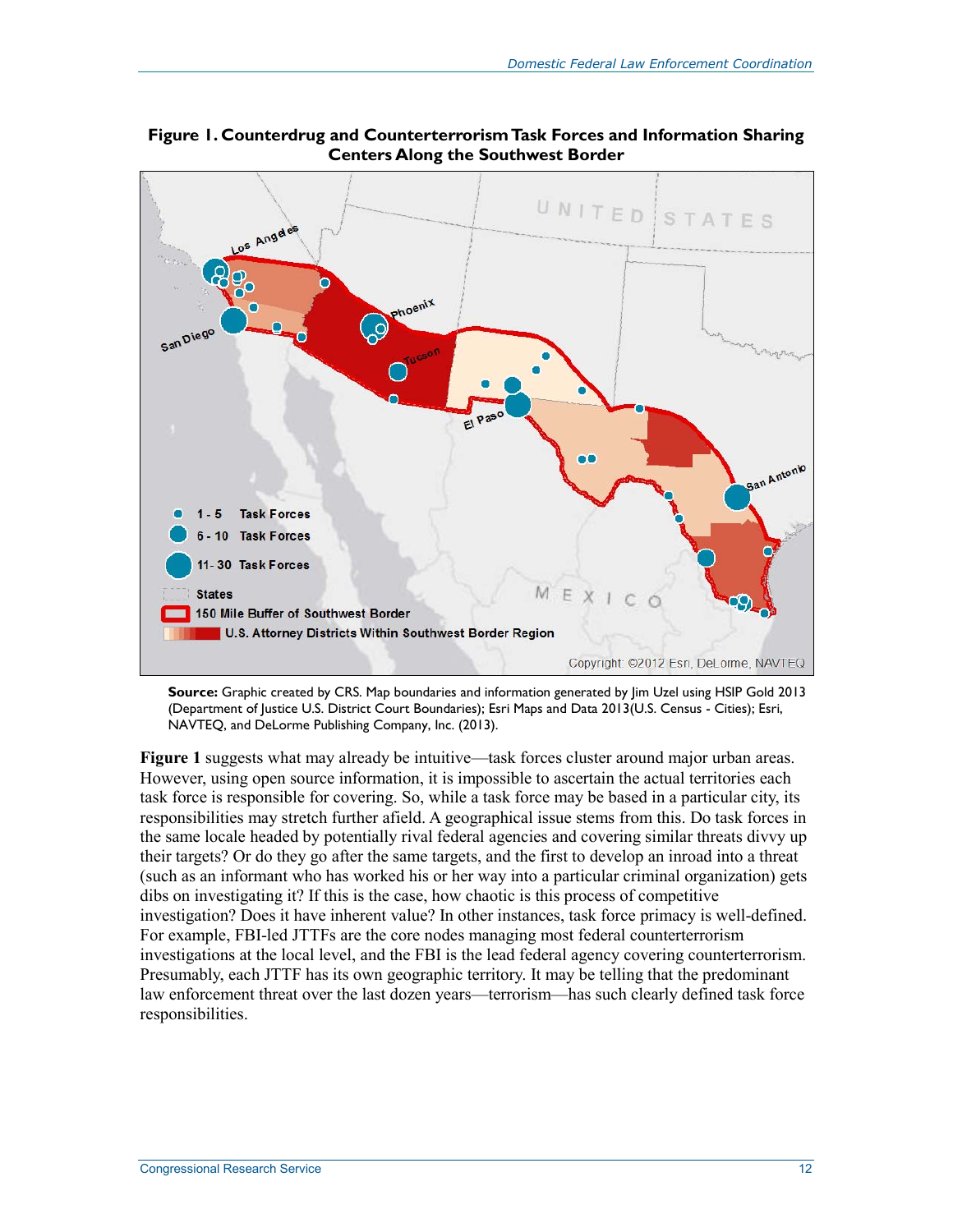### **Leveraging Resources and Expertise**

Just as some interagency collaboration is marked by bridging jurisdictional lines, other collaboration features a pooling of resources and/or expertise. The High Intensity Drug Trafficking Areas (HIDTA) program, for one, provides assistance to law enforcement agencies – at the federal, state, local, and tribal levels—that are operating in regions of the United States that have been deemed as critical drug trafficking regions.<sup>48</sup> Each of the HIDTA regions—of which there are currently 28—is governed by its own Executive Board. A main feature of the HIDTA program is the discretion granted to the Executive Boards to design and implement initiatives that confront the drug trafficking threat in each HIDTA region. This flexibility has ensured that each Executive Board can tailor its strategy to local conditions and respond quickly to changes in those conditions. The Executive Boards operate independently from one another and have the discretion to develop strategies and initiatives to confront the specific drug trafficking threats in each area. For instance, the Executive Board of the Southwest border HIDTA, which covers five regions across California, Arizona, New Mexico, West Texas, and South Texas, helps facilitate relevant counterdrug initiatives in the region.

As noted, criminal organizations have become increasingly networked, and some have also broadened their pool of criminal activities. For instance, some Mexican drug trafficking organizations that once focused on the production, distribution, and sale of illegal drugs have branched into other illegal money-generating activities including kidnapping and public corruption.<sup>49</sup> As such, these diversified criminal entities may be investigated by an equally broad variety of law enforcement agencies, each with specific missions and authorities. Certain efforts, such as the Organized Crime Drug Enforcement Task Force (OCDETF) program, aim to leverage the full range of relevant agencies to investigate these criminals. The OCDETF program targets with the intent to disrupt and dismantle—major drug trafficking and money laundering organizations. Federal agencies that participate in the OCDETF program include the DEA, FBI, ATF, U.S. Marshals, Internal Revenue Service, ICE, U.S. Coast Guard, the U.S. Attorneys Offices, and DOJ's Criminal Division. These federal agencies also collaborate with state and local law enforcement.<sup>50</sup>

<sup>&</sup>lt;sup>48</sup> Congress created the HIDTA program through the Anti-Drug Abuse Act of 1988 (P.L. 100-690). It was permanently authorized through the Office of National Drug Control Reauthorization Act of 2006 (P.L. 109-469). For more information on the program, see Office of National Drug Control Policy (ONDCP), *High Intensity Drug Trafficking Areas (HIDTA) Program*, http://www.whitehouse.gov/ondcp/high-intensity-drug-trafficking-areas-program.

<sup>&</sup>lt;sup>49</sup> Morris Panner, "Latin American Organized Crime's New Business Model: Beyond Dope ... and More Dangerous," *ReVista*, vol. XI, no. 2 (Winter 2012).

<sup>50</sup> U.S. Department of Justice, *FY2014 Interagency Crime and Drug Enforcement, Congressional Budget Submission*, http://www.justice.gov/jmd/2014justification/pdf/ocdetf-justification.pdf.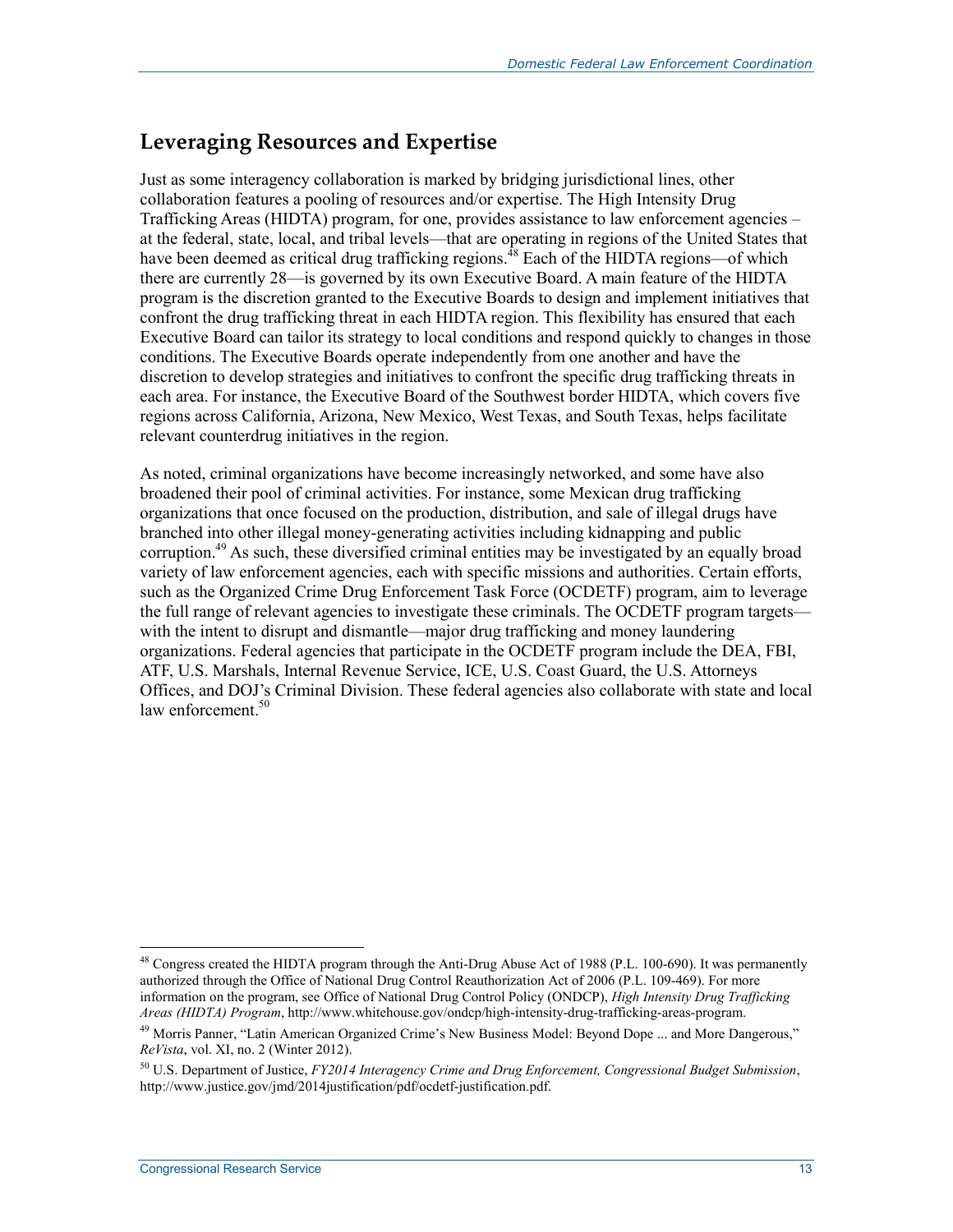### **Cooperation on the Southwest Border: Organized Crime Drug Enforcement Task Force (OCDETF) Strike Forces**

There are 11 OCDETF strike forces around the country—four along the Southwest border—as well as an OCDETF Fusion Center.51 The OCDETFs target those organizations that have been identified on the Consolidated Priority Organization Targets (CPOT) List, which includes the "most wanted" leaders of drug trafficking and money laundering organizations. By the end of FY2012, 43% of the active CPOT-linked investigations "were out of the Southwest Region," and "by the end of the first quarter of FY 2013, [20] percent of OCDETF's active caseload – or 1,055 cases - were linked to CPOTs and 16 percent were linked to [Regional Priority Organization Targets] RPOTs."52

• In January 2012, 15 individuals were indicted on drug trafficking, money laundering, and currency structuring charges as part of an OCDETF investigation. Defendants allegedly conspired to distribute methamphetamine, marijuana, and cocaine in New Mexico as well as transport bulk cash to Mexico. At least one defendant has pleaded guilty.<sup>53</sup>

### **Highlighting Administration Priorities**

Because investigators and prosecutors operate in a world of finite and limited resources, the number, breadth, and focus of cases which they take on are necessarily limited as well. As such, working within these parameters, the U.S. Attorneys may exercise discretion and work with investigators—indeed, they are integral partners with task forces—to prioritize cases that may be in line with Administration priorities.

For example, in an August 2013 memorandum, Deputy Attorney General Cole provided guidance to the U.S. Attorneys about "the exercise of investigative and prosecutorial discretion" regarding the enforcement of federal marijuana laws. He stated that while marijuana remains an illegal substance under the Controlled Substances Act, the Department of Justice would focus its "limited investigative and prosecutorial resources to address the most significant threats in the most effective, consistent, and rational way."<sup>54</sup> This was the third in a series of such DOJ memos regarding marijuana enforcement, all of which emphasize that combating major drug traffickers continues as a central priority.<sup>55</sup> This suggests that U.S. Attorneys, and the task forces with which they may coordinate, may prioritize the investigation and prosecution of criminal enterprises involved in drug trafficking over individual users of marijuana, despite the fact that marijuana use remains a federal crime. Moreover, in addition to driving task force priorities, federal law enforcement priorities may drive the formulation of specific task forces and collaborative efforts that may be able to tackle relevant threats.

<sup>51</sup> U.S. Department of Justice, *FY2014 Interagency Crime and Drug Enforcement, Congressional Budget Submission*, pp. 7-8.

<sup>52</sup> Ibid., p. 27.

<sup>&</sup>lt;sup>53</sup> U.S. Department of Justice, "Homero Varela Pleads Guilty to Federal Drug Trafficking and Financial Crimes," press release, January 29, 2013.

<sup>54</sup> James M. Cole, *Memorandum for all United States Attorneys*, U.S. Department of Justice, Guidance Regarding Marijuana Enforcement, Washington, DC, August 29, 2013.

<sup>55</sup> The other two memorandum are: (1) Deputy Attorney General David W. Ogden, *Memorandum for Selected United States Attorneys*, U.S. Department of Justice, Investigations and Prosecutions in States Authorizing the Medical Use of Marijuana, Washington, DC, October 19, 2009 and (2) Deputy Attorney General James M. Cole, *Memorandum for United States Attorneys*, U.S. Department of Justice, Guidance Regarding the Ogden Memo in Jurisdictions Seeking to Authorize Marijuana for Medical Use, Washington, DC, June 29, 2011.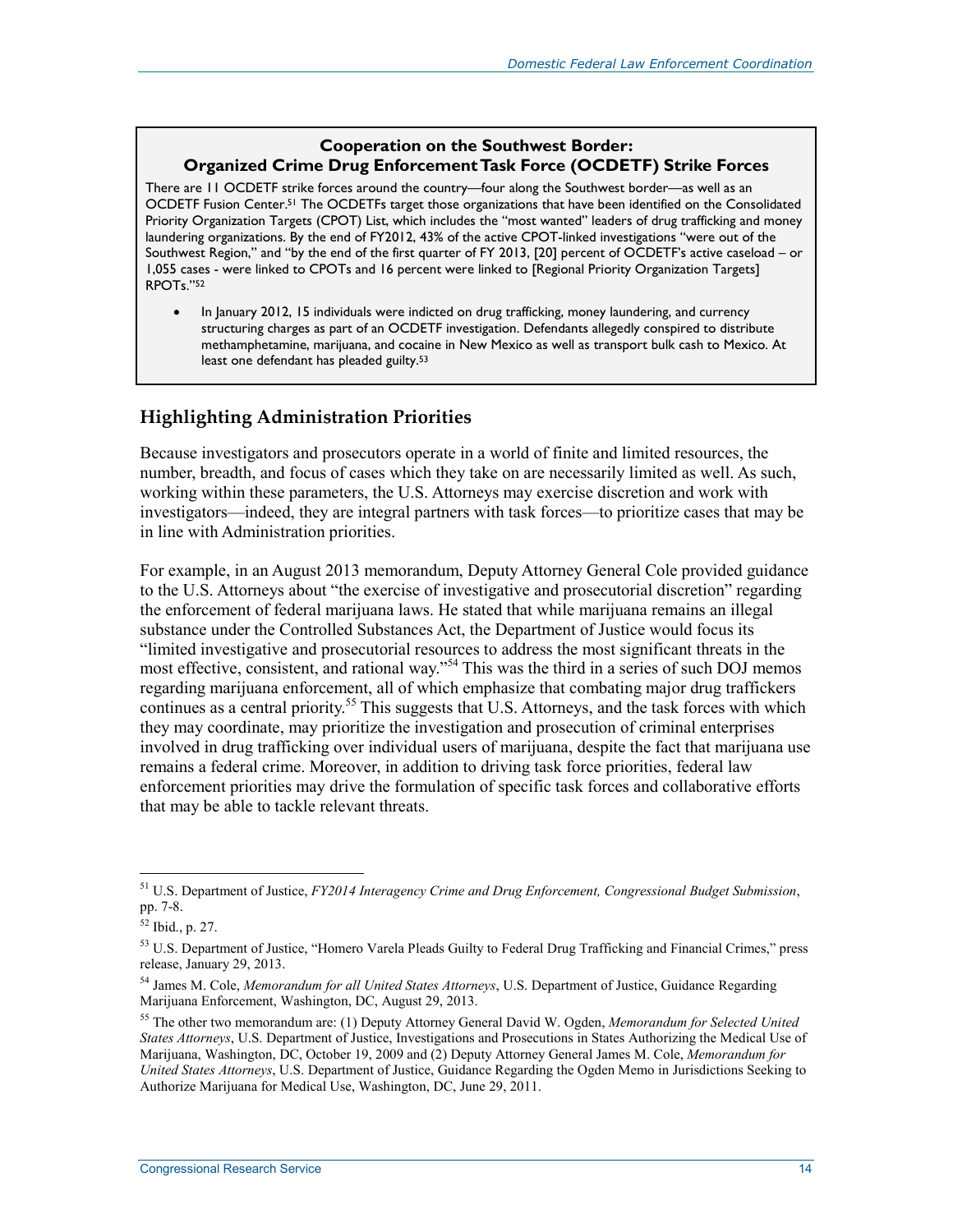### **Fusion Centers and Information Sharing**

During the past decade, law enforcement cooperation has greatly increased in the area of information sharing. A hallmark of this has been the development of fusion centers along the Southwest border and across the country. As mentioned, fusion centers are not federally led; rather they are owned and operated by state and local entities and supported by the federal government. They are highlighted in this report as notable information sharing efforts because of their relevance to federal policing.

The development of these entities partly reflects the localized result of a national priority: counterterrorism. In the aftermath of the terrorist attacks of September 11, 2001 (9/11), policy makers recognized a need to operate fusion centers largely focused on information and intelligence sharing to bring together federal, state, and local law enforcement and security professionals working on counterterrorism and crime issues. Fusion centers

- facilitate the sharing of homeland intelligence, security, and policing information between state, local, and federal government agencies and the private sector (fusion centers are owned by state or local entities); $56$
- analyze threat information that relates to their geographical areas of operation. Such information can include a wide array of criminal or terrorist activity, threats, and hazards;
- are guided by a single set of baseline standards for operations, including directives about privacy and civil liberties concerns but do not run investigations;
- are supported by the Department of Homeland Security (DHS) and other federal agencies; Congress mandated that DHS support fusion centers in the Implementing Recommendations of the 9/11 Commission Act of 2007 (P.L. 110- 53);<sup>57</sup> and
- are largely staffed by state and local personnel including law enforcement officers and civilian employees from law enforcement agencies as well as individuals from organizations such as fire departments, emergency management programs, and public health departments; federal investigators and intelligence analysts also work in fusion centers.58

Some post-9/11 fusion centers grew out of pre-existing state or local intelligence operations. However, fusion centers differ from many of their state and local predecessors in that they do not deal strictly with intelligence gathered from state and local police investigations. Rather, fusion centers also handle information and intelligence from all levels of government as well as private sector data. They arguably play a basic role in national domestic counterterrorism policing. DHS recognizes more than 70 centers in what it calls the National Network of Fusion Centers.

<sup>56</sup> Department of Homeland Security, "State and Major Urban Area Fusion Centers," http://www.dhs.gov/state-andmajor-urban-area-fusion-centers. Hereinafter: Department of Homeland Security, "State and Major." Torin Monahan and Neal A. Palmer, "The Emerging Politics of DHS Fusion Centers," *Security Dialogue*, vol. 40, no. 6 (December 2009), p. 619.

<sup>57</sup> P.L. 110-53, §511, 121 STAT. 318. Amends *Homeland Security Act of 2002* by adding §210A(a).

<sup>58</sup> Department of Homeland Security, Office of Inspector General, *DHS's Efforts to Coordinate and Enhance Its Support and Information Sharing with Fusion Centers,* November 16, 2011, p. 4. Hereinafter: Office of Inspector General, *DHS's Efforts to Coordinate.*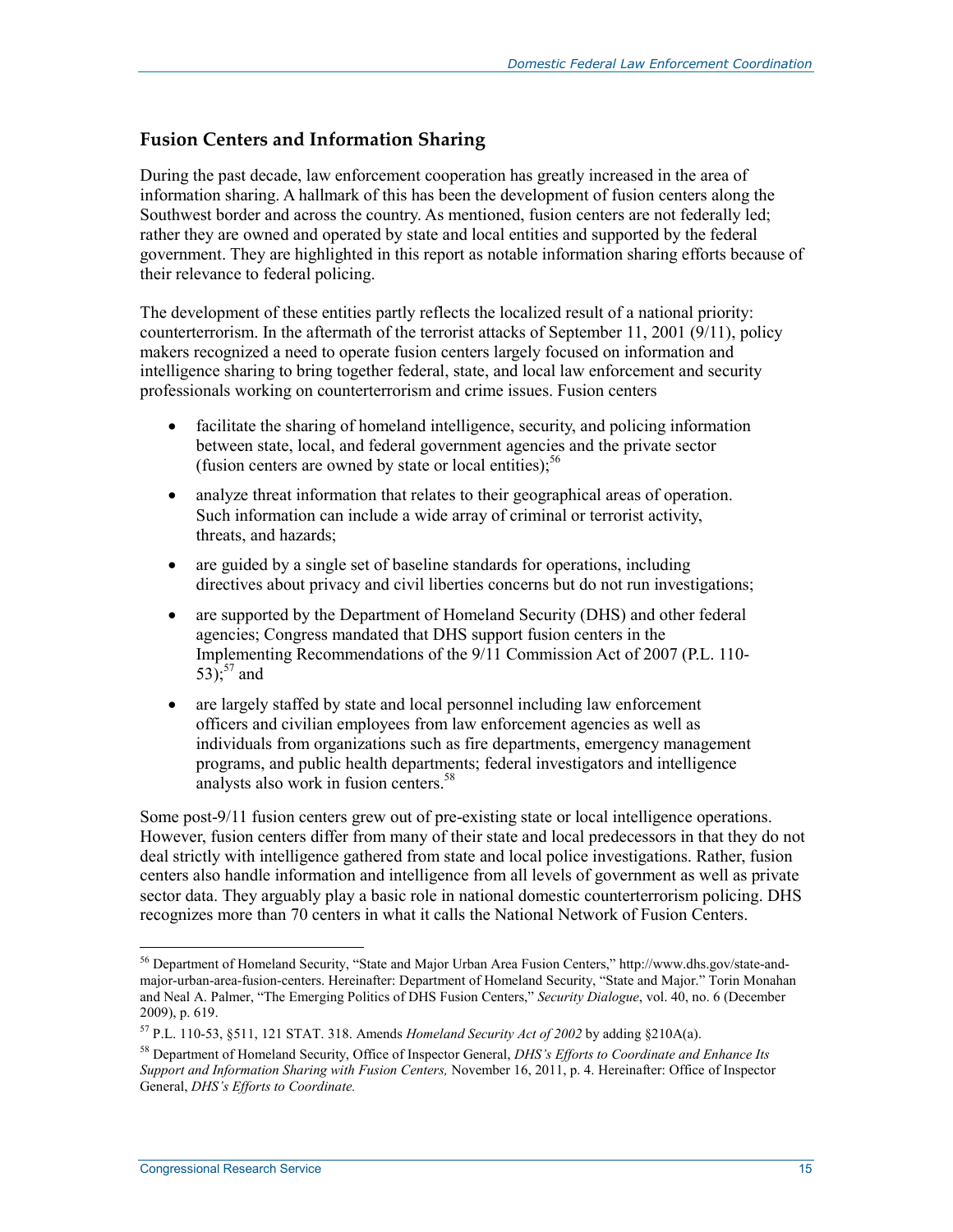### *Reflecting Fundamental Shifts in Policing*

The development of fusion centers after 9/11 coincides with at least three shifts in policing: (1) a broader adoption of proactive policing strategies in addition to those that were often viewed as largely reactive, (2) widespread recognition of the significance of state and local law enforcement in homeland security efforts, and (3) a consensus regarding the importance of institutionalizing the sharing of information among law enforcement entities.

**Proactive Policing.** In the past three decades, the policing world has broadly incorporated proactive investigative strategies—focused on preventing crime—in addition to solving crimes that have already occurred.<sup>59</sup> This has included a recognition of the utility of an intelligence-led<sup>60</sup> approach to law enforcement. In this vein, fusion centers have been described as key components of a new proactive domestic policing structure that favors the use of intelligence to understand the threats that law enforcement has to combat. In 2012, then-DHS Secretary Janet Napolitano said that fusion centers "bring agencies together to assess local implications of threat information in order to better understand the general threat picture."61 From a law enforcement perspective, it has been argued that state and regional intelligence fusion centers, particularly when networked nationally, represent a proactive tool to be used to fight a global terrorist adversary which has both centralized and decentralized elements. The National Network of Fusion Centers has been envisioned as a vital component in the process of sharing terrorism, homeland security, and law enforcement information with state, local, regional, and tribal law enforcement and security officials.<sup>62</sup>

**Significance of State and Local Law Enforcement to Homeland Security.** The rise of fusion centers since 9/11 is also representative of a broad recognition that state and local law enforcement and public safety agencies play significant roles in homeland security—especially stopping terrorist plots.63 The Obama Administration's June 2011 *National Strategy for Counterterrorism* notes the importance of "the capabilities and resources of state, local, and tribal entities ... as a powerful force multiplier for the Federal government's [counterterrorism] efforts."<sup>64</sup> Investigative leads about terrorists active in the homeland may originate from foreign intelligence sources. But, for the most part, information about homegrown plots is available only

<sup>&</sup>lt;sup>59</sup> These investigative strategies include community policing, problem-oriented policing, intelligence-led policing, and predictive policing. See Lois M. Davis et al., *Long-Term Effects of Law Enforcement's Post-9/11 Focus on Counterterrorism and Homeland Security*, RAND, 2010, pp. 2-4. Hereinafter: Davis et al., *Long Term Effects.* 

<sup>60</sup> For information on intelligence-led policing, see Peterson, *Intelligence-Led.* As the term applies, intelligence-led policing leverages intelligence analysis to help determine investigative priorities.

<sup>&</sup>lt;sup>61</sup> Janet Napolitano, Secretary, Department of Homeland Security, written testimony, U.S. Congress, House Committee on Homeland Security, *Understanding the Homeland Threat Landscape–Considerations for the 112<sup>th</sup> Congress*, 112<sup>th</sup> Congress, 2<sup>nd</sup> sess., February 28, 2012.

<sup>62</sup> This vision is promoted by the Program Manager—Information Sharing Environment (PM—ISE), which was created by the Intelligence Reform and Terrorism Prevention Act of 2004, Section 1016 and was placed under the administration of the Office of the Director of National Intelligence. The functions, but not necessarily the authorities, of the ISE transcend the boundaries of the federal intelligence and law enforcement communities. See Chapter Seven "Sharing with Partners Outside the Federal Government," in *Information Sharing Environment Implementation Plan*, Office of the Director of National Intelligence, November 2006.

<sup>63</sup> International Association of Chiefs of Police, Homeland Security Committee, *Razing Expectations: Erecting a Strategic Vision for Fusion Centers,* 2010, pp. 1-2. Hereinafter: International Association of Chiefs of Police, *Erecting a Strategic Vision.* 

<sup>64</sup> White House, *National Strategy for Counterterrorism,* June 2011, p. 11. Hereinafter: White House, *National Strategy for Counterterrorism.*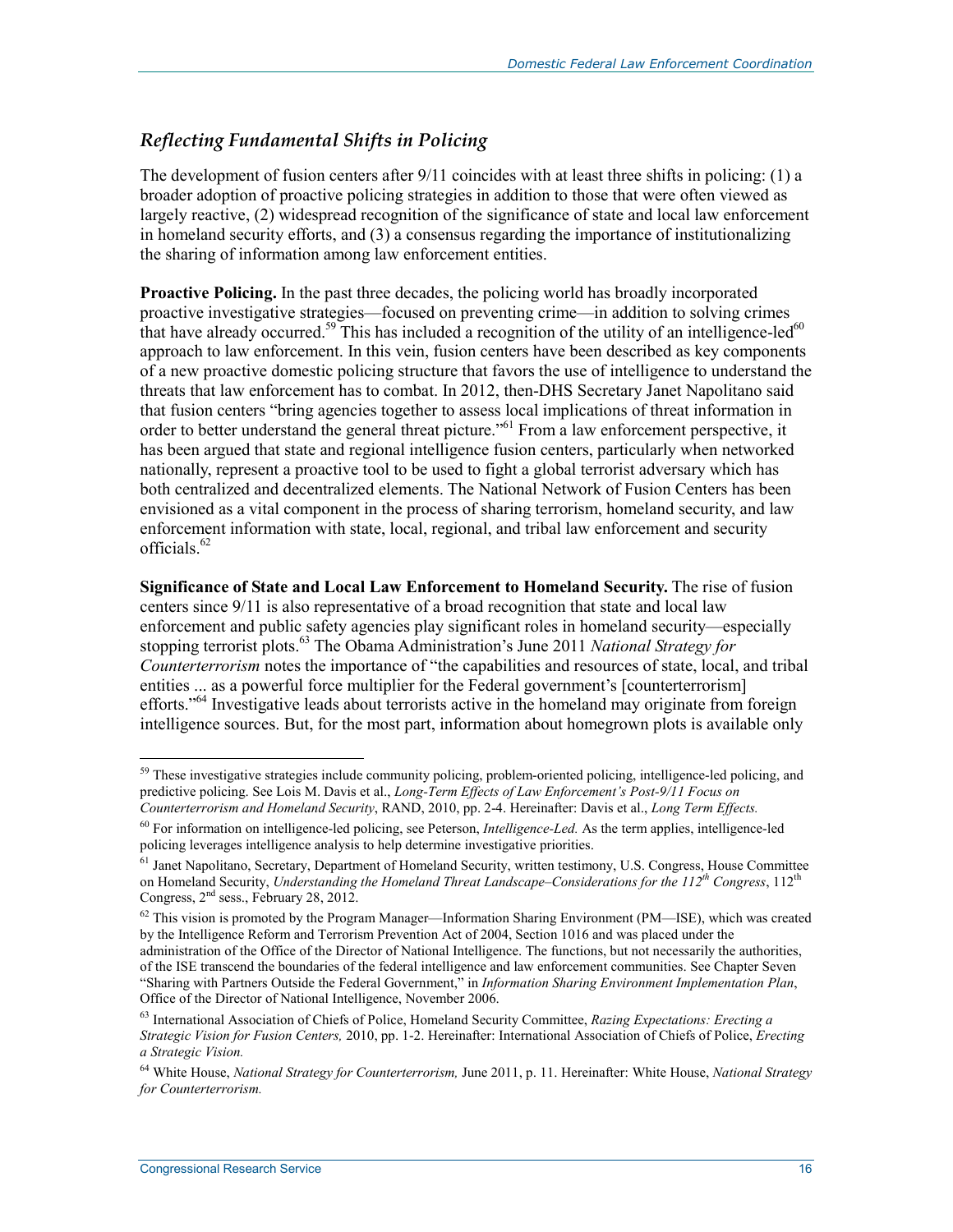through domestic policing activities. This has been of particular importance since 2009, when the homegrown violent jihadist threat became a prominent issue.<sup>65</sup>

Numerous national strategies have assessed terrorism as a significant threat to U.S. national security, both at home and abroad.<sup>66</sup> The homeland featured prominently in the June 2011 *National Strategy*.<sup>67</sup> It focuses on Al Qaeda, its affiliates (groups aligned with it), and its *adherents* (individuals linked to or inspired by the terrorist group).<sup>68</sup> John Brennan, at the time President Obama's top counterterrorism advisor, publicly described the strategy as the first one, "that designates the homeland as a primary area of emphasis in our counterterrorism efforts." $69$ 

In a February 2012 poll of individuals working in 72 fusion centers conducted by the Homeland Security Policy Institute, more than 65% stated that homegrown "jihadi individuals or organizations" posed the greatest terror threat.<sup>70</sup> The means for combating the domestic terrorism threat are broad and encompass all elements of national power, to include non-traditional sectors.

Since their inception, many counterterrorism-focused fusion centers have expanded their missions to include all-crimes and/or all-hazards.<sup>71</sup> Importantly, this shift toward an all-crimes and/or allhazards focus has not abandoned the counterterrorism mission. By embracing a broader mission, fusion centers and their directors may be conforming to what they see as a national trend. The 2008 baseline capabilities issued for fusion centers by DOJ's Global Justice Information Sharing Initiative noted that while developing mission statements, fusion centers "should consider using an all-crimes approach and/or an all-hazards approach ... recognizing that precursor crimes or incidents may have national security implications."<sup>72</sup> By adopting an all-crimes and/or all-hazards approach, fusion centers may also hope to increase the relevance of their work among local police and non-law enforcement partners who may not have a singular focus on terrorism.<sup>73</sup> In turn, this may also enable centers to claim more state and local resources.

**Institutionalization of Information Sharing.** Fusion centers emerged largely to improve interaction between the federal government's intelligence community and state and local law enforcement after  $9/11$ .<sup>74</sup> It can be argued that they have helped institutionalize the exchange of intelligence related to homeland security. For example, one study has noted that "[flusion centers] have been important for centralizing information-sharing and for formalizing ... information-

<sup>65</sup> See CRS Report R41416, *American Jihadist Terrorism: Combating a Complex Threat*, by Jerome P. Bjelopera.

<sup>66</sup> As an example, see White House, *National Strategy for Counterterrorism.*

<sup>67</sup> White House, *National Strategy for Counterterrorism.*

<sup>68</sup> Ibid., p. 3.

<sup>69</sup> Mathieu Rabechault, "U.S. Refocuses on Home-Grown Terror Threat," *AFP,* June 29, 2011; Karen DeYoung, "Brennan: Counterterrorism Strategy Focused on al-Qaeda's Threat to Homeland," *Washington Post*, June 29, 2011.

<sup>70</sup> Frank J. Cilluffo et al., *Counterterrorism Intelligence: Fusion Center Perspective*, Homeland Security Policy Institute, Research Brief vol. 2, no. 1, Washington, DC, June 26, 2012, p. 3. Hereinafter: Cilluffo et al., *Counterterrorism Intelligence.* 

<sup>71</sup> For a definition of these terms, see Global Justice Information Sharing Initiative, *Baseline Capabilities for State and Major Urban Area Fusion Centers,* September 2008, http://www.it.ojp.gov/documents/baselinecapabilitiesa.pdf. Hereinafter: *Baseline Capabilities.*

<sup>72</sup> Ibid., p. 24.

<sup>73</sup> International Association of Chiefs of Police, *Erecting a Strategic Vision,* p. 2.

 $^{74}$  Ibid., p. 1.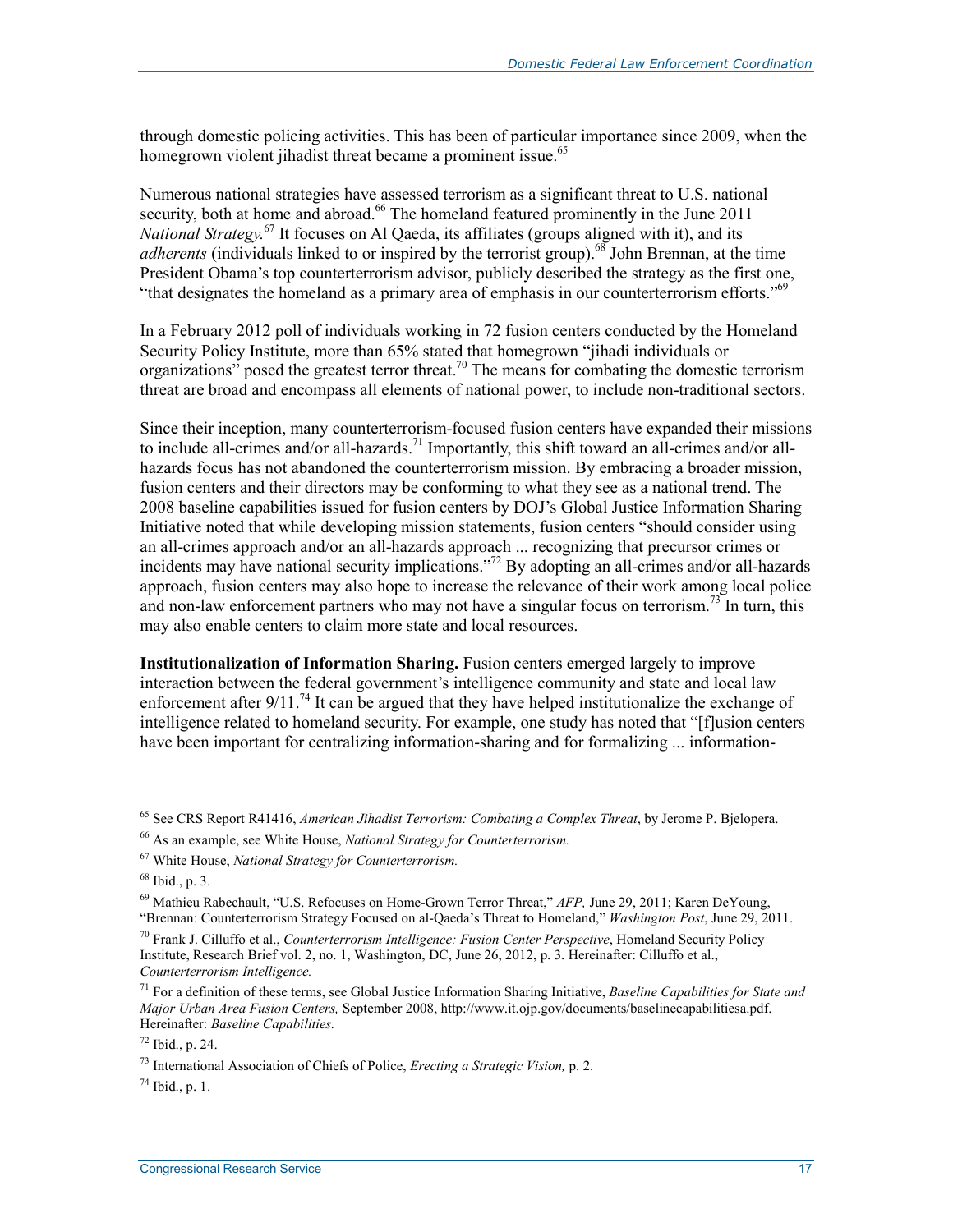sharing networks among [law enforcement] within a region. In addition, fusion centers have allowed these networks to be more formally connected to the federal intelligence community."<sup>75</sup>

## **Achieving Coordination**

In conceptualizing the nature of law enforcement coordination, an essential portion of the puzzle is an understanding of the lifecycle of specific coordination efforts. Specifically, how does a task force or fusion center form and how does it dissolve? While these issues are relevant throughout the country, they are particularly poignant along the Southwest border where coordination is a key element of modern day policing.

### **Task Force and Fusion Center Formulation: When and How?**

Certain collaborative efforts may stem from the realization of a new need or the evolution of an existing need. The El Paso Intelligence Center (EPIC), for instance, evolved its mission with the consciousness of new threats.76 EPIC was originally established in 1974 as an intelligence center to collect and disseminate information relating to drug, unauthorized immigrant, and weapon smuggling in support of field enforcement entities throughout the border region. Following the terrorist attacks of September 11, 2001, counterterrorism also became part of its mission. Today, EPIC is seen as an "all-threat center."77 It is a fully coordinated, multi-agency tactical intelligence center supported by databases and resources from member agencies; its online query capability consists of over 70 federal, state, and local databases. EPIC operates a 24/7 watch program manned by special agents, investigative assistants and intelligence analysts to provide timely tactical intelligence to the field on request.

<sup>75</sup> Davis et al., *Long Term Effects,* p. 46.

<sup>76</sup> Drug Enforcement Administration, *El Paso Intelligence Center*. http://www.usdoj.gov/dea/programs/epic.htm. EPIC is jointly operated by the DEA and CBP. Agencies represented at EPIC include DEA, CBP, ICE, U.S. Coast Guard, U.S. Secret Service, Department of Defense (DOD), Department of the Interior, FBI, ATF, U.S. Marshals Service, Federal Aviation Administration, National Drug Intelligence Center (NDIC), Internal Revenue Service, National Geospatial–Intelligence Agency, Joint Task Force–North, Joint Interagency Task Force–South, Texas Department of Public Safety, Texas Air National Guard, and the El Paso County Sheriff's Office.

 $77$  U.S. Immigration and Customs Enforcement, "El Paso Intelligence Center Turns Raw Data Into Actionable Intelligence," press release, June 26, 2012.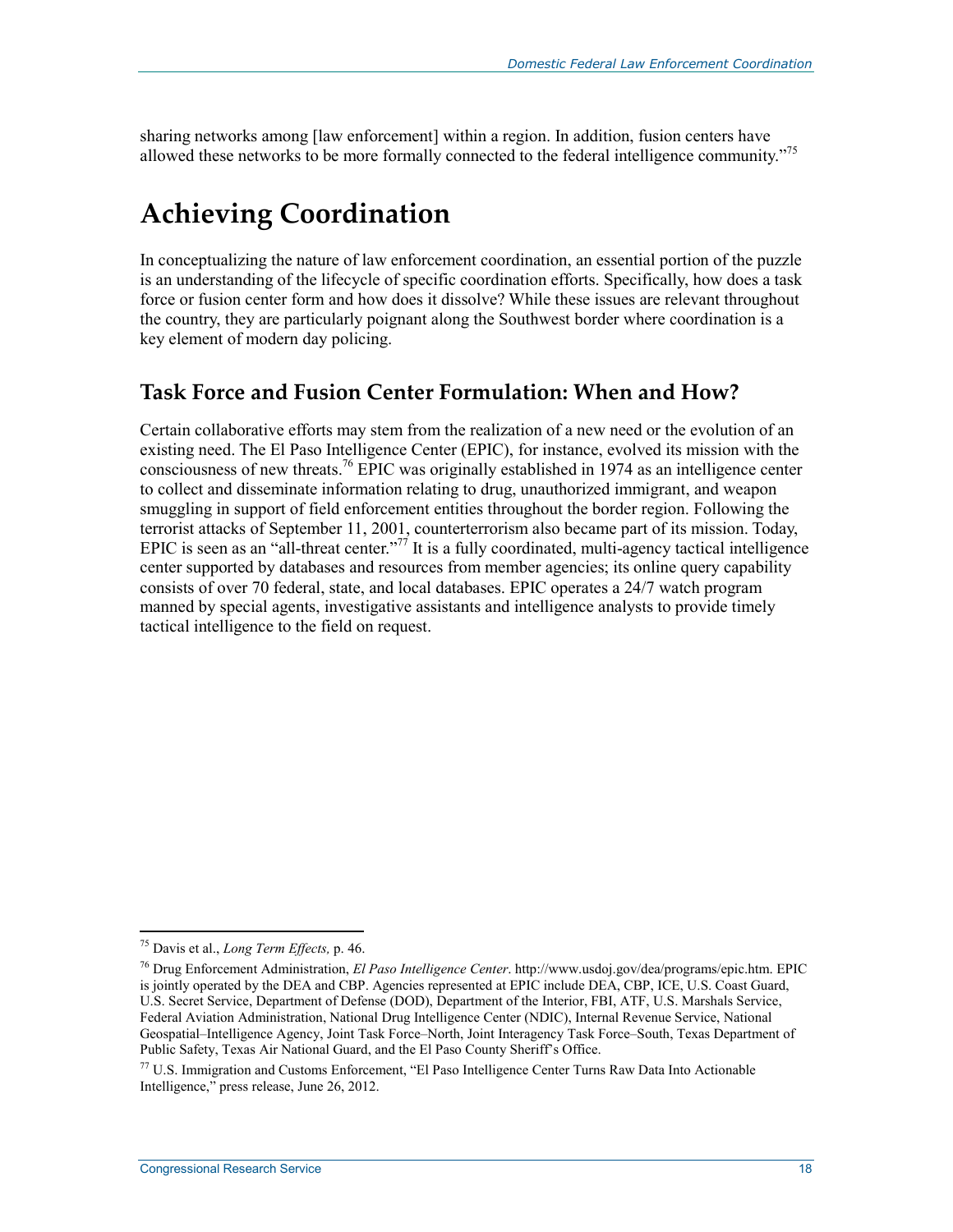#### **Cooperation on the Southwest Border: FBI Border Corruption Task Forces**

Beginning in 2009 as part of its Border Corruption Initiative, the FBI established these task forces in what it deemed "high risk" cities.78 These task forces investigate criminal activity involving particular sensitivities—cases that frequently target corrupt public servants and law enforcement officers. Such investigations require extraordinary cooperation. In April 2011, the FBI noted that it had 13 Border Corruption Task Forces along the Southwest border.79 The task forces include federal, state, and local representatives. They have investigated "the corrupt acts of federal agents, local police, correctional officers, military personnel, and even U.S. government employees responsible for issuing passports, visas, green cards, etc."80

• In October 2012, CBP officer Thomas P. Silva pled guilty to charges that he allowed a wanted fugitive to enter the United States while on duty at the San Ysidro, CA, port of entry. According to DOJ, Silva, among other things, "admitted allowing the fugitive to enter the United States from Mexico without inspection—despite verifying the fugitive's status using CBP's computer systems." The FBI, CBP, DEA, and Transportation Security Administration were involved in the case.<sup>81</sup>

The BEST initiative has seen a similar evolution. The initiative sprung out of ICE realization of the threats posed by drug trafficking-related crime and violence along the Southwest border. The nature of these transnational threats, however, required transnational cooperation, and a BEST task force was established in Mexico in 2009. This cross-border law enforcement partnership supports joint investigations of not only drug trafficking, but other criminal activities including human and weapon smuggling and trafficking, money laundering, and cybercrime.<sup>82</sup>

As the BEST initiative has evolved, it has developed specific task force initiatives to counter fresh threats. For instance, law enforcement realized an uptick in the frequency and sophistication of underground, cross-border drug smuggling tunnels. Along the Southwest border, over 150 tunnels have been discovered since the  $1990s$ ;<sup>83</sup> notably, there has been an 80% uptick in tunnels detected since 2008.<sup>84</sup> In direct response to the use of underground tunnels by transnational smugglers, ICE established the first tunnel task force in San Diego in  $2003$ .<sup>85</sup> An additional tunnel task force was subsequently established in Nogales, AZ. These two areas of the Southwest border

<sup>78</sup> Federal Bureau of Investigation, *FY 2014 Authorization and Budget Request to Congress,* April 2013, pp. 1-6.

 $^{79}$  Robert S. Mueller, III, Director, Federal Bureau of Investigation, written testimony, U.S. Congress, House Committee on Appropriations, Subcommittee on Commerce, Justice, Science, and Related Agencies, 112<sup>th</sup> Congress,  $1<sup>st</sup>$  sess., April 6, 2011.

<sup>80</sup> Federal Bureau of Investigation, "Combating Border Corruption, Locally and Nationally," May 7, 2010.

<sup>&</sup>lt;sup>81</sup> U.S. Department of Justice, press release, "Customs and Border Protection Officer Pleads Guilty to Concealing Fugitive from Law Enforcement," October 2, 2012.

<sup>&</sup>lt;sup>82</sup> Department of Homeland Security, "Testimony of James Dinkins, Executive Associate Director, Homeland Security Investigations, U.S. Immigration and Customs Enforcement Before the United States Senate Committee on Homeland Security and Governmental Affairs Subcommittee on Disaster Recovery and Intergovernmental Affairs on "Exploring Drug Gangs' Ever Evolving Tactics To Penetrate The Border And The Federal Government's Efforts To Stop Them". press release, March 30, 2011.

<sup>&</sup>lt;sup>83</sup> Statement of James A. Dinkins, Executive Associate Director, Homeland Security Investigations, U.S. Immigration and Customs Enforcement, before the U.S. Congress, Senate United States Senate Caucus on International Narcotics Control, *Illegal Tunnels on the Southwest Border*, 112<sup>th</sup> Cong., 1<sup>st</sup> sess., June 15, 2011.

<sup>&</sup>lt;sup>84</sup> Department of Homeland Security, Office of Inspector General, "CBP's Strategy to Address Illicit Cross-Border Tunnels," http://www.oig.dhs.gov/assets/Mgmt/2012/OIG\_12-132\_Sep12.pdf.

<sup>&</sup>lt;sup>85</sup> Department of Homeland Security, "Testimony of Executive Associate Director James A. Dinkins, Immigration and Customs Enforcement, Before the Senate Caucus on International Narcotics Control, "Illegal Tunnels on the Southwest Border"," press release, June 15, 2011. In March 2012, a TTF was established in Nogales, AZ, to respond to an increasing number of tunnels detected in that area.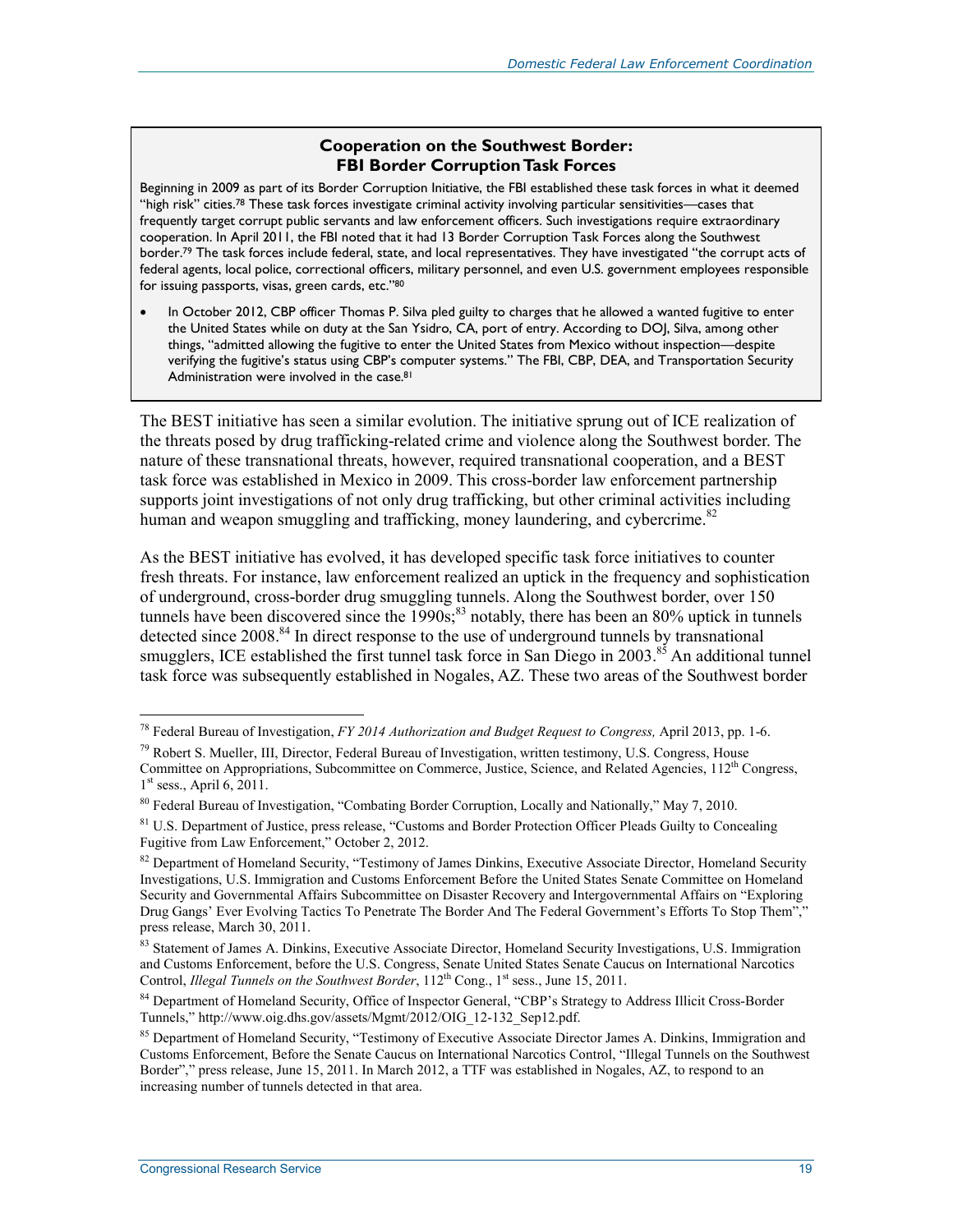have seen the highest rates of subterranean tunnel construction. Tunnels detected in California and Arizona differ in complexity—the clay-like soil of San Diego and surrounding areas allows for the construction of more sophisticated tunnels and the existing underground infrastructure of Nogales facilitates the use of interconnecting tunnels;<sup>86</sup> despite these differences, law enforcement has recognized the need for specified task forces in these areas and created relevant partnerships.

In addition to establishing collaborative efforts to confront new threats, partnerships may arise or morph in response to an existing but changing threat. For instance, as noted, the HIDTA program was established in 1988 to provide assistance to law enforcement agencies operating in regions of the United States deemed as critical drug trafficking regions.<sup>87</sup> At the time the program first received appropriations in 1990, five areas of the country were deemed "the most critical high intensity drug trafficking area 'gateways' for drugs entering the nation."88 Since then, law enforcement and policy makers have acknowledged the evolving drug trafficking threat, and as of November 2013, there were 28 designated HIDTAs in the United States and its territories. As the number of HIDTAs (and the number of counties throughout the country) has increased over the years, the HIDTA program has continued to rely on an established regimen to assess the nature and evolution of specific threats in a given area, evaluate whether areas should be deemed parts of HIDTAs, and allocate resources to specific initiatives in a HIDTA.

### **Coordination Startup**

Task forces, fusion centers, and other collaborative efforts can be initiated legislatively, administratively, or through a combination of the two. Take, for instance, the former National Drug Intelligence Center (NDIC). The concept of a drug center to provide drug-related intelligence was raised in the inaugural National Drug Control Strategy (Strategy) submitted by the Office of National Drug Control Policy (ONDCP)<sup>89</sup> in 1989. This was based on an acknowledgment that enhanced intelligence regarding drug production and trafficking could be valuable support for law enforcement operations.<sup>90</sup> While it had not yet been formally established, the NDIC began receiving funding in FY1991 through earmarks in the Department of Defense appropriations acts. The Department of Defense Appropriations Act, 1993 (P.L. 102-396) officially created the NDIC, which was located in Johnstown, PA. As such, while the idea of a national-level center to consolidate drug intelligence was administratively proposed, the actual NDIC was authorized and appropriated dedicated funds by Congress.

<sup>&</sup>lt;sup>86</sup> Department of Homeland Security, Office of Inspector General, "CBP's Strategy to Address Illicit Cross-Border Tunnels," http://www.oig.dhs.gov/assets/Mgmt/2012/OIG\_12-132\_Sep12.pdf.

<sup>87</sup> For more information on the program, see Office of National Drug Control Policy (ONDCP), *High Intensity Drug Trafficking Areas (HIDTA) Program*, http://www.whitehouse.gov/ondcp/high-intensity-drug-trafficking-areas-program.

<sup>88</sup> Office of National Drug Control Policy, "The High Intensity Drug Trafficking Area Program: 2001 Annual Report."

<sup>&</sup>lt;sup>89</sup> ONDCP is "a component of the Executive Office of the President" and "was created by the Anti-Drug Abuse Act of 1988. ONDCP advises the President on drug-control issues, coordinates drug-control activities and related funding across the Federal government, and produces the annual National Drug Control Strategy, which outlines Administration efforts to reduce illicit drug use, manufacturing and trafficking, drug-related crime and violence, and drug-related health consequences." See http://www.whitehouse.gov/ondcp/about.

<sup>90</sup> The White House, *National Drug Control Strategy*, September 1989, p. 90, https://www.ncjrs.gov/pdffiles1/ondcp/ 119466.pdf. Details of the proposed center were further fleshed out in the 1990 Strategy, and ONDCP requested funding to support the center in FY1991.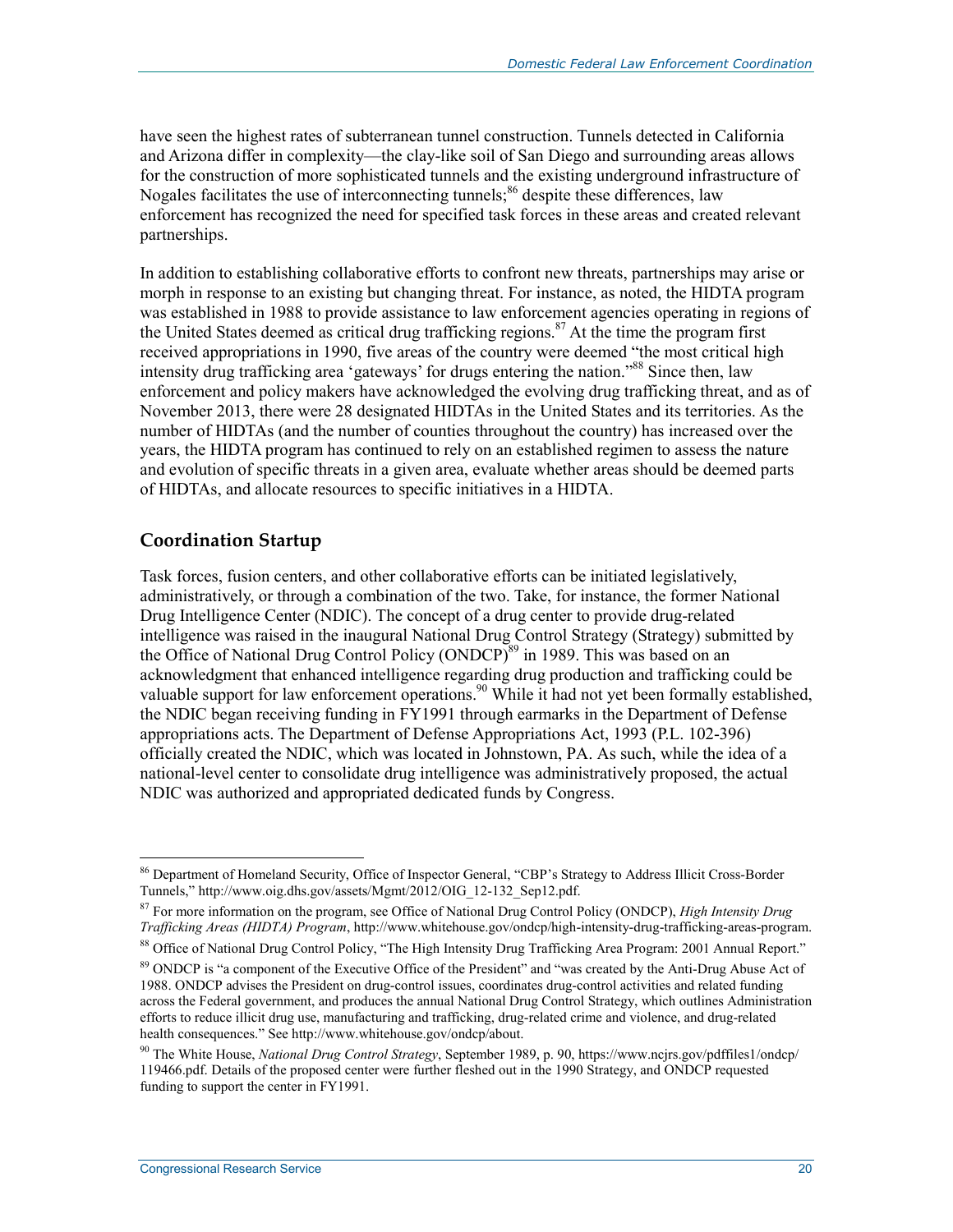One example of an administratively developed task force initiative is the FBI's Safe Streets Violent Crime Initiative.<sup>91</sup> The Bureau announced the program in January 1992.<sup>92</sup> The initiative dedicates resources to combating violent street gangs and drug-related violence within the jurisdictions of the Bureau's field divisions. The task forces bring together federal, state, and local investigators. When specifically targeting gangs, the FBI notes that the task forces attempt to dismantle entire criminal enterprises "from the street level thugs and dealers up through the crew leaders and ultimately the gang's command structure."<sup>93</sup> In 2011, the FBI operated more than 220 Safe Street task forces—most focused on gangs.<sup>94</sup> As part of the program, the Bureau also has Safe Trails Task Forces that handle crime on Indian reservations.<sup>95</sup> Nationally since  $9/11$ , the FBI has increased the number of Safe Streets task forces by "nearly one-third" and "the number of officers on these task forces by two-thirds."<sup>96</sup>

• In August 2012, an investigation by the San Gabriel Valley Safe Streets Task Force (near Los Angeles) led to the indictment of 27 individuals allegedly involved in a methamphetamine distribution conspiracy tied to La Familia Michoacana, a Mexican drug trafficking organization. According to the FBI, one of the defendants in the case "spent time between Los Angeles County and Mexico and controlled the importation of methamphetamine from Mexico to the United States, where it was sold on the streets of Los Angeles County by networks made up of local gang members or their associates.... "<sup>97</sup>

<sup>&</sup>lt;sup>91</sup> Federal Bureau of Investigation, "Safe Streets Task Forces I," November 19, 2010. See also FBI, "Violent Gang Task Forces," http://www.fbi.gov/about-us/investigate/vc\_majorthefts/gangs/violent-gangs-task-forces.  $92$  Ibid.

<sup>93</sup> Federal Bureau of Investigation, "Violent Gang Task Forces," http://www.fbi.gov/about-us/investigate/ vc\_majorthefts/gangs/violent-gangs-task-forces.

<sup>94</sup> See http://www.fbi.gov/about-us/ten-years-after-the-fbi-since-9-11/just-the-facts-1/criminal-investigative-division; and http://www.fbi.gov/news/podcasts/thisweek/safe-streets-task-forces-i.mp3/view.

<sup>&</sup>lt;sup>95</sup> See http://www.fbi.gov/about-us/investigate/vc\_majorthefts/indian/ic\_taskforces.

<sup>96</sup> Robert Mueller, III, Director, Federal Bureau of Investigation, remarks prepared for delivery at National Academy Associates Annual Training Conference, Grapevine, TX, July 31, 2012.

<sup>97</sup> Federal Bureau of Investigation, "Federal Indictment Targets 27 for Narcotics Distribution Network, Including Members of an International Drug Trafficking Organization and Los Angeles County Street Gangs," press release, August 23, 2012.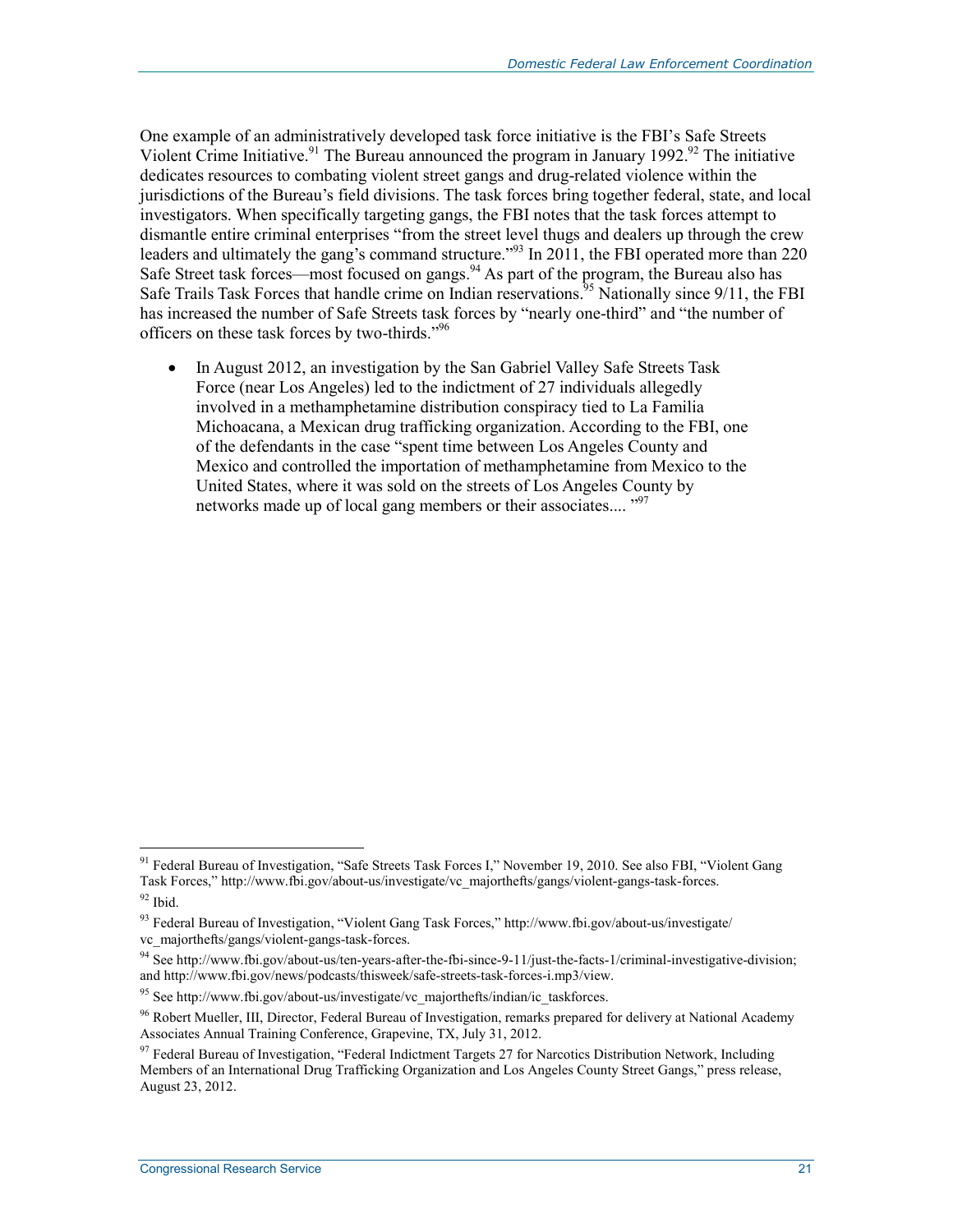#### **Cooperation on the Southwest Border: ATF Violent Crime Impact Teams (VCITs)**

According to ATF, VCITs, the agency's "signature initiative to reduce the occurrence of firearms-related violent crime in small geographic areas experiencing an increase in violence," focus on hardened criminals and target hot spots of firearms related violent crime.<sup>98</sup> DOJ and ATF started the program in 2004 and have expanded it to cover more than 30 cities across the United States. The teams include ATF special agents, intelligence analysts, and representatives from other federal, state, and local agencies.<sup>99</sup> VCITs use "undercover operations, surveillance, wiretaps, and the controlled purchase of drugs, guns, and explosives to identify and attack the violent offenders and the gangs' hierarchy."100

• In March 2012, ATF publicly noted that since 2004, its VCITs have "obtained convictions of 4,950 defendants. Nearly 84% were sentenced to prison, with an average sentence of 19.7 years."<sup>101</sup>

The BEST initiative highlights how administrative and legislative influences may come together to formally create a program. This initiative was born in 2005 as a partnership between ICE and CBP as well as other relevant law enforcement entities. It was a direct response to violence along the southern side of the U.S.-Mexican border. The first BEST task force was established in Laredo, TX, and the program has since grown to include an additional 34 task forces. Of these task forces, 13 are located along the Southwest border.<sup>102</sup> The 112<sup>th</sup> Congress formally authorized the BEST program through the Jaime Zapata Border Enforcement Security Task Force Act (P.L. 112-205). This legislation outlines, among other things, how BEST units may be established and requires a report on their effectiveness at reducing drug trafficking, violence, and other crimes along U.S. borders.

<sup>&</sup>lt;sup>98</sup> Bureau of Alcohol, Tobacco, Firearms, and Explosives, "Fact Sheet: At the Frontline against Violent Crime," March 2010.

 $99$  Ibid.

<sup>&</sup>lt;sup>100</sup> Bureau of Alcohol, Tobacco, Firearms and Explosives, "Combating Gang Violence," March 2012.

<sup>&</sup>lt;sup>101</sup> Bureau of Alcohol, Tobacco, Firearms, and Explosives, "Fact Sheet: At the Frontline against Violent Crime," March 2010.

<sup>102</sup> Office of National Drug Control Strategy, *National Southwest Border Counternarcotics Strategy*, 2013, p. 2.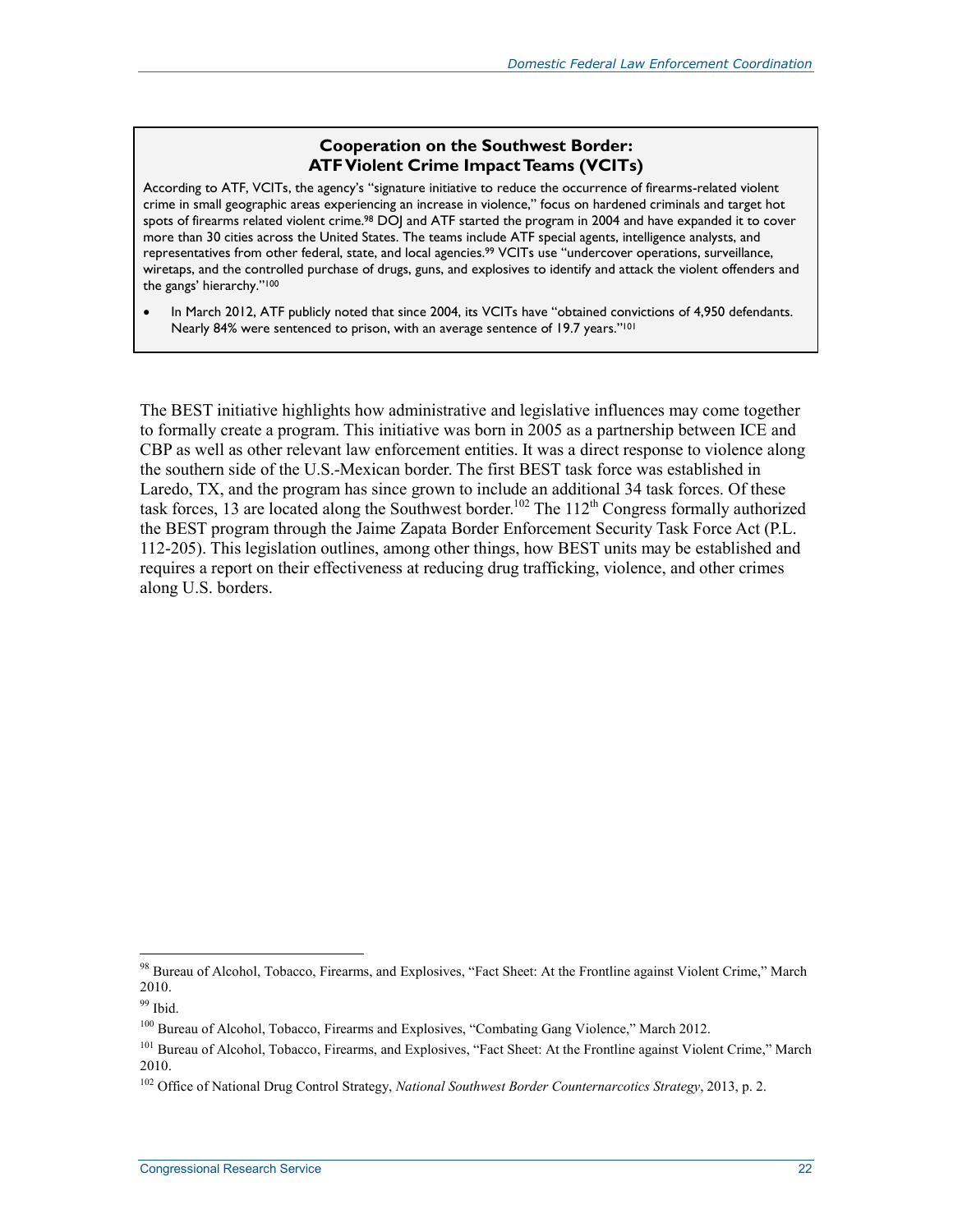### **Cooperation on the Southwest Border: United States Marshals Service (USMS) Fugitive Task Forces**

The USMS leads both permanent and ad-hoc fugitive task forces aimed at arresting fugitives charged with felony offenses including violent crimes, drug violations, and sex offenses. Permanent, regional fugitive task forces (RFTFs) were established by the Presidential Threat Protection Act of 2000 (P.L. 106-544). There are seven RFTFs throughout the country, and in FY2010 they were responsible for closing—via arrest—over 52,000 felony warrants, including 1,953 homicide warrants.<sup>103</sup>

• One RFTF is the Pacific Southwest RFTF, and participating agencies include federal law enforcement as well as California state and local law enforcement.104 In June 2012, the task force apprehended Paul Borreson, an identified member of the Aryan Brotherhood of Texas, who had been wanted by the Texas Department of Public Safety for a parole violation (the original offense being forgery).<sup>105</sup>

Ad-hoc, local task forces may be funded through a range of means. These task forces were responsible for closing about 108,200 state and local felony warrants and arresting over 81,900 fugitives in FY2010.106

• In July 6, 2012, the Lone Star Fugitive Task Force, a local U.S. Marshals-led task force, arrested Trinidad Diaz Mermella—one of the Texas 10 Most Wanted Fugitives—for a parole violation.<sup>107</sup>

### **Dissolving Coordinating Units**

On the flip side of task force or fusion center evolution is their dissolution. Just as their creation may have originated administratively and/or legislatively, so too may their termination. A lack of funding, duplicative missions, waning threats, and allegations of corruption, among others, may all be factors contributing to the disbanding of an operational task force or joint intelligence effort.

- A special anti-narcotics squad in South Texas, the Panama Unit, was originally established between the Mission Police Department and the Hidalgo County Sheriff's Department to target drug trafficking in the area. In January 2013, four officers—two from each agency participating in the Panama Unit—were indicted for allegedly using their positions of authority to aid drug traffickers in distributing cocaine by providing protective escorts to the traffickers.<sup>108</sup> Hidalgo County Sheriff Lupe Trevino, father of one of the indicted officers, has since disbanded the Panama Unit.<sup>109</sup>
- The National Drug Intelligence Center (NDIC) formally closed its doors in June 2012. The idea that NDIC's functions may had been overlapping with those of other agencies had been an issue of interest to some policy makers for a number

<sup>103</sup> U.S. Marshals Service, *Fact Sheets: Facts and Figures*, April 15, 2011, http://www.usmarshals.gov/duties/ factsheets/facts-2011.html.

<sup>104</sup> U.S. Marshals Service, *Fugitive Task Forces: Pacific Southwest Regional Fugitive Task Force*, http://www.usmarshals.gov/investigations/taskfrcs/rftfs/la/la-agenc.htm.

<sup>&</sup>lt;sup>105</sup> U.S. Marshals Service, "Pacific Southwest Regional Fugitive Task Force Arrest Texas 10 Most Wanted Fugitive," press release, June 8, 2012.

<sup>106</sup> U.S. Marshals Service, *Fact Sheets: Facts and Figures*, April 15, 2011, http://www.usmarshals.gov/duties/ factsheets/facts-2011.html.

<sup>&</sup>lt;sup>107</sup> U.S. Marshals Service, press release, "Lone Star Fugitive Task Force Arrests Texas Top Ten Fugitive in Odessa," July 24, 2012.

<sup>108</sup> Federal Bureau of Investigation, "Former 'Panama Unit' Officers Indicted," press release, January 9, 2013.

<sup>109</sup> Dave Hendricks, "Federal Prosecutors File New Indictment in Panama Unit Case," *The Monitor*, April 6, 2013.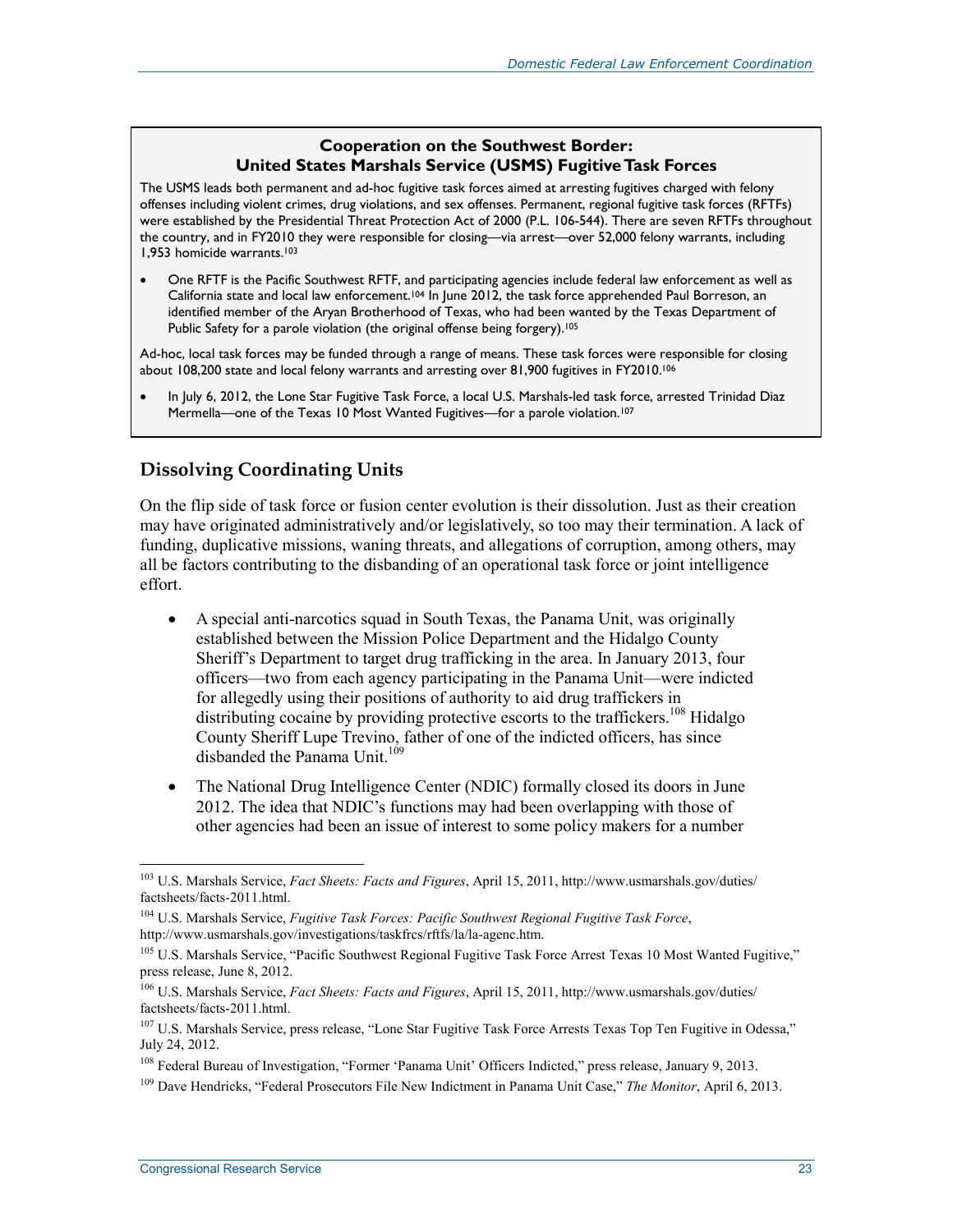of years. In its FY2012 budget request, the Administration indicated that NDIC's functions may be duplicative of other drug intelligence centers and proposed reducing funding for the NDIC by almost \$9.0 million (26.4%) to \$25.0 million.<sup>110</sup> Congress responded by appropriating just \$20.0 million for the NDIC in FY2012. This funding was to be used for the NDIC's closure and reassignment of its functions to other entities.111 For FY2013, the Administration proposed fully closing the NDIC and transferring its functions to the DEA; it received no appropriations.

There does not appear to be a uniform metric for the decision to close, defund, or dissolve a coordinating unit. Evaluations of their effectiveness, such as those described below, may be incorporated into such a decision, but these do not appear to be uniformly relied upon by legislators and administrative officials in their judgment regarding the fate of a given task force or intelligence center.

## **Grading Coordination and its Effectiveness at the Border**

One of the primary questions that administration officials and policy makers may ask about existing task forces and intelligence sharing centers—both along the Southwest border as well as throughout the country—is whether they are effective. Evaluating effectiveness depends heavily on the specified goals and objectives of the effort as well as the metrics established to determine what constitutes a successful coordination effort. Once these are outlined (if they are outlined), effectiveness may be evaluated through a variety of channels, including through internal, agency level reviews as well as via congressional oversight. Of course, effectively grading law enforcement coordination is a pervasive issue throughout the country. This report, however, highlights the issue through an examination of metrics used to evaluate coordination efforts along the Southwest border.

### **Metrics for Evaluation**

As outlined, there are a number of federal agencies and collaborative bodies involved in countering threats at the Southwest border. This complexity is compounded by the range of the crime and terror related objectives they address. Each of these agencies has different missions, authorities, and resources dedicated to the threats within and tangential to the Southwest border region. As such, establishing valid and reliable metrics for evaluating the cooperative efforts of these entities may prove challenging. Much as suggested elsewhere in this report (see **Tallying Task forces**, **Countering Illegal Drugs and Terrorism along the Southwest Border**; and **Dissolving Coordinating Units**), at the federal level, no uniform metrics exist for either the evaluation of task forces or of the federal strategies that may employ them.

<sup>1</sup> 110 U.S. Department of Justice, *National Drug Intelligence Center, FY 2012 Performance Budget*, http://www.justice.gov/jmd/2012justification/pdf/fy12-ndic-justification.pdf.

<sup>&</sup>lt;sup>111</sup> See the Consolidated and Further Continuing Appropriations Act, 2012 (P.L. 112-55) and the accompanying conference report, H.Rept. 112-284.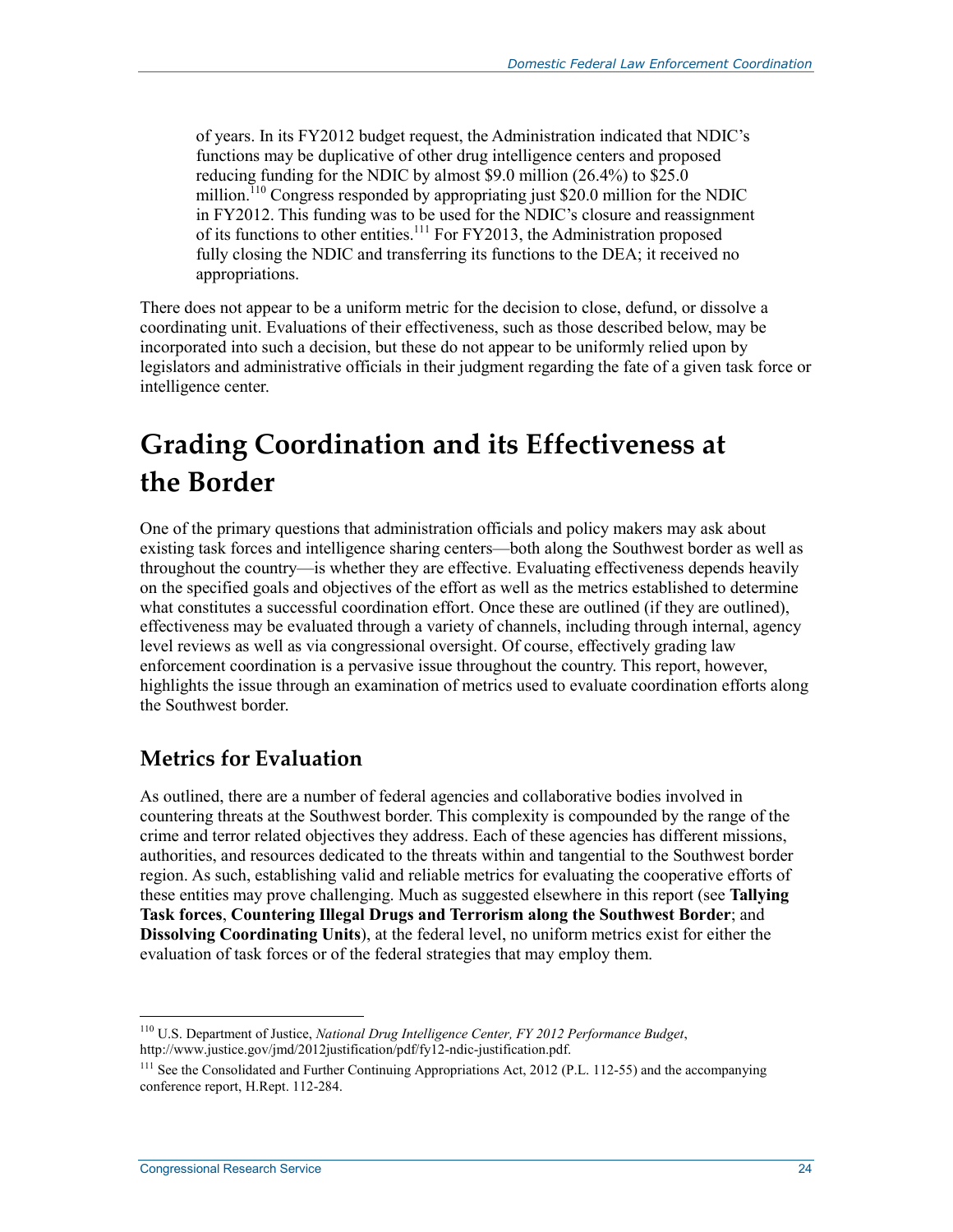### **Perspectives, Not Metrics**

While we may lack universal metrics to estimate the success of federal law enforcement task forces, an array of policy-related questions provide perspectives from which measurements could emerge. This report suggests an inverted pyramid-style framework that stacks policy questions in terms of their strategic perspective. In other words, at the top of the framework lie the broadest of questions (**Figure 2**) involving the interplay between task force operations and national-level law enforcement strategies. The questions in this framework include the following:

- How integral are federally led task forces in meeting the goals of federal strategies? Can the immediate results of task force work be directly linked to key elements in national strategies? What kind of work and how much of it do task forces have to accomplish in order to meet strategic goals?
- How do one agency's task forces stack up against another agency's in addressing a particular threat? For example, how effective are task forces led by ICE, the FBI, and ATF in curbing drug-related crime in the Southwest border region? To what degree do one agency's task forces duplicate the efforts of others?
- Within a given federal agency, how successful are certain types of task forces when compared to others? This can involve a number of permutations such as evaluating the success of a particular class of task forces. An example of this could be comparing the effectiveness of FBI gang task forces in different cities. Another approach may involve comparing separate classes of task forces that touch upon a particular threat (weighing the differing impact of the FBI's corruption task forces versus its gang task forces in countering drug trafficking in the Southwest border region).
- Within specific task forces, how effective is the cooperation between officers from different agencies? How is credit for particular investigative successes (such as successful prosecutions) apportioned among task force participants?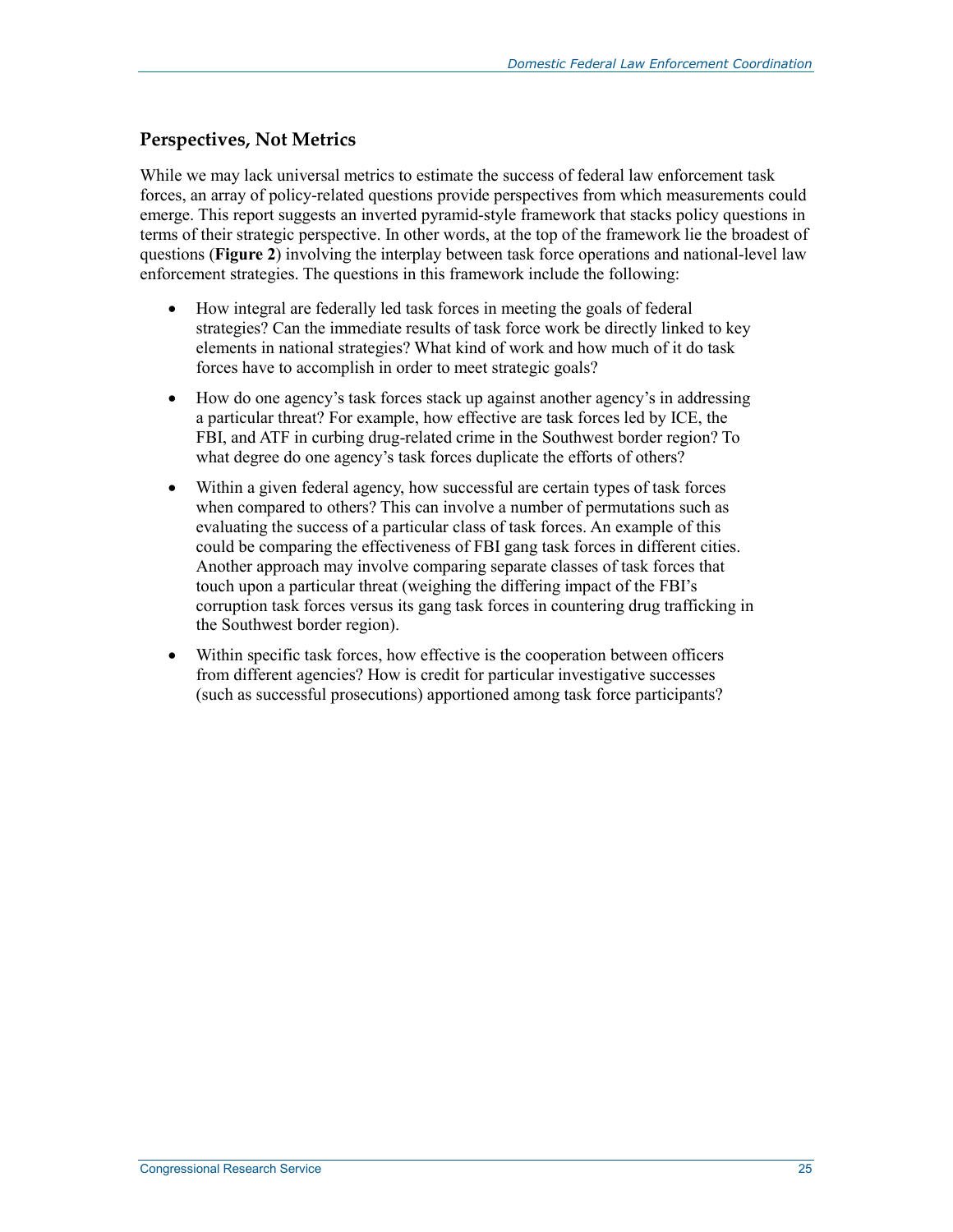

**Figure 2. Stacking Policy Questions Related to Task Force Effectiveness** 

**Source:** Congressional Research Service (CRS).

### **Using a Common Language**

For law enforcement task forces and interagency intelligence sharing bodies, as with many other organizations, measuring success can be characterized as involving the assessment of *inputs*, *outputs*, and *outcomes*.<sup>112</sup> The concepts of input, output, and outcome can also form the basis—a common language—for evaluating task force effectiveness as well as a means to determine the broader success or failure of law enforcement strategies that involve task forces. This language could be applied to metrics addressing cooperative law enforcement work at the task force, intraagency, interagency, and strategic levels.

<sup>&</sup>lt;sup>112</sup> Input, output, and outcome represent central concepts used in logic models as "iterative tool[s] providing a framework for program planning, implementation, and validation." Logic models can include other concepts such as activities, contextual conditions, and long v. short-term outcomes. See Demia L. Sundra, Jennifer Scherer, Lynda A. Anderson, *A Guide on Logic Model Development for CDC's Prevention Research Centers*, Prevention Research Centers Program Office, April 2003, pp. 6, 8. Similar concepts have been used by "problem oriented policing" strategists. See http://www.popcenter.org/learning/60steps/index.cfm?page=Welcome. See also https://www.bja.gov/ evaluation/guide/pe4.htm. The concepts are also found throughout the Government Performance and Results Act of 1993 (P.L. 103-62) and the GPRA Modernization Act of 2010 (P.L. 111-352). The discussion of input, output, and outcome in this report is only intended to provide a broad framework for discussing law enforcement strategies and task forces. For more information on P.L. 111-352, see CRS Report R42379, *Changes to the Government Performance and Results Act (GPRA): Overview of the New Framework of Products and Processes*, by Clinton T. Brass.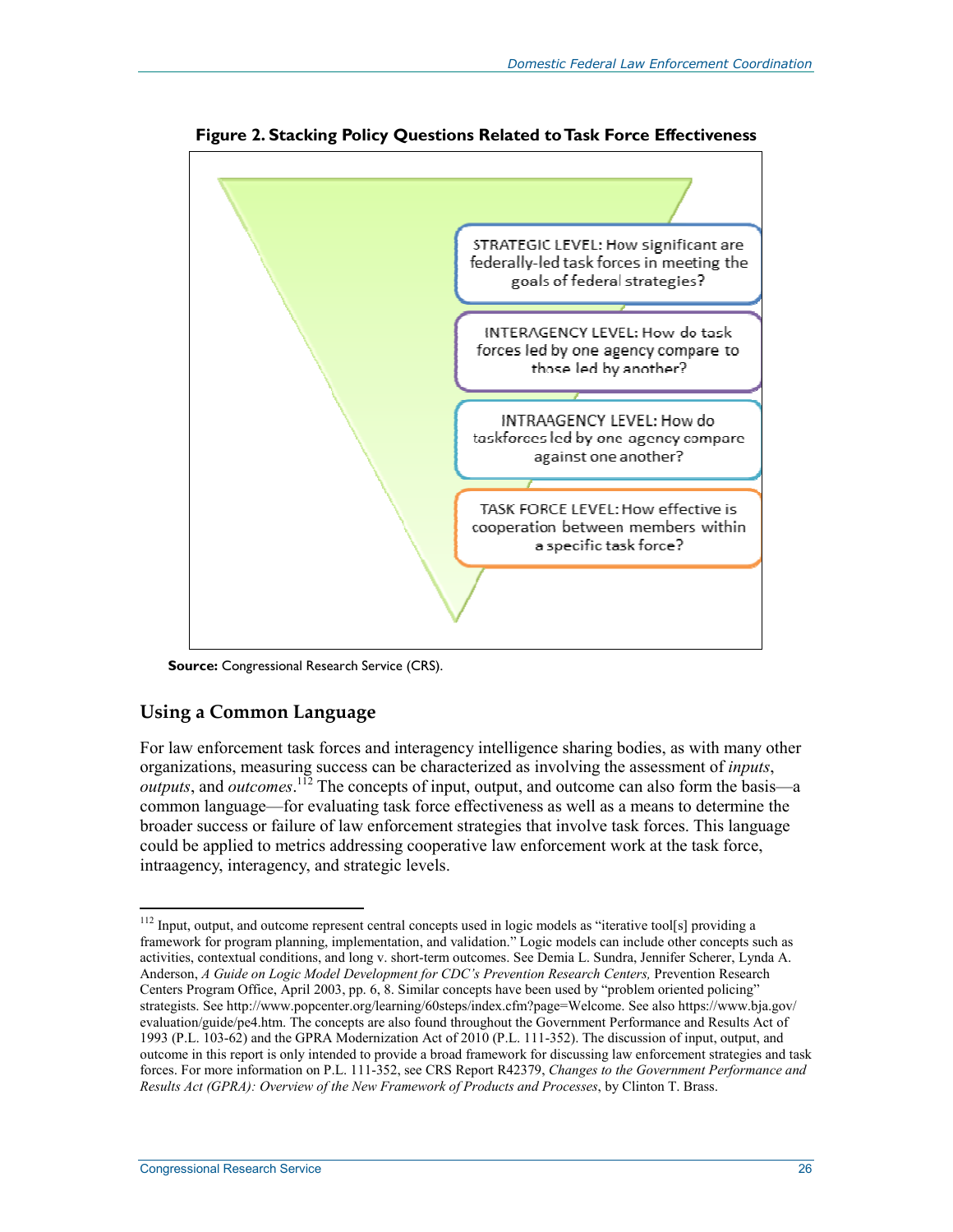### *Policing Inputs, Outputs, and Outcomes*

**Inputs**. These are the resources that police agencies, task forces, or law enforcement strategies array against a particular issue or threat.

**Outputs.** Policing outputs have been defined as the "concrete activities and services" produced by a law enforcement agency. Quantifiable items such as investigations, arrests, convictions, the number of intelligence products disseminated, and the number of kilograms of cocaine seized can be seen as measurable law enforcement outputs.<sup>113</sup> For decades, law enforcement agencies have collected output-driven data.<sup>114</sup> But such data, at best, represent only a partial measurement of success; "[w]hen police departments cite the number of arrests they make or citations they issue, it is the equivalent of a carpenter boasting about how many board feet of lumber he cut, or how many nails he sank."<sup>115</sup>

**Outcomes.** In the policing realm, outcomes are conceptually fuzzier and more difficult—if not impossible—to quantify than outputs; however, they may be arguably more meaningful, namely from a strategic perspective. It can be said that key outcomes represent the broad impacts that police agencies, task forces, or policing strategies have on the communities in which they operate. Notions such as maintaining public safety, protecting national security, reducing criminal activity (such as drug trafficking), and engendering public trust can be seen as outcomes.<sup>116</sup>

### *The Interplay of Input, Outputs, and Outcomes*

As one might assume, both outputs and outcomes are influenced by inputs. Detailing the inputs, outputs, and outcomes of a particular task force can suggest levels of efficiency in the investigative process. Examples of such estimations of task force productivity include

- determining the amount of resources required to yield an arrest, or
- estimating whether the number of arrests has fluctuated as resource input has remained steady, for example.

From a broader strategic perspective, task forces, themselves, can be seen as inputs targeting a particular threat. In other words, a federal agency and its state and local partners identify a local, regional, or national problem and agree to establish one or more task forces to counter it.

Historically, police have more often measured (and have been more successful at measuring) output than outcome. For example, federal agencies regularly document the volumes of drugs seized at the Southwest border but are harder pressed to develop an outcome measure that relates

<sup>&</sup>lt;u>.</u> 113 Mark H. Moore and Anthony Braga, *The "Bottom Line" of Policing: What Citizens Should Value (and Measure) in Police Performance,* (Police Executive Research Forum, 2003), pp. 1-4. Hereinafter Moore and Braga, *The "Bottom Line."* 

<sup>&</sup>lt;sup>114</sup> At the federal level, for instance, the U.S. Attorneys tabulate, track, and report on the number of cases filed and terminated in U.S. District Courts. In some ways, this records the outputs of federal agencies, including those activities in specified priority areas. Annual Statistical Reports from the U.S. Attorneys are found at http://www.justice.gov/usao/ resources/reports/. See also Edward R. Maguire, "Measuring the Performance of Law Enforcement Agencies, Part 1 of a 2-part article," *CALEA Update Magazine,* vol. 83 (September 2003). CALEA is the Commission on Accreditation for Law Enforcement Agencies, Inc. Hereinafter Maguire, "Measuring the Performance."

<sup>&</sup>lt;sup>115</sup> Maguire, "Measuring the Performance."

<sup>116</sup> Moore and Braga, *The "Bottom Line,"* pp. 2-4.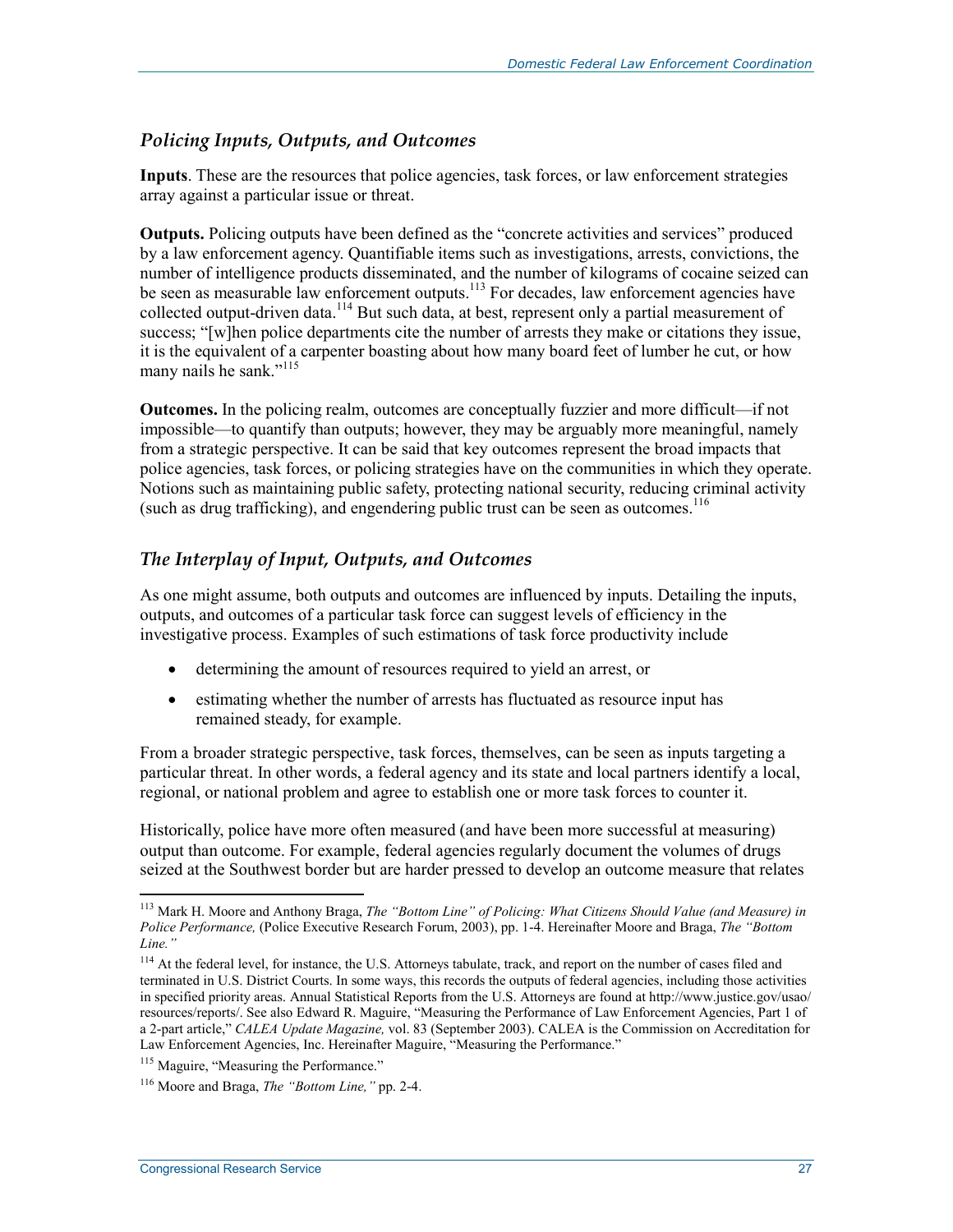Criminal Activity of an Entire Class of Actors (Such as Mexican Drug Trafficking Organizations) Threat Posed by an Entire Class of

High Quality Intelligence Used to Develop a Broad Understanding of

Criminal Actors

Threat

these seizures to some larger sense of border security. This is not to say that drug seizures are unrelated to border security. Likewise it is disingenuous to suggest that law enforcement output is not tied to outcome. In fact, outputs certainly factor into measures of outcome, but drawing correlations between the two may be difficult. To extend the image used above, a carpenter might describe the quality of the nailed-together wooden substructure of the walls in a house as a workrelated outcome; though, the number of board feet cut would certainly be an output factoring into the overall outcome.



#### **Figure 3. Framing Success in Terms of Inputs, Outputs, and Outcomes**

At the Individual Task Force Level and at the National, Strategic Level

**Source:** Congressional Research Service (CRS). Based on concepts found in Ronald V. Clarke and John E. Eck, *Crime Analysis for Problem Solvers in 60 Small Steps,* Center for Problem Oriented Policing, August 8, 2005, p. 90. Clarke and Eck do not use "output" but rather incorporate the term "results."

#### *Strategies, Task Forces, and Outcome*

Measured Changes in the:

Targets

Criminal Activity of Task Force

Threat Posed by Task Force Targets High Quality Intelligence Shared and Used to Forward Specific Cases

Outcomes

Outcomes

Evaluate Impacts

**Figure 3** selects the top and bottom levels of **Figure 2** for further elaboration in terms of inputs, outputs, and outcomes. Numerous strategies apply to federal policing efforts in the Southwest border region. The law enforcement dimensions of these strategies heavily rely on task forces and other forms of collaboration. Understanding how output and outcome factor into these strategies and task force operations may enhance one's evaluation of them. Such evaluation could start with two core questions: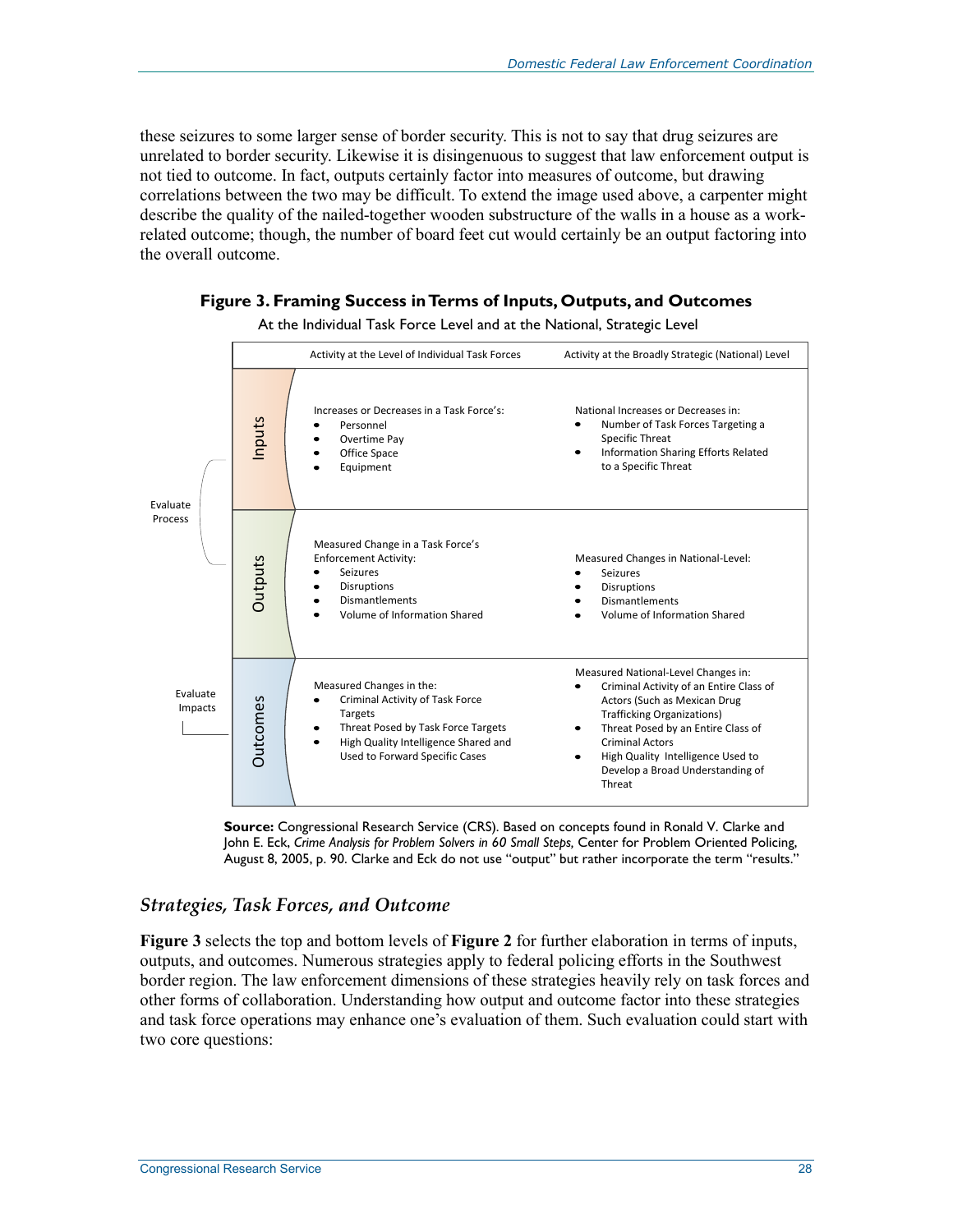- How should a broad strategy involving billions of dollars in federal funding be judged? Does this evaluation largely consider the work of participating agencies (output) or changes in criminal activity and threat (outcome)?
- More narrowly, should the success of law enforcement coordination be judged in terms of task force work (output), impact (outcome), or some combination of these?

**Strategies.** In some instances, the measurement of success or failure at the strategic level suggests metrics that on the surface appear to evaluate *outcome* but may be mostly measures of *output*.

Take, for example, the overarching *strategic goal* for the 2013 National Southwest Border Counternarcotics Strategy. The Office of National Drug Control Policy (ONDCP) outlined it as "[s]ubstantially reduc[ing] the flow of illicit drugs, drug proceeds, and associated instruments of violence across the Southwest border."117 On its face, this may appear to be a measurement of outcome. However, the strategy does not define what "substantially" means and does not baseline the flow of "drugs, drug proceeds, and associated instruments of violence." Rather, it relies on *indicators* described throughout the document to measure success. These appear to represent traditional law enforcement *output* measurements—counting drug, currency, and firearm seizures; counting investigations or prosecutions. It remains unclear how such outputs directly correlate to staunching the flow of illegal drugs across the border. Presumably, rising figures in all of these outputs indicates success.

The first "strategic objective" of the Southwest Border Counternarcotics Strategy, for instance, is to "[e]nhance criminal intelligence and information sharing capabilities and processes associated with the Southwest border." $118$  Again, this may appear to be a measurement of outcome, especially if the notion of enhancement built into it includes more than a simple computation of output. It does not. ONDCP has outlined one broad "indicator" of enhanced information sharing in task forces as well as fusion centers:

[i]ncreased number of criminal intelligence databases relevant to the Southwest border or counternarcotics to which the following entities have access: El Paso Intelligence Center (EPIC), Organized Crime Drug Enforcement Task Force (OCDETF) Fusion Center, International Organized Crime and Intelligence Operations Center (IOC-2), Southwest border HIDTAs, ICE HSI's National Bulk Cash Smuggling Center (BCSC), and state and major urban area fusion centers in the Southwest border region.<sup>119</sup>

Increasing access does not necessarily result in enhanced information sharing and may leave a number of questions unanswered. What is the quality of the information? Are investigators taking advantage of the enhanced information sharing? How many new cases will be opened or how many existing cases will be improved because of the increased access? How many seizures or arrests have resulted from the increased access to information? How has such access improved law enforcement's overall understanding of the threat posed by drug traffickers?

**Task Forces Impacting Strategies.** Ideally, task forces somehow reflect the goals established in broad federal priorities or strategies. At one level, it is readily apparent how task forces relate to

<sup>117</sup> Office of National Drug Control Strategy, *National Southwest Border Counternarcotics Strategy*, 2013, p. 7. 118 Ibid.

 $119$  Ibid.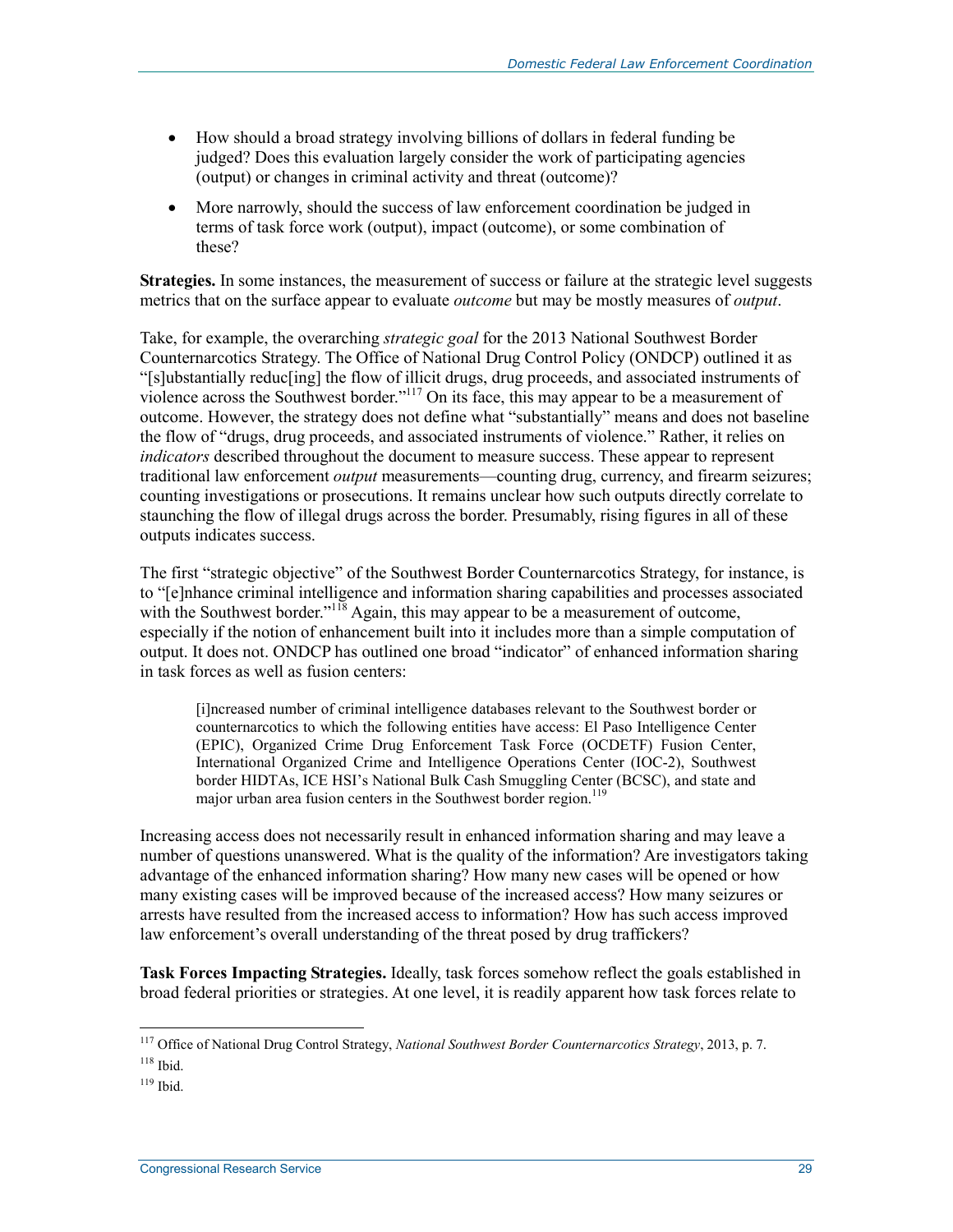specific strategies. For example, a task force focusing on counternarcotics may appear inherently designed to support the Southwest Border Counternarcotics Strategy or the National Drug Control Strategy. At another level, what is less clear is exactly *how effectively* a task force supports a given strategy. Policy makers may consider, for instance, whether or not federal agencies involved in Southwest border task forces and intelligence sharing centers should establish metrics for success that can evaluate not only output but outcome as well.

*While some metrics can be clearly delineated as output or outcome, others may be more difficult to categorize*. Why, might one ask, is it necessary to determine whether a given metric is truly a measure of output or an outcome, particularly at the task force level? From a policy perspective, this may be an important distinction when aiming to evaluate the effectiveness of task forces in meeting the goals of specific strategies, particularly if the strategies themselves clearly establish outcomes and outputs.

For example, how do one agency's task force activities affect the overarching goals of the National Drug Control Strategy—the nation's plan to reduce (1) illicit drug consumption in the United States and (2) the consequences of such use?<sup>120</sup> ONDCP has detailed initiatives in five broad policy areas, including disrupting domestic drug trafficking and production, aimed at achieving these two goals.<sup>121</sup> Moreover, ONDCP has developed a Performance Reporting System (PRS), "a performance and assessment mechanism for gauging the effectiveness of this *Strategy*."<sup>122</sup> The PRS is "designed to appraise the performance of the large and complex *interagency* Federal effort set forth in the *Strategy*, as required by ONDCP's 2006 Reauthorization Act [P.L. 109-469]."123

Of note, while the National Drug Control Strategy and the PRS apply to the entire United States, certain aspects are particularly relevant to the Southwest border—namely those aspects that involve countering drug trafficking. Specifically, to assess progress towards the objective of disrupting domestic drug trafficking and production, the PRS outlines three measures: (1) the number of disrupted or dismantled domestic criminal groups tied to Consolidated Priority Organization Targets (CPOTs), (2) the number of disrupted or dismantled domestic criminal groups tied to Regional Priority Organization Targets (RPOTs), and (3) the number of meth lab incidents.<sup>124</sup> These three measures may factor into a reduction in domestic drug trafficking and production; however, it is not clearly articulated how changes in a specific measure, such as the number of CPOT-linked organizations disrupted or dismantled, are indicative of changes in the drug trafficking and production threats. There appears to be an assumption that improved/enhanced output at the law enforcement level (i.e., an increase in CPOT-linked

<sup>120</sup> For more information on ONDCP and the National Drug Control Strategy, see CRS Report R41535, *Reauthorizing the Office of National Drug Control Policy: Issues for Consideration*, by Lisa N. Sacco and Kristin Finklea.

<sup>&</sup>lt;sup>121</sup> Office of National Drug Control Policy, 2013 National Drug Control Strategy. The Strategy proposes initiatives to bolster community-based drug prevention efforts; expand health care opportunities, both for early drug and substance abuse intervention as well as for treatment and recovery; end the cycle of drug use, crime, and incarceration; disrupt domestic drug production and trafficking; strengthen international law enforcement, intelligence, and civic partnerships; and enhance the use of science to inform program evaluation and policymaking. These are aimed not only at achieving the two broad goals of reducing drug consumption and its consequences, but also at specific drug consumption and public health target objectives outlined in the strategy.

<sup>&</sup>lt;sup>122</sup> Office of National Drug Control Strategy, National Drug Control Strategy, Performance Reporting System Report, April 2012, p. 1.

 $123$  Ibid.

 $124$  Ibid., p. 20.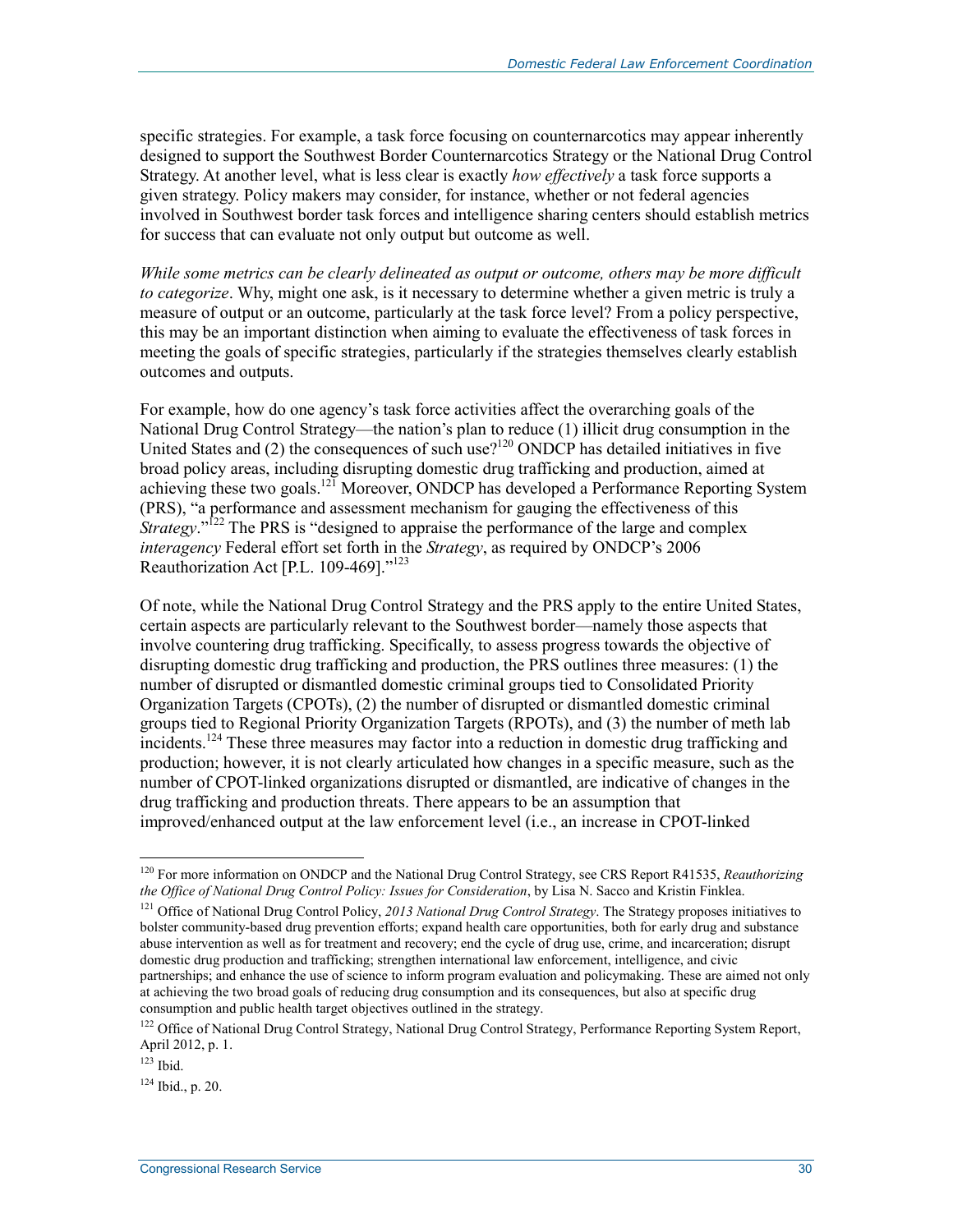disruptions) is indicative of a reduction in the threat. This may or may not be true. Of note, ONDCP has indicated that there may be "errors in the logic model linking program actions to desired results" and that these may contribute to what can be seen as performance shortcomings.<sup>125</sup> As ONDCP continues to improve measures used in the PRS, policy makers may question how these measures track to changes in the drug threat.

Policy makers may also consider that, if an agency or task force gauges success by increases in its output, it may continue to request additional resources to enhance its input (and subsequent output). As such, Congress may question not only whether certain inputs truly map on to the desired outcome, but also how to most efficiently allocate resources to those inputs that impact *outcome.*

### **Channels for Evaluating Task Forces and Other Forms of Law Enforcement Collaboration**

There exist a number of routes that policy makers and Administration officials may use in examining the strength and success of certain collaborative efforts, including those along the Southwest border.

### **Administrative Review**

Federal agencies continuously review their activities, both on an annual basis as well as through periodic internal investigations into specific programs and functions. Annual reviews, often coinciding with the budget cycle, may provide an outlet for repeated assessment.

DOJ, for instance, in formulating its annual budget request for the Organized Crime Drug Enforcement Task Forces (OCDETF) program, reviews the program goals, challenges, and performance indicators. The OCDETF program aims to reduce the supply of drugs available in the United States and any drug trafficking-related violence. However, these goals face challenges both internal and external to the OCDETF program. Internal challenges range from harmonizing agency-funded and OCDETF-funded resources as well as balancing resources between personnel and operational costs—and evaluating potential consequences of allocating a high proportion of resources to personnel needs—to uniting agencies with differing, and sometimes competing, priorities. Internal challenges also involve issues in uniting data collection procedures that may be inconsistent between participating agencies and measuring program successes which may be difficult to define and quantify. In addition to its internal challenges, those struggles external to the OCDETF program, but which it nonetheless faces, involve consequences of agency-level diversion of resources, state and local law enforcement budgetary constraints, international law enforcement relationships and their impacts on the investigation of transnational crime, and criminals' reliance on technology to circumvent detection.<sup>126</sup>

Keeping these challenges in mind, DOJ has a series of performance indicators—generally output measurements—that are used to evaluate the progress of the OCDETF program. It appears that DOJ also evaluates the utility of these indicators and will modify, add, or discontinue indicators

 $125$  Ibid., p. 6.

<sup>126</sup> U.S. Department of Justice, *FY 2014 Interagency Crime and Drug Enforcement Congressional Budget Submission*, http://www.justice.gov/jmd/2014justification/pdf/ocdetf-justification.pdf.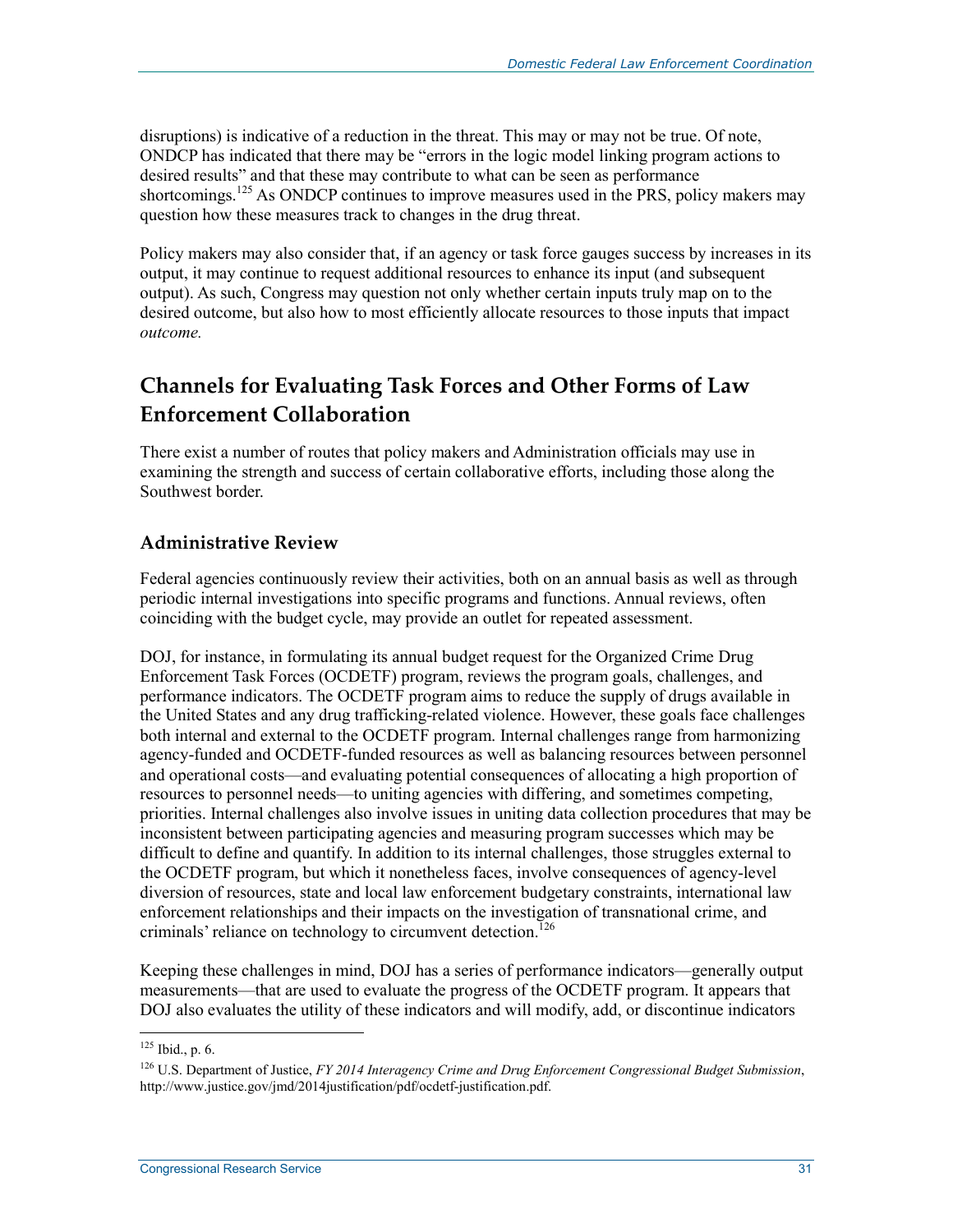that may be more or less informative. These indicators cross the OCDETF activity areas of both investigations and prosecutions. They include quantitative measures related to

- significant new investigations;
- investigations of Consolidated Priority Organization Targets (CPOTs) and Regional Priority Organization Targets (RPOTs)—some of the "most prolific international drug trafficking and money laundering organizations affecting the United States:"127
- achievements in financial investigations, including the seizing and forfeiting of drug-related assets;
- targeting defendants in leadership positions within their organizations;
- developing multi-jurisdictional and international investigations;
- enhancing nationally coordinated investigations; and
- bolstering co-located strike forces.

Formulating these performance measures helps not only in internal evaluations of the program, but in articulating successes and areas for potential improvement to Members of Congress. However, these measures of output may fail to provide estimates of the broader outcomes of the OCDETF program. Namely, has it proven effective in stymying the flow of drugs into the United States?

In addition to internal, annual reviews, department-level Offices of Inspectors General (OIGs) are responsible for inspecting and reporting on potential waste, fraud, abuse, and misconduct in department and agency programs and activities. These activities may be initiated internally or through the direction of Congress. For instance, the DOJ OIG, in 2007, released a congressionally requested report on the coordination of investigations conducted by DOJ's various violent crime task forces. The task forces examined were the Violent Crime Impact Teams (VCIT), Mobile Enforcement Teams (MET), Safe Streets Task Forces (SSTF), and Regional Fugitive Task Forces (RFTF). Each of these task force types is led by a different investigative agency—ATF, DEA, FBI, and United States Marshals Service (USMS), respectively—though they all focus on elements of violent crime. The OIG indicated that despite sometimes overlapping missions of these task forces, DOJ did "not require the components to coordinate operations or investigations, cooperate in joint investigations, or deconflict<sup>128</sup> law enforcement events conducted by their violent crime task forces."129 The one area in which DOJ had established national-level procedures to coordinate counter-violent crime activities was in the establishment of *new* antigang task forces. In addition, there were uneven levels of coordination in different parts of the

 $127$  Ibid., p. 6.

<sup>&</sup>lt;sup>128</sup> For a sense of what "deconfliction" may entail, see the Government Accountability Office's (GAO) conceptualization of deconfliction. GAO identifies two types of deconfliction. The first is "target deconfliction." This involves "determining if multiple law enforcement agencies are investigating, for example, the same person, vehicle, weapon, or business." The second is event deconfliction: "determining if multiple federal, state, or local law enforcement agencies are conducting an enforcement action (e.g., a raid, undercover operation, or surveillance) in proximity to one another during a specified time period." Government Accountability *Office, Information Sharing: Agencies Could Better Coordinate to Reduce Overlap in Field-Based Activities,* (April 2013), p. 23.

<sup>&</sup>lt;sup>129</sup> U.S. Department of Justice, Office of the Inspector General, *Coordination of Investigations by Department of Justice Violent Crime Task Forces*, May 2007, p. iii, http://www.justice.gov/oig/reports/plus/e0704/final.pdf.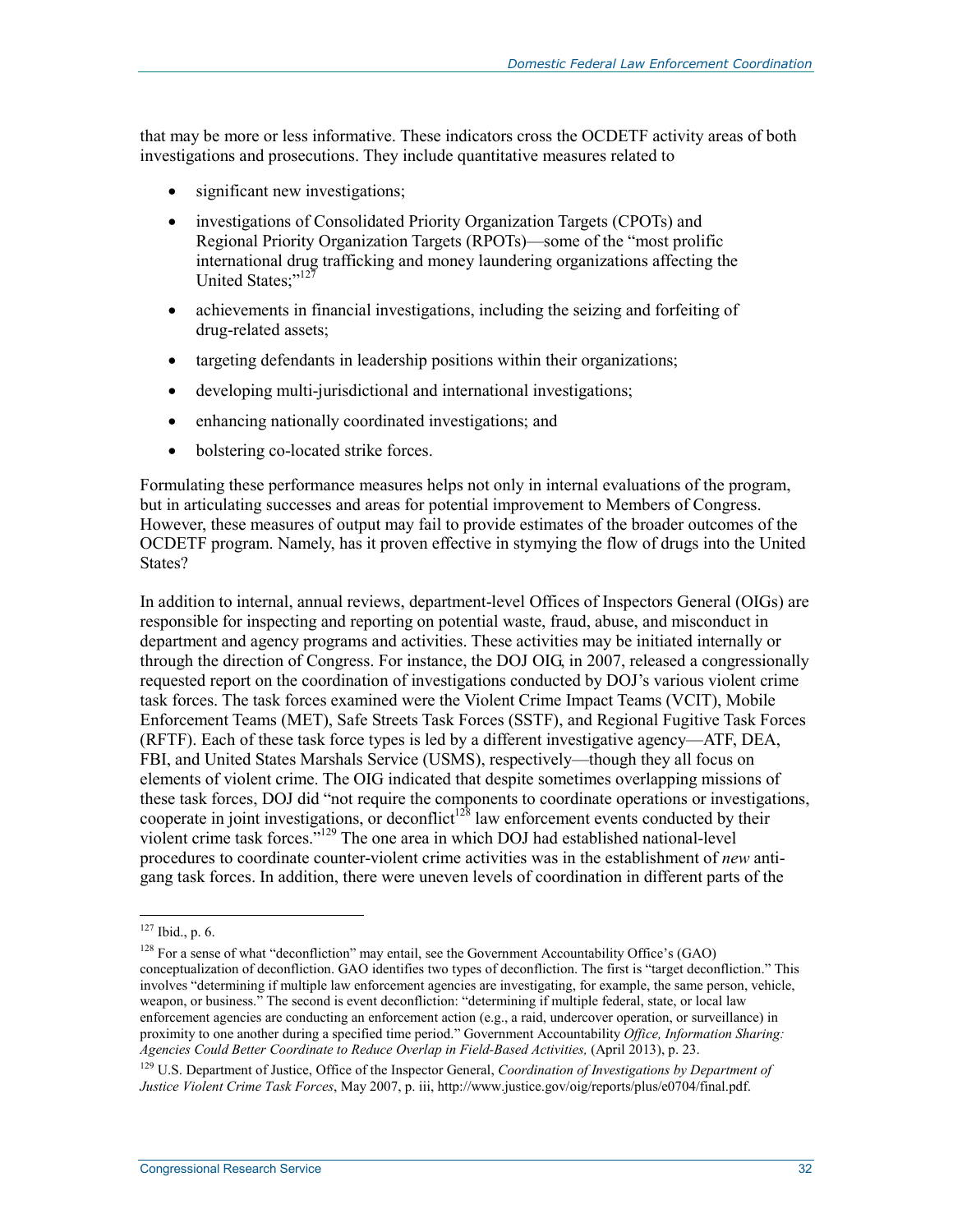country as well as varying levels of coordination between DOJ component agencies. Because the DOJ OIG has not conducted a follow-up assessment and DOJ has not published additional information on violent crime task force coordination, it is unclear whether overall coordination has since improved.

In 2011, DHS implemented an annual assessment of fusion centers, the cornerstone of its Fusion Center Performance Program.<sup>130</sup> This involves a two-part annual process. First, fusion centers complete a self-assessment. Second, this assessment is validated by a team of "interagency partners led by DHS.<sup>"131</sup> The 2011 and 2012 assessments evaluated the capabilities of individual fusion centers and the National Network of Fusion Centers (NNFC) as a whole. Also, to understand the progress of the entire NNFC, DHS has established a maturity model or ladder that includes four rungs—"fundamental," "emerging," "enhanced," and "mature." For the NNFC to climb a rung 75% of fusion centers must meet criteria particular to the rung. In 2011, the NNFC was assessed as fundamental—meaning that more than 75% of fusion centers had the required plans, policies, or standard procedures *in place* to conduct their fundamental mission—engaging in the fusion process. In 2012, the NNFC moved up another rung, meaning that three quarters of fusion centers were *implementing* the plans, policies, or standard procedures that they had put in place to achieve the first rung on the ladder.<sup>1</sup>

### **Congressional Review**

<u>.</u>

Congress can rely upon a number of channels to evaluate law enforcement and intelligence center coordination. From oversight hearings and committee reports to GAO and other investigative directives, policy makers have a variety of review mechanisms at their fingertips.

Aspects of the High Intensity Drug Trafficking Areas (HIDTA) program, for example, have been examined through the lens of each of these congressional tools. The Senate Committee on Appropriations requested that GAO examine the HIDTAs' efforts to link investigations to international drug traffickers. This stemmed, in part, from concern that if HIDTAs were encouraged by either the Administration or Congress to focus on investigating *transnational*

<sup>&</sup>lt;sup>130</sup> This process developed from a series of efforts that began with a September 2010 baseline assessment pilot intended to evaluate fusion center capabilities. This project was led by the Office of the Program Manager for the Information Sharing Environment. It outlined a number of *gaps* in fusion center operations that required attention. As a result of this pilot project, DHS Secretary Napolitano urged DHS and fusion centers to bolster their critical operation capabilities and efforts to protect the privacy, civil rights, and civil liberties of U.S. citizens as part of the fusion process. Subsequently, DHS developed a *Critical Operational Gap Mitigation Strategy.* From September through December 2010, DHS led an effort to fulfill this strategy (involving the development of business processes linked to critical operating capabilities and enabling capabilities), and in April 2011, released a progress report which noted that fusion centers had particularly improved their abilities to plan and frame policies and procedures for the critical operation capabilities and to protect privacy, civil rights, and civil liberties. They had also improved their analysis capabilities. See Department of Homeland Security, "Annual Fusion Center Assessment and Gap Mitigation Activities," June 27, 2012, http://www.dhs.gov/files/programs/fusion-center-assessment-gap-mitigation.shtm; Department of Homeland Security, *2011 National Network of Fusion Centers: Final Report,* May 2012, pp. 3, 9-10. Hereinafter Department of Homeland Security, *2011 National Network.*

<sup>131</sup> Department of Homeland Security, *2011 National Network,* p. 6.

<sup>132</sup> Department of Homeland Security, *2012 National Network of Fusion Centers: Final Report,* June 2013, p. ix. Three quarters of the fusion centers having the capability "to produce products and provide services to federal, state, and local customers" would push the network up to the next rung, described as "enhanced." Attaining the final level, "mature," would require that 75% of the centers have "the full capability to leverage the collective resources among individual fusion centers and adjust to both the changing threat environment and evolving requirements." See Department of Homeland Security, *2011 National Network,* pp. 31-33.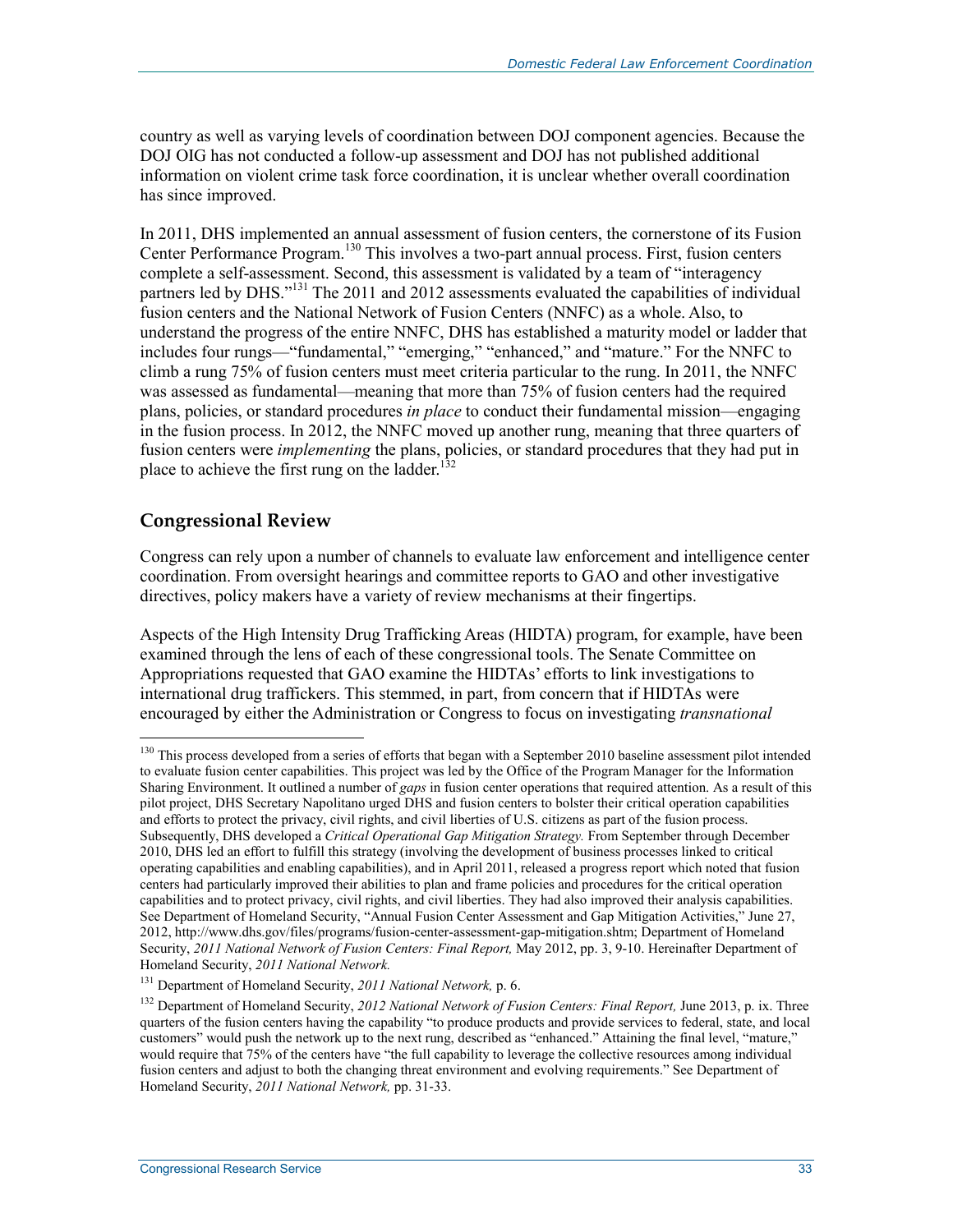Consolidated Priority Organization Target (CPOT) organizations, this could detract from the HIDTAs' mission and emphasis on tackling *regional* drug threats.<sup>133</sup> GAO concluded that "CPOT" investigations were not inconsistent with the HIDTA mission because HIDTAs' targeting of local drug traffickers linked with international organizations on the CPOT list was one possible strategy for achieving the program's goal of eliminating or reducing significant sources of drug trafficking in their regions."134 GAO has also examined other aspects of the HIDTA program via investigations of other law enforcement coordination issues. For instance, in a broader examination of DOJ's mechanisms to clarify agents' roles in investigations, GAO highlighted a number of cooperative efforts including HIDTAs, noting that these centers can provide "one-stop access to numerous federal, state, and local law enforcement databases, and also provides an event deconfliction service."<sup>135</sup>

Elements of the HIDTA program, other task force models, and information sharing activities have also been scrutinized through congressional oversight and budget hearings. For example, a May 2012 oversight hearing on "Stopping the Flow of Illicit Drugs in Arizona by Leveraging State, Local, and Federal Information Sharing<sup>"136</sup> featured testimony and questions regarding the utility of various task force programs, whether their missions might overlap, and how to streamline information sharing. While congressional oversight may be a useful tool for legislators to gather information about the workings of task forces, intelligence centers, and other forms of law enforcement coordination, policy makers may debate how to best use this information for purposes such as enhancing program performance and efficiency, reducing unnecessary duplication, and reviewing federal priorities.<sup>137</sup>

Oversight in the form of congressional committee reports may also factor in the evaluation of collaborative law enforcement and security efforts. For example, two congressional reports have examined fusion centers.<sup>138</sup> In 2013, the U.S. House Committee on Homeland Security's majority staff released a report that, among other things, directly critiqued DHS's annual assessment process for the NNFC. The House report stated

Thus far, fusion center metrics have primarily focused on measuring capacity and capability rather than "bang for the buck." Due to the inherent difficulty in determining the success of prevention activities, stakeholders struggle with how to accurately, adequately, and tangibly measure the value of fusion centers to the National homeland security mission, and particularly the counterterrorism mission.<sup>139</sup>

<sup>133</sup> U.S. Government Accountability Office, *High Intensity Drug Trafficking Areas' Efforts to Link Investigations to International Drug Traffickers*, GAO-05-122, January 2005, http://www.gao.gov/assets/250/245196.pdf. 134 Ibid., p. 3.

<sup>135</sup> U.S. Government Accountability Office, *DOJ Could Improve Its Process for Identifying Disagreements among Agents*, GAO-11-314, April 2011, p. 13, http://www.gao.gov/assets/320/317573.pdf.

<sup>136</sup> U.S. Congress, House Committee on Homeland Security, Subcommittee on Border and Maritime Security, *Stopping the Flow of Illicit Drugs in Arizona by Leveraging State, Local, and Federal Information Sharing*,  $112^{th}$ Cong., 2<sup>nd</sup> sess., May 21, 2012.

<sup>137</sup> For more information on congressional oversight, see CRS Report RL30240, *Congressional Oversight Manual*, by Todd Garvey et al.

<sup>138</sup> U.S. Congress, House Committee on Homeland Security, *Majority Staff Report on the National Network of Fusion Centers*, July 2013; U.S. Senate, Committee on Homeland Security and Governmental Affairs, Permanent

Subcommittee on Investigations, Majority and Minority Staff Report, *Federal Support for and Involvement in State and Local Fusion Centers*, October 3, 2012.

<sup>139</sup> U.S. Congress, House Committee on Homeland Security, *Majority Staff Report on the National Network of Fusion*  (continued...)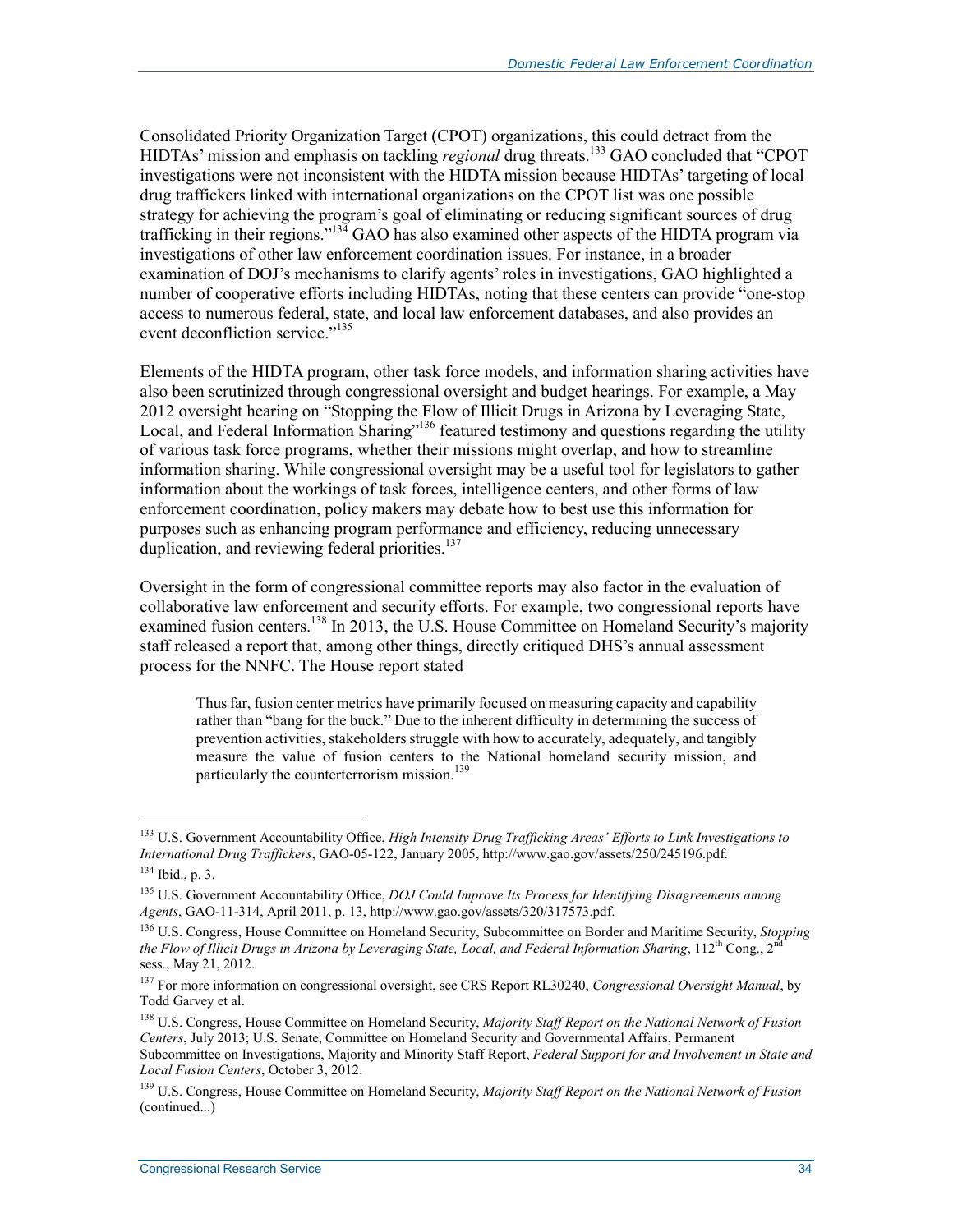In 2012, the majority and minority staff of the U.S. Senate Committee on Homeland Security and Governmental Affairs, Permanent Subcommittee on Investigations, critiqued fusion center counterterrorism intelligence sharing efforts:

Despite reviewing 13 months' worth of reporting originating from fusion centers from April 1, 2009 to April 30, 2010, the Subcommittee investigation could identify no reporting which uncovered a terrorist threat, nor could it identify a contribution such fusion center reporting made to disrupt an active terrorist plot.<sup>140</sup>

On occasion, congressional investigations focus on specific law enforcement or intelligence failures like 9/11 or U.S. Army Major Nidal Hasan's November 2009 assault at Fort Hood in Texas that claimed 13 lives and wounded more than 30 others.<sup>141</sup> These investigations can also call into question concepts inherent in task force operations such as the sharing of information.

One challenge in evaluating a task force or collaborative program on the whole may be that a number of committees may have jurisdiction over certain issues or the activities of a given agency/program. For instance, the House and Senate Homeland Security Committees as well as the Judiciary Committees might all have interests in ensuring that federal law enforcement is effectively working to combat criminal networks operating along the border. However, the focus of oversight from the Judiciary Committees might well differ from that of the Homeland Security Committees. As such, no one angle will necessarily capture a full evaluation of law enforcement effectiveness in countering criminal networks.

Budget hearings, similar to one aspect of oversight hearings, can examine collaboration in light of overall federal priorities. In formulating recommendations for the FY2013 Financial Services and General Government Appropriations, the House Committee on Appropriations heard, among other things, testimony from the Director of ONDCP. During questioning, the Director described the activities of the regional HIDTAs. Some Members questioned whether the activities of the HIDTAs were in line with the authorized and congressionally intended activities—namely focusing on drug trafficking.

 $\overline{a}$ 

<sup>(...</sup>continued)

*Centers*, July 2013, p. v.

<sup>&</sup>lt;sup>140</sup> U.S. Senate, Committee on Homeland Security and Governmental Affairs, Permanent Subcommittee on Investigations, Majority and Minority Staff Report, *Federal Support for and Involvement in State and Local Fusion Centers*, October 3, 2012, p. 2.

<sup>141</sup> National Commission on Terrorist Attacks Upon the United States, *The 9/11 Commission Report*, July 22, 2004; U.S. Senate, Committee on Homeland Security and Governmental Affairs, *A Ticking Time Bomb, Counterterrorism Lessons from the U.S. Government's Failure to Prevent the Fort Hood Attack,* February 2011.